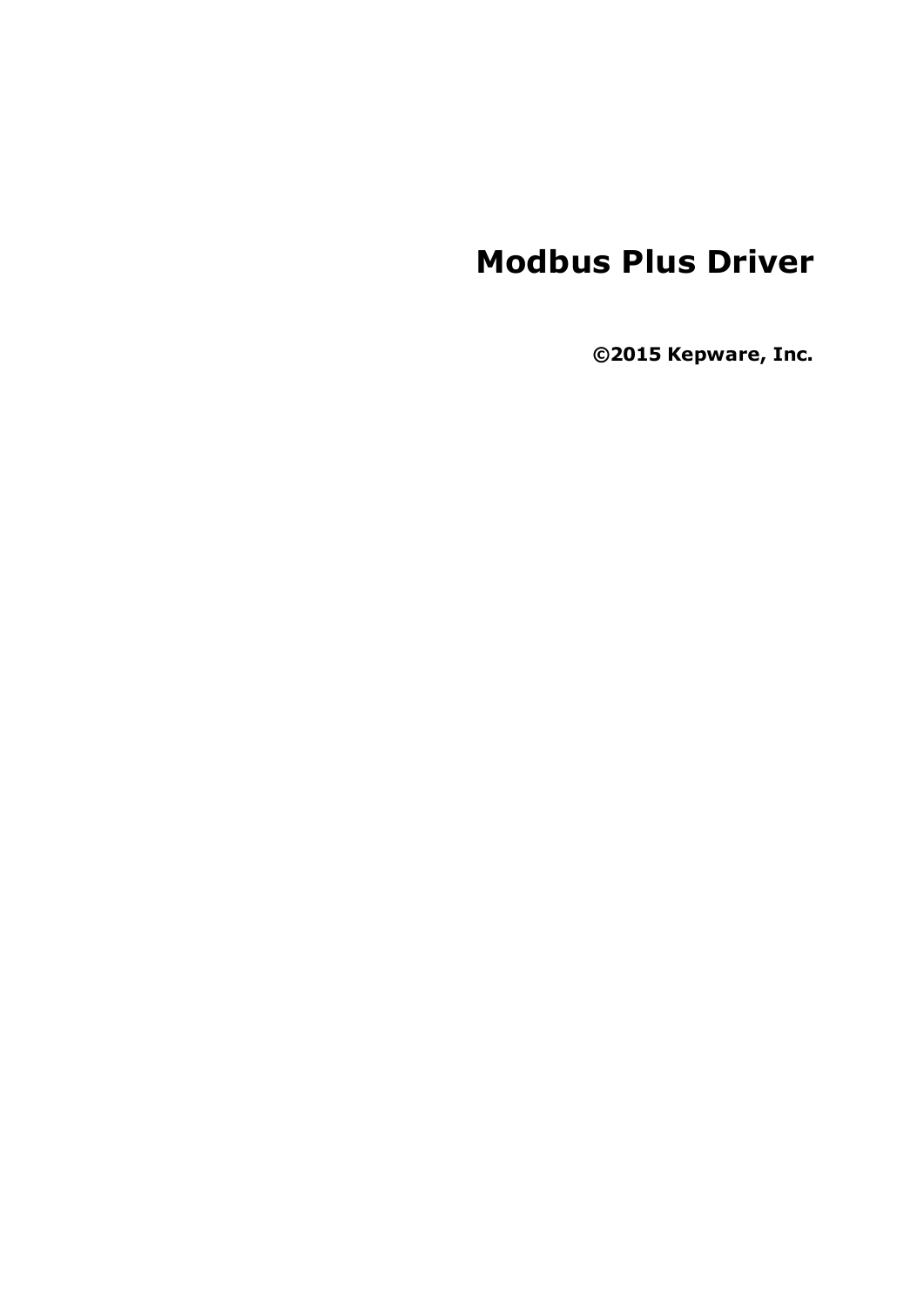# <span id="page-1-0"></span>**Table of Contents**

| Imported tag name <tag name=""> is invalid. Name changed to <tag name="">. 30</tag></tag>                                 |  |
|---------------------------------------------------------------------------------------------------------------------------|--|
| Tag <tag name=""> could not be imported because data type <data type=""> is not supported.  31</data></tag>               |  |
|                                                                                                                           |  |
| Address block error <address> -<address> responded with exception 132. 31</address></address>                             |  |
| Bad address in block [ <start address=""> to <end address="">] on device <device name="">. 31</device></end></start>      |  |
| Bad array spanning [ <address> to <address>] on device <device name="">. 31</device></address></address>                  |  |
| Block address [ <start address=""> to <end address=""> ] on device <device name=""> responded with</device></end></start> |  |
|                                                                                                                           |  |
|                                                                                                                           |  |
|                                                                                                                           |  |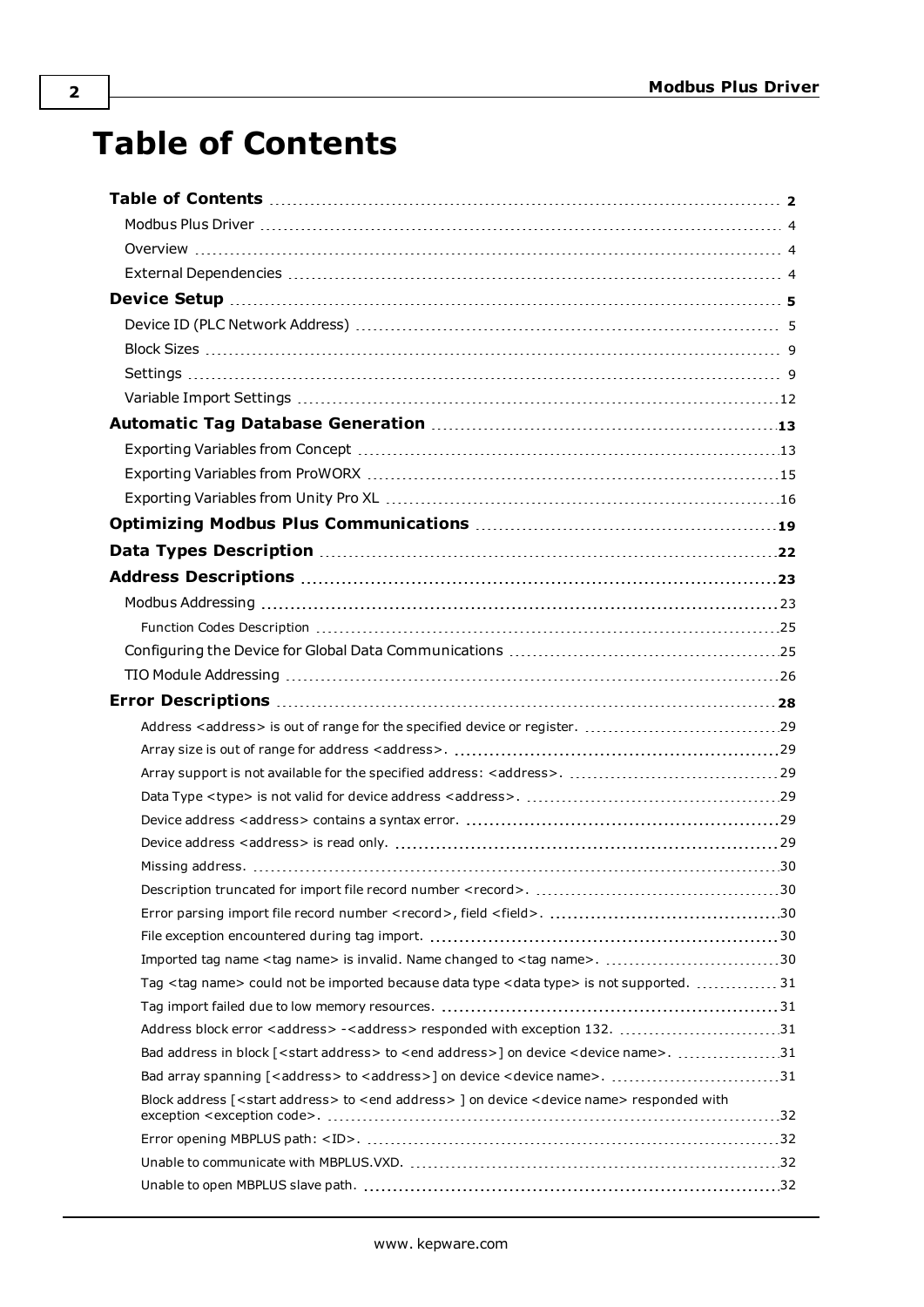| Unable to read from address <address> on device <device>. Device responded with exception code</device></address>  |  |
|--------------------------------------------------------------------------------------------------------------------|--|
| Unable to read from address <array address=""> on device <device>, board responded with exception</device></array> |  |
|                                                                                                                    |  |
| Unable to write to address <address> on device <device>: Device responded with exception code</device></address>   |  |
| Unable to write to address < array address > on device < device >, board responded with exception code             |  |
|                                                                                                                    |  |
|                                                                                                                    |  |
|                                                                                                                    |  |
|                                                                                                                    |  |
|                                                                                                                    |  |
|                                                                                                                    |  |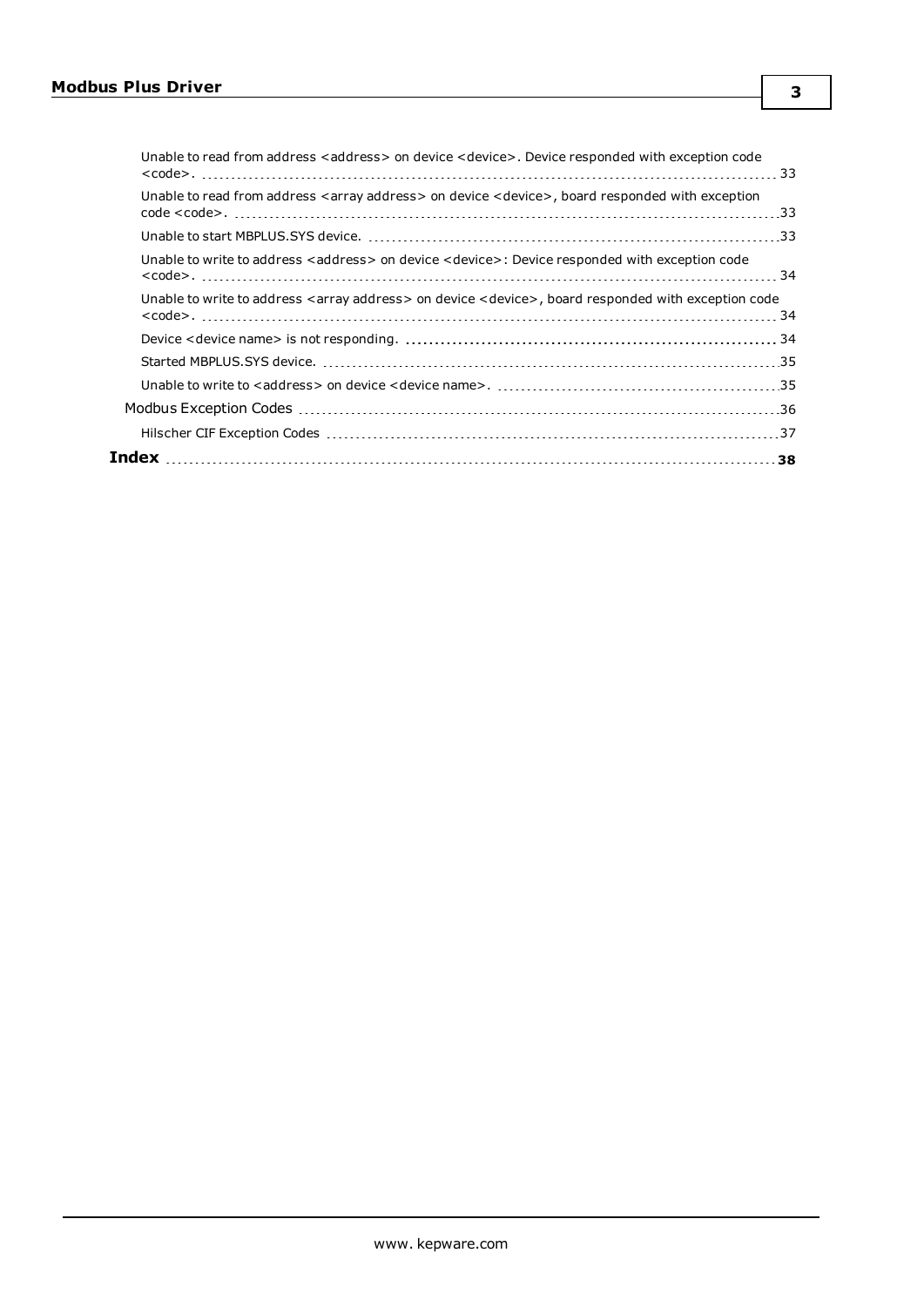## <span id="page-3-0"></span>**Modbus Plus Driver**

Help version 1.035

#### **CONTENTS**

**[Overview](#page-3-1)** What is the Modbus Plus Driver?

**[Device](#page-4-0) Setup** How do I configure a device for use with this driver?

**Automatic Tag Database [Generation](#page-12-0)** How can I easily configure tags for the Modbus Plus Driver?

**Optimizing Modbus Plus [Communications](#page-18-0)** How do I get the best performance from the driver?

#### **Data Types [Description](#page-21-0)**

What data types does the Modbus Plus Driver support?

#### **Address [Descriptions](#page-22-0)**

How do I address a data location on a Modbus Plus device?

#### **Error [Descriptions](#page-27-0)**

<span id="page-3-1"></span>What error messages does the Modbus Plus Driver produce?

#### <span id="page-3-3"></span>**Overview**

The Modbus Plus Driver provides a reliable way to connect Modbus Plus devices to OPC Client applications, including HMI, SCADA, Historian, MES, ERP, and countless custom applications. It is intended for use with a Modicon SA85, Schneider PCI-85, or Hilscher CIF 50-MBP interface card. This driver does not support configurations where SA85/PCI-85 and Hilscher CIF cards exist in the same computer.

## <span id="page-3-2"></span>**External Dependencies**

This driver has external dependencies.

- <span id="page-3-5"></span>• An SA85 or PCI-85 interface adapter and its device driver software (MBPLUS or MBX drivers) are required to communicate to the Modbus Plus network. The interface adapter and device drivers can be purchased from Modicon/Schneider. The OPC server can support up to eight (8) channels per SA85 or PCI-85 card.
- <span id="page-3-4"></span>• For configurations using the Hilscher CIF Card, the Modbus Plus Driver requires that Hilscher's SyCon configuration software be installed on the same machine as the card. The card may be configured and downloaded through SyCon. The Hilscher CIF card supports one channel per adapter.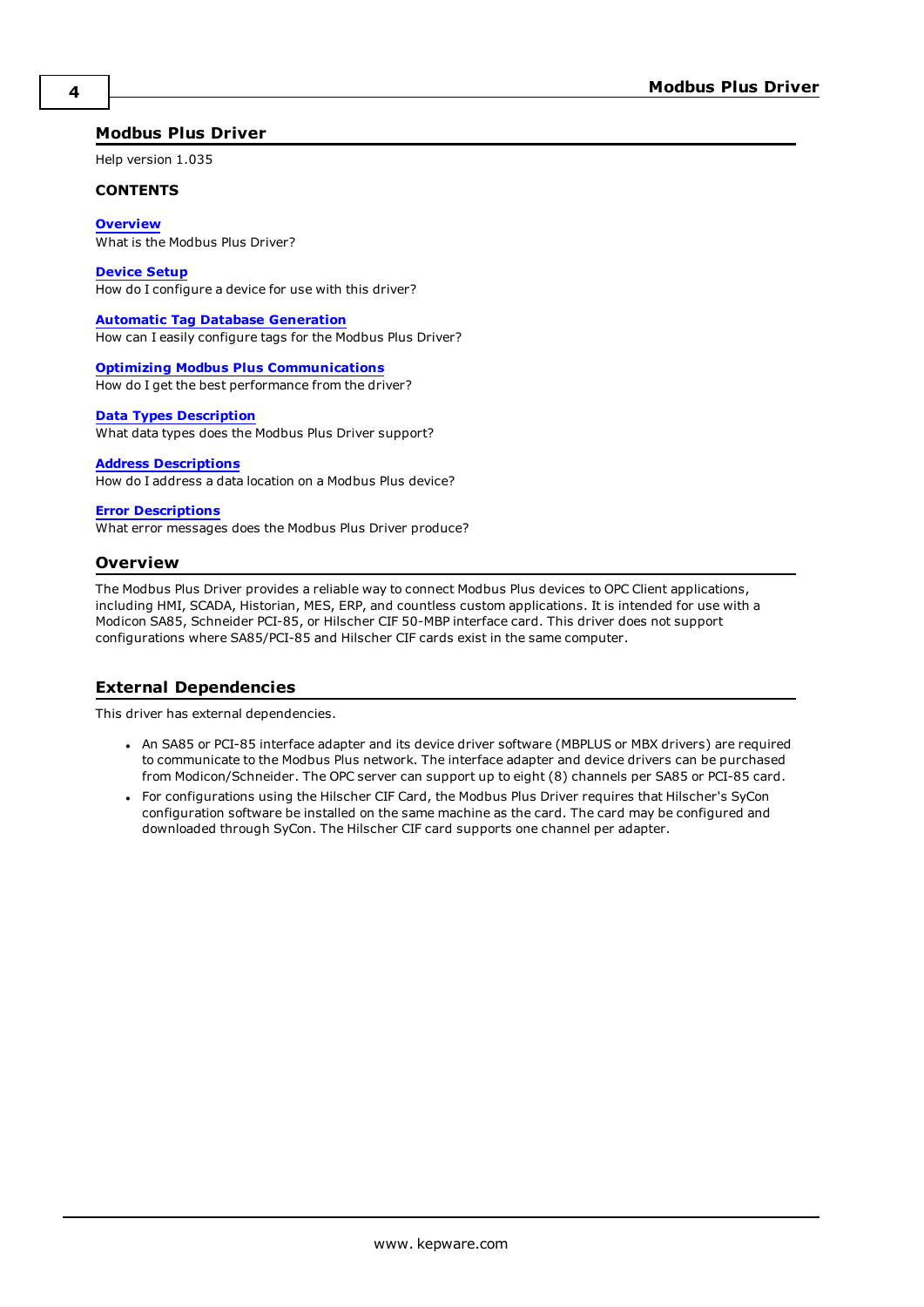## <span id="page-4-0"></span>**Device Setup**

<span id="page-4-3"></span>For this driver, the terms Slave and Unsolicited are used interchangeably.

## <span id="page-4-7"></span>**Supported Interface Cards**

SA85 Card Hilscher CIF Card

**Note:** Users may also connect to a Modbus Plus network from a Modbus RTU Serial machine via a USB adapter.

**Important:** For more information on the SA85 Card and Hilscher CIF Card requirements, refer to **[External](#page-3-2) [Dependencies](#page-3-2)**.

#### <span id="page-4-9"></span>**Supported Communication Modes**

The Modbus Plus Driver supports three communication modes, which are used to obtain data from the device. The mode is specified through the Device ID format. Options include Solicited, Unsolicited, and Mailbox. Descriptions of the modes are as follows:

- <span id="page-4-8"></span>**.** Solicited: In this mode, the driver will generate read and/or write requests to the device for data. Available addresses include output coils, input coils, internal registers, and holding registers. Output coils and holding register addresses have Read/Write access, whereas input coils and internal registers have Read Only access. The Device ID format for Solicited Mode is *DM.r1.r2.r3.r4.r5* or *S.r1.r2.r3.r4.r5*.
- **· Unsolicited:** In this mode, the driver will act as a virtual PLC on the network. Reads and writes will not originate from the driver. Any client application that reads or writes from an unsolicited device will be passing data to a local cache that is allocated for the device, not to the physical device. This local cache is located in the PC that is running the driver. Devices on the network read and write to the same cache through unsolicited commands. The Device ID format for Unsolicited Mode is *DS.r1.r2.r3.r4.r5*.
- <span id="page-4-4"></span> $\bullet$  Mailbox: In this mode, the driver will act as a storage area for every defined mailbox device. When an unsolicited command is received, the driver will detect the routing path from which the message came, and then place the data in the storage area allocated for that device. If the message comes from a device with a routing path that has not been defined as a mailbox device, the message will not be processed. Any client application that reads from a mailbox device will read from the storage area contained in the driver instead of the physical device; however, writes will be sent to the physical device as well as the local cache. Only holding registers are supported in this mode. The Double data type is not supported. The Device ID format for Mailbox Mode is *U.r1.r2.r3.r4.r5*.

**Note:** Unsolicited mailbox commands are made possible by the MSTR instruction available in certain Modicon devices. For more information, refer to "Example 2 - Mailbox Mode Single Network" and "Example 3 - Mailbox Mode Bridged Network" in **[Device](#page-4-1) ID**.

For information on the communication modes that are supported by the SA85 and Hilscher CIF interface cards, refer to the table below.

| Mode        | <b>SA85 Card</b> | <b>Hilscher CIF Card</b> |
|-------------|------------------|--------------------------|
| Solicited   | $\lambda$        | $\overline{\phantom{a}}$ |
| Unsolicited | $\lambda$        |                          |
| Mailbox     | $\lambda$        |                          |

<span id="page-4-6"></span>**Note:** For more information, refer to **[Device](#page-4-1) ID**.

#### **Polling Multiple Devices**

The Modbus Plus Driver can poll multiple devices on an Modbus Plus network, and can also act as a single slave device on the Modbus Plus network for other devices to poll. The driver is limited to 8192 devices and supports up to 4 adapters.

## <span id="page-4-5"></span><span id="page-4-1"></span>**Device ID (PLC Network Address)**

The Device ID specifies the path to a node on the network. It consists of five consecutive routing bytes in addition to a mode designator. The mode may be Master, Slave, or Mailbox.

<span id="page-4-2"></span>**Important:** For this driver, the terms Slave and Unsolicited are used interchangeably.

#### **Solicited Mode (Data Master)**

Data Master paths start with the prefix DM or S and are used to communicate with another node on the network. The Host PC acts as the master in conversations of this type. A DM path can identify a PLC or any other devices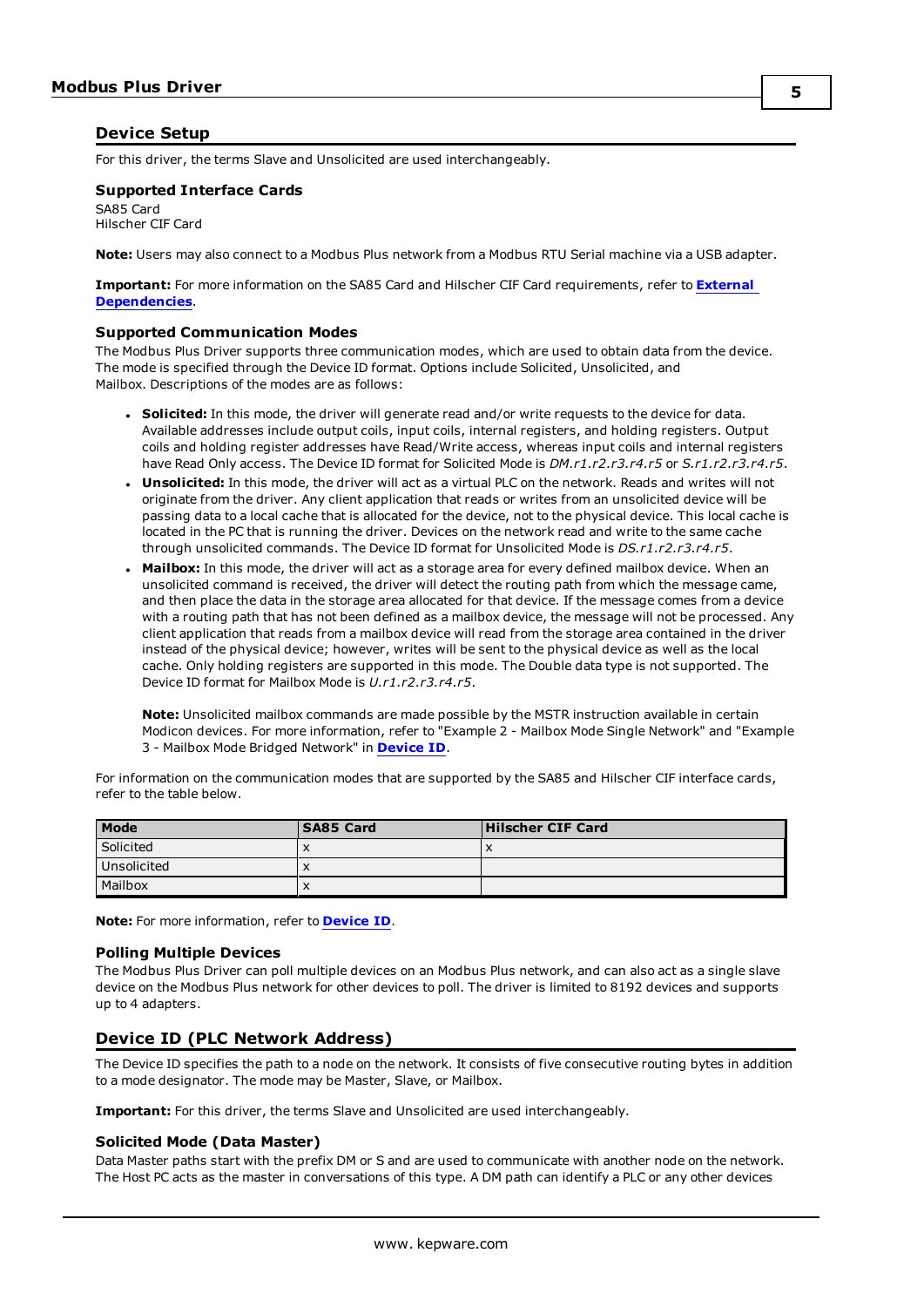that can respond to Modbus Read and Write commands, including another Host PC running the Modbus Plus Driver. The format of a DM path is *DM.r1.r2.r3.r4.r5* or *S.r1.r2.r3.r4.r5*.

## <span id="page-5-1"></span>**Unsolicited Mode (Data Slave)**

A single Data Slave path can be configured per SA85 card and has the format *DS.1.0.0.0.0*. By defining a slave path, users enable the Host PC running the Modbus Plus Driver to simulate a PLC device on the network capable of responding to Read/Write requests from other devices. Other devices can communicate with this simulated device by opening a Data Master path to it.

The simulated PLC device uses Modbus byte ordering: first word is low word of DWord for 32-bit and 64-bit values and first DWord is low DWord for 64-bit values for Data Encoding. Therefore, the Data Encoding options for the unsolicited device must be set to the following:

- Modbus Byte Order.
- First Word Low in 32 Bit Data Types.
- First DWord Low in 64 Bit Data Types.

#### **Note:** For more information, refer to **[Settings](#page-8-1)**.

Addresses 1 to 65536 are implemented for output coils, input coils, internal registers and holding registers. The driver will respond to any valid request to read or write these values from external devices (Function Codes [decimal] 01, 02, 03, 04, 05, 06, 15, 16). These locations can also be accessed locally by the Host PC as tags assigned to the slave device. Write Only access is not allowed for an unsolicited device.

<span id="page-5-3"></span>When a Slave path is enabled, the Modbus Plus Driver will enable eight slave paths on each SA85 card. This allows the remote PLCs and other Modbus Plus devices to access the slave memory of this driver using any of the eight slave paths. The memory accessed is the same in all cases. In terms of an MSTR instruction, users can specify a path of 1 through 8 when defining what path to connect with on the SA85 card serviced by this driver. This can be useful if the application has a large number of remote devices that will be sending data to the PC. If this is the case, users can utilize the eight slave paths to distribute the load from remote nodes. Each slave path in this driver has its own thread of execution to ensure the highest level of performance.

<span id="page-5-2"></span>If no slave device is defined in the project, the driver will ignore any unsolicited read or write requests it receives.

<span id="page-5-0"></span>**Note:** Unsolicited mode is not supported with Hilscher CIF cards.

#### **Mailbox Mode**

A Mailbox path starts with the prefix U and provides a path to a physical device. A storage area will be provided for this physical device in the slave device defined in the project. Although the physical device sends unsolicited writes to this storage area, they can also be accessed locally by the Host PC as tags assigned to the slave device. The format of a mailbox path is *U.r1.r2.r3.r4.r5*.

The driver always opens a slave path when receiving unsolicited mailbox data. The path the driver opens is *DS.1.0.0.0.0*. Devices on the same Modbus Plus network communicate with the driver by opening the Data Master path DM.<local node> .1.0.0.0, where the local node is the address set on the SA85 card of the Host Computer. For a description of the path devices on a bridged network use, refer to **[Example](#page-7-0) 3**.

Devices use the Modbus Plus MSTR instruction to provide data to the driver. In order for the driver to be able to associate the data with a particular device, the Device ID path must be embedded in the first five registers of the received data. If the first five registers of data do not match the Device ID path of the device in the project, the received data will be discarded. Only the Write command is supported for the MSTR instruction.

#### **Notes:**

- 1. Mailbox Mode is not supported with Hilscher CIF cards.
- 2. The Device ID path is embedded in the path from the Host PC to the device, not the device path to the Host PC.
- 3. A TIO Module device does not support a slave network address.
- 4. The Device ID should not be changed while clients are connected. If it is, the change will not take effect until all clients are disconnected and then reconnected.

#### **Example 1 - Solicited Mode**

**6**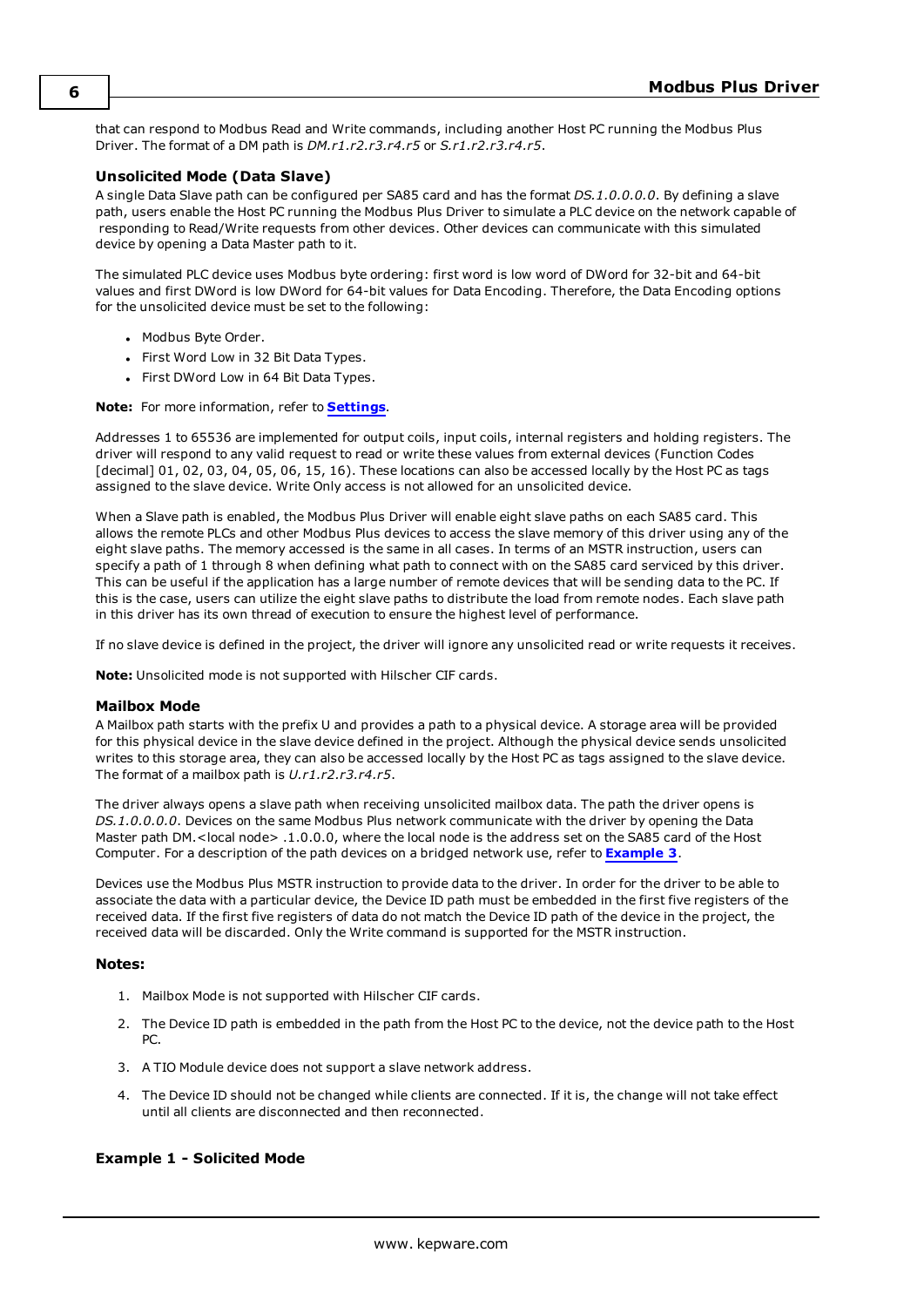A single network consists of four nodes, such that nodes 1 and 4 are Host PCs running software that uses the Modbus Plus Driver. Nodes 2 and 3 are PLCs. The following table displays the addressing for the network as from each node.

| <b>From</b> | To Node 1    | To Node 2    | To Node 3    | To Node 4    |
|-------------|--------------|--------------|--------------|--------------|
| Node 1      |              | DM.2.0.0.0.0 | DM.3.0.0.0.0 | DM.4.1.0.0.0 |
| Node 2      | DM.1.1.0.0.0 |              | DM.3.0.0.0.0 | DM.4.1.0.0.0 |
| Node 3      | DM.1.1.0.0.0 | DM.2.0.0.0.0 |              | DM.4.1.0.0.0 |
| Node 4      | DM.1.1.0.0.0 | DM.2.0.0.0.0 | DM.3.0.0.0.0 |              |

**Note:** In order to access the simulated device on a Host PC, the last non-zero number in the path is always one. This indicates the slave path used by the driver.

#### **Example 2 - Mailbox Mode Single Network**

Transferring registers 40020 to 40029 from the device to locations 40001 to 40010 of the Host PC. The location of the control block can be different. The Host PC address is 7.0.0.0.0. The device address is 3.0.0.0.0.

#### **MSTR Instruction**

| Control block | 40001 |                                 |
|---------------|-------|---------------------------------|
| l Data area   | 40015 | Start five registers early.     |
| Length        | ᅩ     | Five more than the actual data. |

## **Control Block**

| <b>Register</b> | <b>Contents</b> | <b>Description</b>                                 |
|-----------------|-----------------|----------------------------------------------------|
| 40001           |                 | Write operation.                                   |
| 40002           |                 | Holds error code.                                  |
| 40003           | 15              | Number of registers to transfer.                   |
| 40004           |                 | Starting location in the Host PC (Register 40001). |
| 40005           |                 | Path to Host PC.                                   |
| 40006           |                 | Path to Host PC.                                   |
| 40007           |                 | Path to Host PC.                                   |
| 40008           |                 | Path to Host PC.                                   |
| 40009           |                 | Path to Host PC.                                   |

#### **Data Area**

| Register | <b>Contents</b> | <b>Description</b>                               |
|----------|-----------------|--------------------------------------------------|
| 40015    |                 | Path back to device from Host PC, the Device ID. |
| 40016    |                 | Path back to device from Host PC.                |
| 40017    |                 | Path back to device from Host PC.                |
| 40018    |                 | Path back to device from Host PC.                |
| 40019    |                 | Path back to device from Host PC.                |
| 40020    |                 | Actual data start.                               |
| 40029    |                 | Actual data end.                                 |

Upon receiving an unsolicited message, the driver will do the following:

- 1. If the message is understood, the driver will send an acknowledgment to the sending device. If messages are received for functions other than **Preset Multiple Registers**, code 0x10, the driver will return a Function Not Implemented response. Preset Multiple Registers is the function code devices on the receiving end of an MSTR instruction. The driver will return an exception response if the message is not understood or incomplete.
- 2. The driver will attempt to match the first five registers of data received to the Device ID path of a device in the project. If none is found, the data will be discarded. If the data is less than six registers, it will be discarded immediately.
- 3. The driver will copy n 5 registers of data starting at the sixth register of the received data to the image map maintained internally for the device (starting at the location indicated in the message). The driver may need to allocate storage for the image map if this is the first data received for these locations.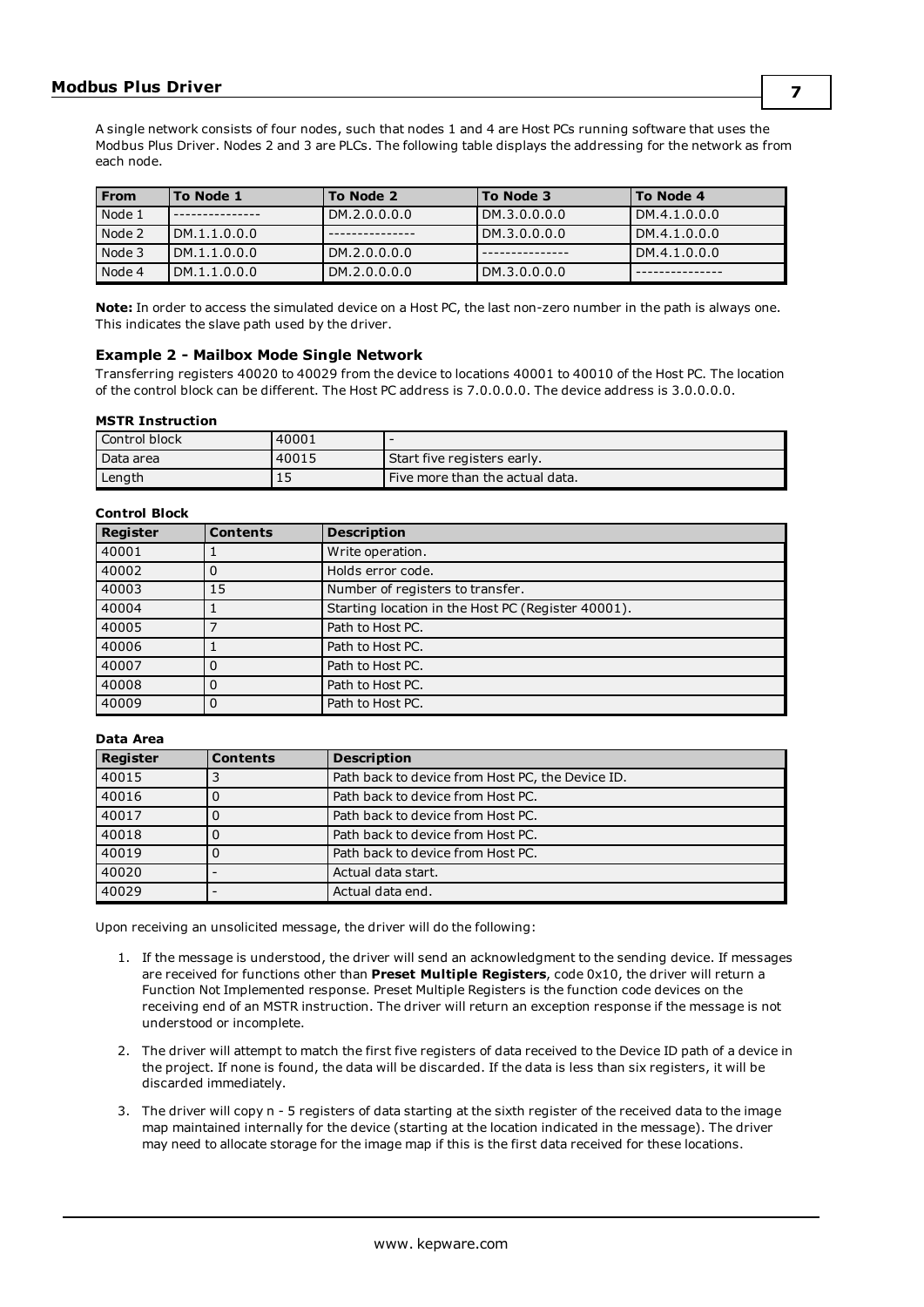<span id="page-7-0"></span>4. The data will be made available to the driver's clients. The data in this example would be referenced as tags with addresses 40001 to 40009 of the device with Device ID U.3.0.0.0.0. The client would refer to the device using a logical name assigned when the device was created in the project. The data could also be referenced as an array, such as 40001[10] or 40001[2][5].

### <span id="page-7-1"></span>**Example 3 - Mailbox Mode Bridged Network**



The Host PC's address from the PLC's perspective is 4.2.9.7.1. The PLC's address from the Host PC's perspective is 15.23.10.18.0. This is the Device ID path. If the same registers were transferred from the PLC to the same locations in the Host PC, the following control block and data area would be used in the MSTR instruction:

#### **MSTR Instruction**

| Control block | 40001 |                                 |
|---------------|-------|---------------------------------|
| l Data area   | 40015 | Start five registers early.     |
| Length        | 15    | Five more than the actual data. |

| <b>Register</b> | <b>Contents</b> | <b>Description</b>                                 |
|-----------------|-----------------|----------------------------------------------------|
| 40001           |                 | Write operation.                                   |
| 40002           |                 | Holds error code.                                  |
| 40003           | 15              | Number of registers to transfer.                   |
| 40004           |                 | Starting location in the Host PC (Register 40001). |
| 40005           | 4               | Path to Host PC.                                   |
| 40006           |                 | Path to Host PC.                                   |
| 40007           | 9               | Path to Host PC.                                   |
| 40008           |                 | Path to Host PC.                                   |
| 40009           |                 | Path to Host PC.                                   |

#### **Control Block**

#### **Data Area**

| <b>Register</b> | <b>Contents</b> | <b>Description</b>                               |
|-----------------|-----------------|--------------------------------------------------|
| 40015           | 15              | Path back to device from Host PC, the Device ID. |
| 40016           | 23              | Path back to device from Host PC.                |
| 40017           | 10              | Path back to device from Host PC.                |
| 40018           | 18              | Path back to device from Host PC.                |
| 40019           |                 | Path back to device from Host PC.                |
| 40020           |                 | Actual data start.                               |
| 40029           |                 | Actual data end.                                 |

The message would be processed the same.

**Note:** When using this driver, the Host PC can be three networks apart from a device at the most.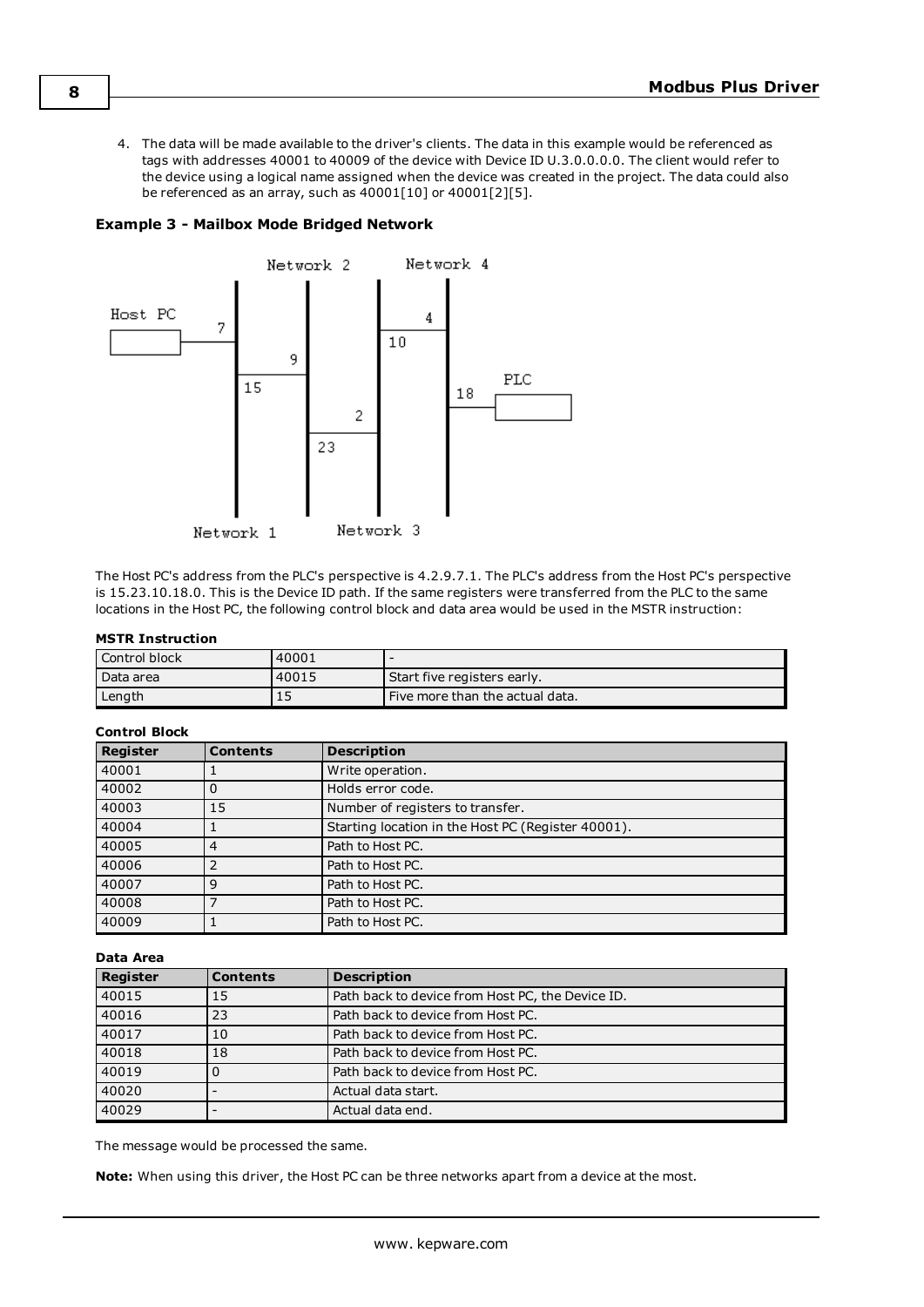## <span id="page-8-4"></span><span id="page-8-0"></span>**Block Sizes**

## **Coil Block Sizes**

#### <span id="page-8-11"></span>**SA85 Card**

<span id="page-8-7"></span>Coils can be read from 8 to 2000 points (bits) at a time. The default setting is 512 coils.

#### **Hilscher CIF Card**

<span id="page-8-10"></span>Coils can be read from 8 to 248 points (bits) at a time. The default setting is 248 coils.

#### **Register Block Sizes**

#### **SA85 Card**

Registers can be read from 1 to 120 locations (words) at a time. The default setting is 120 registers.

#### **Hilscher CIF Card**

Registers can be read from 1 to 95 locations (words) at a time. The default setting is 95 registers.

**Caution:** If the Register Block sizes value is set above 120 and a 32 or 64-bit data type is used for any tag, then a "Bad address in block" error could occur. Decrease block size value to 120 to prevent the error from occurring.

<span id="page-8-12"></span>**Note:** For a TIO Module, use this setting to inform the driver how many bytes will be returned when reading data location 400001. For modules that return 2 bytes, set this to 1. For modules that return 3 bytes, set this to 2. The driver uses fixed block lengths (independent from this setting) for all other data locations.

#### <span id="page-8-5"></span>**Reasons to Change the Default Block Sizes**

- 1. The device may not support block Read/Write operations of the default size. Smaller Modicon PLCs and non-Modicon devices may not support the maximum data transfer lengths supported by the MBPlus network.
- 2. The device may contain non-contiguous addresses. If this is the case and the driver attempts to read a block of data that encompasses undefined memory, the device will probably reject the request.

#### <span id="page-8-3"></span>**Perform Block Read on Strings**

Check this option to block read string tags, which are normally read individually. When this option is selected, string tags will be grouped together depending on the selected block size. Block reads can only be performed for Modbus model string tags.

#### <span id="page-8-2"></span><span id="page-8-1"></span>**Settings**

#### **Adapter Number**

This parameter specifies the adapter number that will be used by the Modbus Plus card. Valid adapter numbers are 0 to 3. For card-specific information, refer to **[Device](#page-4-0) Setup**.

#### **Timeout**

This parameter specifies the time that the driver will wait for a response from the device before giving up and going on to the next request. The timeout will be rounded up to the nearest half second. Longer timeouts only affect performance if a device is not responding. The driver polls the MBPlus system driver for the device response at 10 ms intervals.

#### <span id="page-8-9"></span><span id="page-8-8"></span>**Zero- vs. One-Based Addressing**

#### **----- Data Access Group -----**

If the address numbering convention for the device starts at one instead of zero, users can specify so when defining the device's parameters. By default, user-entered addresses will have one subtracted when frames are constructed to communicate with a Modbus device. If the device doesn't follow this convention, users can uncheck **Use zero-based addressing** in Device Properties. For information on the appropriate application from which details on setting device properties may be obtained, refer to the online help. The default behavior follows the convention of the Modicon PLCs.

<span id="page-8-6"></span>**Note:** Hilscher CIF cards support One Based Addressing only.

#### **Zero- vs One-Based Bit Addressing within registers**

Memory types that allow bits within Words can be referenced as a Boolean. The addressing notation for doing this is as follows:

*<address> .<bit>*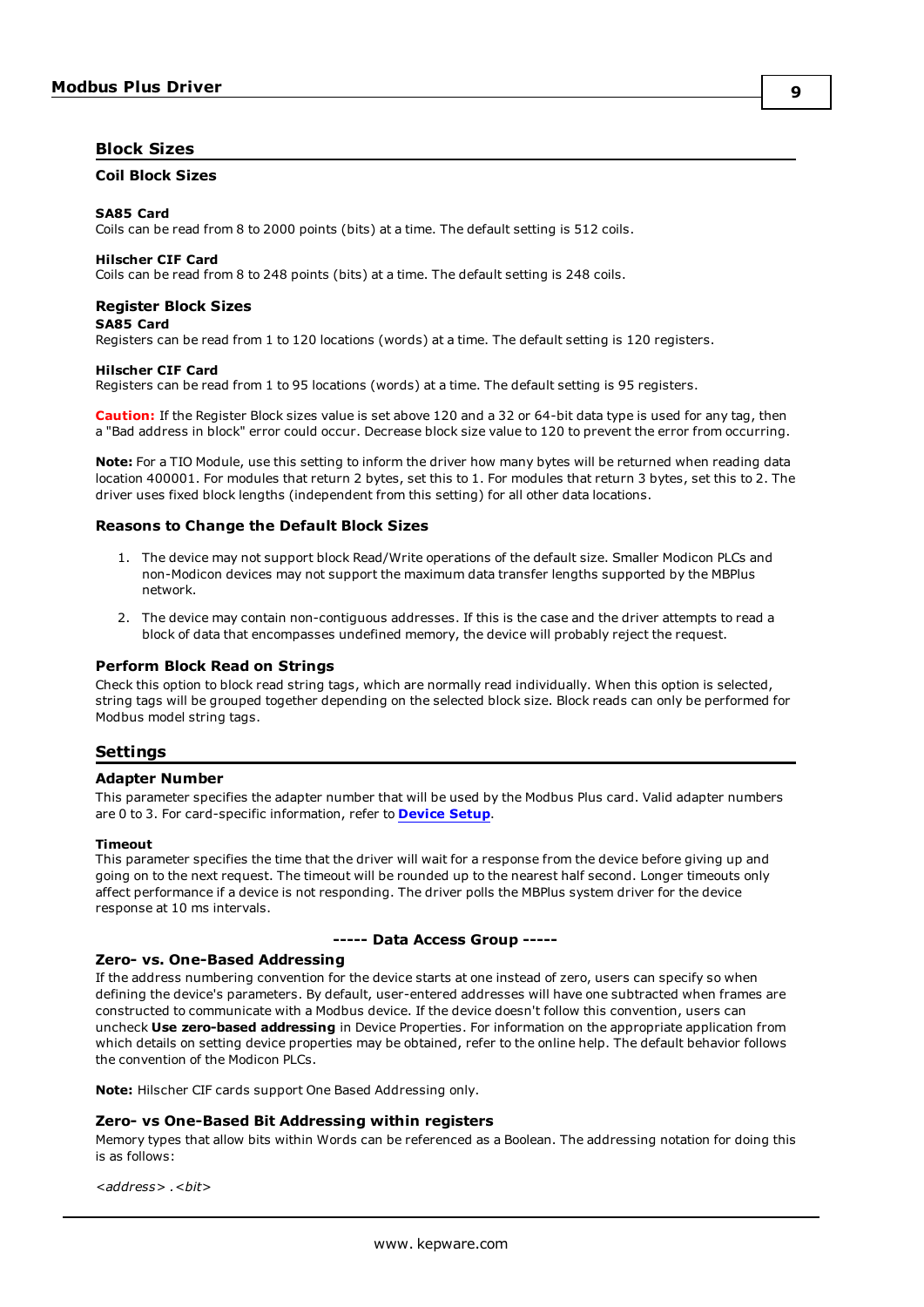where <bit> represents the bit number within the Word. Zero-Based Bit Addressing within registers provides two ways of addressing a bit within a given Word; Zero Based and One Based. Zero-Based Bit addressing within registers simply means the first bit begins at 0. With One Based, the first bit begins at 1.

#### **Zero-Based Bit Addressing Within Registers (Default Setting /Checked)**

| Data Type   | <b>Bit Range</b> |
|-------------|------------------|
| <b>Word</b> | Bits 0-15        |

#### **One-Based Bit Addressing Within Registers (Unchecked)**

| Data Type | <b>Bit Range</b> |
|-----------|------------------|
| l Word    | Bits $1-16$      |

#### <span id="page-9-0"></span>**Holding Register Bit Mask Writes**

When writing to a bit location within a holding register, the driver should only modify the bit of interest. Some devices support a special command to manipulate a single bit within a register (Function code hex 0x16 or decimal 22). If the device does not support this feature, the driver will need to perform a Read/Modify/Write operation to ensure that only the single bit is changed.

Check this box if the device supports holding register bit access. The default setting is unchecked. If this setting is selected, then the driver will use function code 0x16, irrespective of the setting for **Use Modbus function 06 for single register writes**. If this setting is not selected, the driver will use either function code 0x06 or 0x10 depending on the selection for Use Modbus function 06 for single register writes.

#### **Notes:**

- <span id="page-9-3"></span>1. When Modbus byte order is deselected, the byte order of the masks sent in the command will be Intel byte order.
- 2. Hilscher CIF cards do not support Holding Register Bit Mask Writes.

#### <span id="page-9-2"></span>**Use Modbus Function 06 or 16**

The Modbus Plus Driver has the option of using two Modbus protocol functions to write Holding register data to the target device. In most cases, the driver switches between these two functions based on the number of registers being written. When writing a single 16-bit register, the driver will use the Modbus function 06. When writing a 32-bit value into two registers, the driver will use Modbus function 16. For the standard Modicon PLC, the use of either of these functions is not a problem. There are, however, a large number of third party devices that have implemented the Modbus protocol. Many of these devices support only the use of Modbus function 16 to write to Holding registers regardless of the number of registers to be written.

The "Use Modbus function 06" selection is used to force the driver to use only Modbus function 16 (if needed). This selection is checked by default, thus allowing the driver to switch between 06 and 16 as needed. If a device requires all writes to be done using only Modbus function 16, uncheck this selection.

**Note:** For bit within word writes, the **Holding Register Bit Mask Writes** property takes precedence over **Use Modbus Function 06**. If "Holding Register Bit Mask Writes" is selected, then function code 0x16 will be used no matter what the selection for this property. If it is not selected, then the selection of this property will determine whether function code 0x06 or 0x10 will be used for bit within word writes.

#### <span id="page-9-1"></span>**Use Modbus Function 05 or 15**

The Modbus Plus Driver can use two Modbus protocol functions to write output coil data to the target device. In most cases, the driver switches between these two functions based on the number of coils being written. When writing a single coil, the driver will use the Modbus function 05. When writing an array of coils, the driver will use Modbus function 15. For the standard Modicon PLC, the use of either of these functions is not a problem. There are, however, a large number of third party devices that have implemented the Modbus protocol. Many of these devices support only the use of Modbus function 15 to write to output coils regardless of the number of coils to be written.

The "Use Modbus Function 05" selection is used to force the driver to use only Modbus function 15 if needed. This selection is checked by default, thus allowing the driver to switch between 05 and 15 as needed. If a device requires all writes to be done using only Modbus function 15, uncheck this selection.

#### **----- Data Encoding Group -----**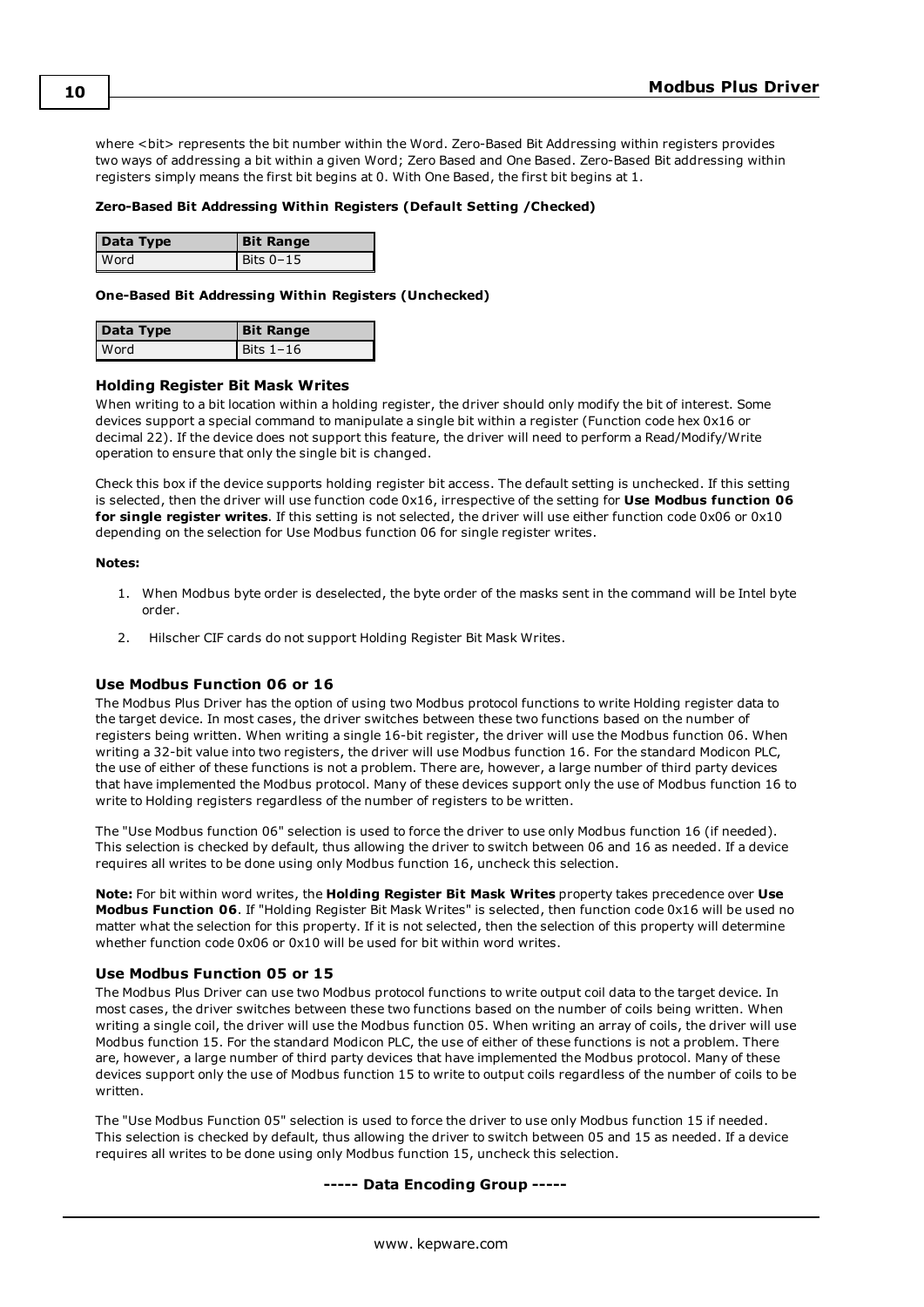#### <span id="page-10-0"></span>**Modbus Byte Order**

The byte order used by the Modbus Plus Driver can be changed from the default Modbus byte ordering to Intel byte ordering by using this selection. This selection is checked by default and is the normal setting for Modbus compatible devices. If the device uses Intel byte ordering, deselecting this selection will enable the driver to properly read Intel formatted data.

#### **First Word Low in 32-Bit Data Types**

Two consecutive registers' addresses in a Modbus device are used for 32-bit data types. Users can specify whether the driver should assume the first word is the low or the high word of the 32-bit value. The default (first word low) follows the convention of the Modicon Modsoft programming software.

### <span id="page-10-2"></span>**First DWord Low in 64-Bit Data Types**

Four consecutive registers' addresses in a Modbus device are used for 64-bit data types. Users can specify whether the driver should assume the first DWord is the low or the high DWord of the 64-bit value. The default (first DWord low) follows the default convention of 32-bit data types.

#### <span id="page-10-3"></span>**Use Modicon Bit Ordering**

When checked, the driver will reverse the bit order on reads and writes to registers to follow the convention of the Modicon Modsoft programming software. For example, a write to address 40001.0/1 will affect bit 15/16 in the device when this option is enabled. This option is disabled (unchecked) by default.

**Note:** For the following example, the 1st through 16th bit signifies either 0-15 bits or 1-16 bits depending on if the driver is set at Zero Based or One Based Bit Addressing within registers.

MSB = Most Significant Bit LSB = Least Significant Bit

#### **Use Modicon Bit Ordering Checked**

| <b>MSB</b> |  |  |          |   |  |        |  |   |           |                      | $\sim$<br>LJL |    |    |    |
|------------|--|--|----------|---|--|--------|--|---|-----------|----------------------|---------------|----|----|----|
|            |  |  | $\Delta$ | - |  | $\sim$ |  | ᅩ | <b>++</b> | $\cdot$ $\sim$<br>ᅩᄼ | د⊥            | 14 | ᅩJ | ΤO |

#### **Use Modicon Bit Ordering Unchecked (Default Setting)**

| <b>MSB</b>           |   |   |                                 |   |            |   |  |  |   | $\sim$ $\sim$ |   |  |
|----------------------|---|---|---------------------------------|---|------------|---|--|--|---|---------------|---|--|
| $\rightarrow$<br>∣⊥∪ | ᅩ | ᆠ | $\overline{\phantom{0}}$<br>ر ⊥ | ᆠ | <b>. .</b> | ᅩ |  |  | ◡ |               | - |  |

#### <span id="page-10-1"></span>**Data Encoding Options Details**

The following summarizes usage of the Data Encoding options.

- Use default Modbus byte order option sets the data encoding of each register/16-bit value.
- First word low in 32-bit data types option sets the data encoding of each 32-bit value and each double word of a 64-bit value.
- First DWord low in 64-bit data types option sets the data encoding of each 64-bit value.

| Data Types                  | Use default Modbus<br>byte order applicable | First word low in 32-bit<br>data types applicable | First DWord low in 64-bit<br>data types applicable |
|-----------------------------|---------------------------------------------|---------------------------------------------------|----------------------------------------------------|
| Word, Short,<br><b>BCD</b>  | Yes                                         | No                                                | No                                                 |
| Float, DWord,<br>Long, LBCD | Yes                                         | Yes                                               | No                                                 |
| Double                      | Yes                                         | Yes                                               | Yes                                                |

If needed, use the following information and the particular device's documentation to determine the correct settings of the Data Encoding options. The default settings are acceptable for most Modbus devices.

| Use default Modbus byte order<br>Checked         | High Byte $(158)$  | Low Byte $(7.0)$  |
|--------------------------------------------------|--------------------|-------------------|
| Use default Modbus byte order<br>Unchecked       | Low Byte $(70)$    | High Byte $(158)$ |
| First word low in 32-bit data<br>types Unchecked | High Word $(3116)$ | Low Word $(150)$  |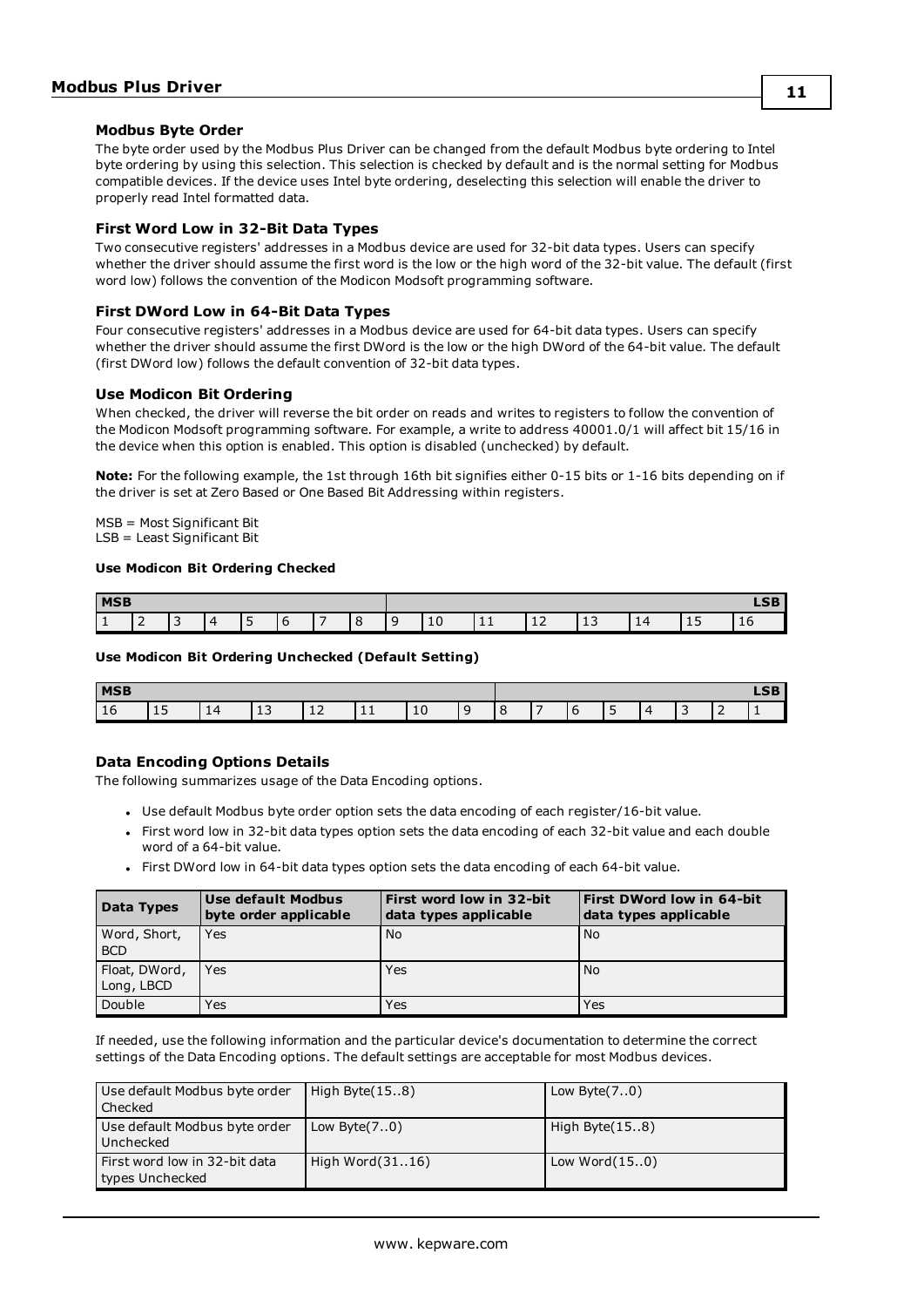|                                                   | High Word(6348) of Double Word | Low Word(4732) of Double Word  |
|---------------------------------------------------|--------------------------------|--------------------------------|
|                                                   | in 64-bit data types           | in 64-bit data types           |
| First word low in 32-bit data<br>types Checked    | Low Word $(150)$               | High Word(3116)                |
|                                                   | Low Word(4732) of Double Word  | High Word(6348) of Double Word |
|                                                   | in 64-bit data types           | in 64-bit data types           |
| First DWord low in 64-bit data<br>types Unchecked | High Double Word(6332)         | Low Double Word(310)           |

## <span id="page-11-0"></span>**Variable Import Settings**

## <span id="page-11-1"></span>**Variable Import File**

This parameter specifies the exact location of the Concept or ProWORX variable import file the driver should use when automatic tag database generation is enabled for this device.

## <span id="page-11-2"></span>**Display Descriptions**

Check this box in order to use imported tag descriptions (if present in file).

**See Also:** For more information on how to configure automatic tag database generation and how to create a variable import file, refer to **Automatic Tag Database [Generation](#page-12-0)**.

**12**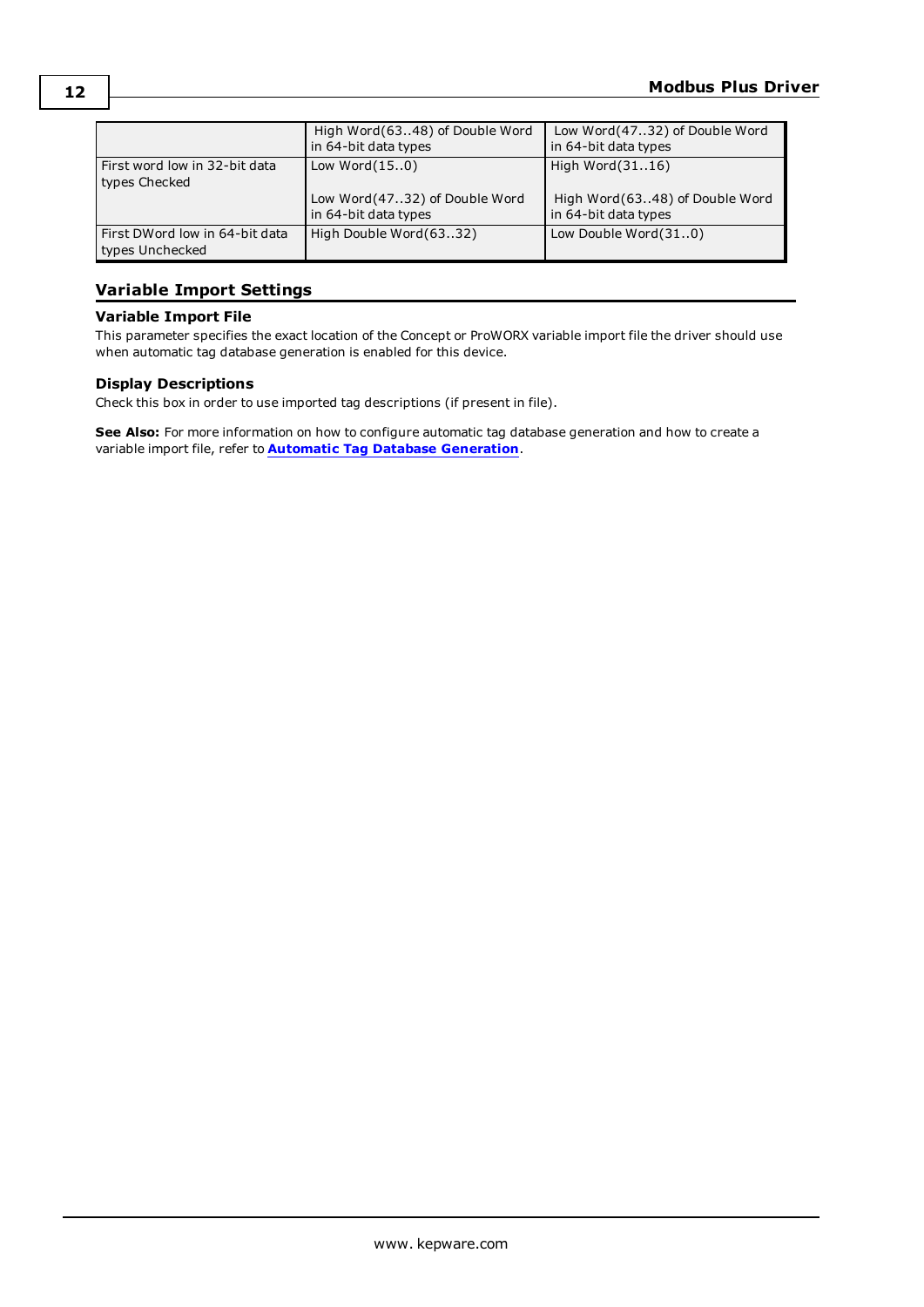## <span id="page-12-0"></span>**Automatic Tag Database Generation**

The Modbus Plus Driver utilizes the OPC server's Automatic Tag Database Generation feature, which enables drivers to automatically create tags that access data points used by the device's ladder program. Although it is sometimes possible to query a device for the information needed to build a tag database, this driver must use a **Variable Import File** instead. Variable import files can be generated using the Concept and ProWORX device programming applications.

#### <span id="page-12-3"></span>**Creating the Variable Import File**

The import file must be in semicolon delimited Concept .txt format, which is the default export file format of the Concept device programming application. The ProWORX programming application can also export variable data in this format. For application-specific information on creating the variable import file, refer to **[Exporting](#page-12-1) [Variables](#page-12-1) from Concept** and **[Exporting](#page-14-0) Variables from ProWORX**.

#### <span id="page-12-2"></span>**OPC Server Configuration**

Automatic Tag Database Generation can be customized to fit the application's needs. The primary control options can be set either during the Database Creation step of the Device Wizard or later by selecting the Database Creation tab in Device Properties. For more information, refer to the OPC server's help documentation.

Modbus Plus Driver requires other settings in addition to the basic settings common to all drivers that support automatic tag database generation. Such specialized settings include the requiring the name and location of the variable import file. This information can be specified either during the Variable Import Settings step of the Device Wizard or later by selecting the Variable Import Settings tab in Device Properties. For more information, refer to **Variable Import [Settings](#page-11-0)**.

#### **Operation**

Depending on the specific configuration, tag generation may either start automatically when the OPC Server project starts or be initiated manually at some other time. The OPC server's Event Log will show when the tag generation process started, any errors that occurred while processing the variable import file and when the process completed.

#### <span id="page-12-1"></span>**See Also: [Exporting](#page-15-0) Variables from Unity Pro XL**

## **Exporting Variables from Concept**

As the ladder program is created, symbolic names for the various data points referenced can be defined using the **Variable Editor**. Additional symbols and constants that are not used by the ladder program can also be defined.

| <b>Variable Editor</b>          |     |               |             |                          |         |           |                   |                    | $\Box$ o $\mathbf{x}$          |  |
|---------------------------------|-----|---------------|-------------|--------------------------|---------|-----------|-------------------|--------------------|--------------------------------|--|
| Type<br>© Variables © Constants |     |               |             |                          |         |           |                   |                    | Search/Paste<br>Search/Replace |  |
|                                 | Exp | Variable Name | Data Type   |                          | Address | InitValue | Used <sup>1</sup> | Comment            |                                |  |
|                                 |     | Alarm_1       | <b>BOOL</b> | ۰                        | 100100  |           | $\overline{0}$    | Line 1 Alarm       |                                |  |
| $\overline{c}$                  | п   | Alarm_2       | <b>BOOL</b> | $\overline{\phantom{0}}$ | 100200  |           | $\overline{0}$    | Line 2 Alarm       |                                |  |
| 3                               | n l | Temp_1        | INT         | $\overline{\phantom{a}}$ | 400100  |           | $\overline{0}$    | Line 1 Temperature |                                |  |
| 4                               | n f | Temp_2        | INT         | $\overline{\phantom{a}}$ | 400200  |           | $\overline{0}$    | Line 2 Temperature |                                |  |
| 5                               | ┚   |               |             | ▼                        |         |           |                   |                    |                                |  |
| 6                               | n f |               |             | $\overline{\phantom{0}}$ |         |           |                   |                    |                                |  |
| ⊣                               |     |               | 0K          |                          |         | Cancel    |                   | $He$ lp            | $\blacktriangleright$          |  |

**Note:** Although Concept can define variable names that begin with an underscore, such names are not allowed by the OPC server. The driver will modify invalid imported tag names as needed and note all name changes in the server's Event Log.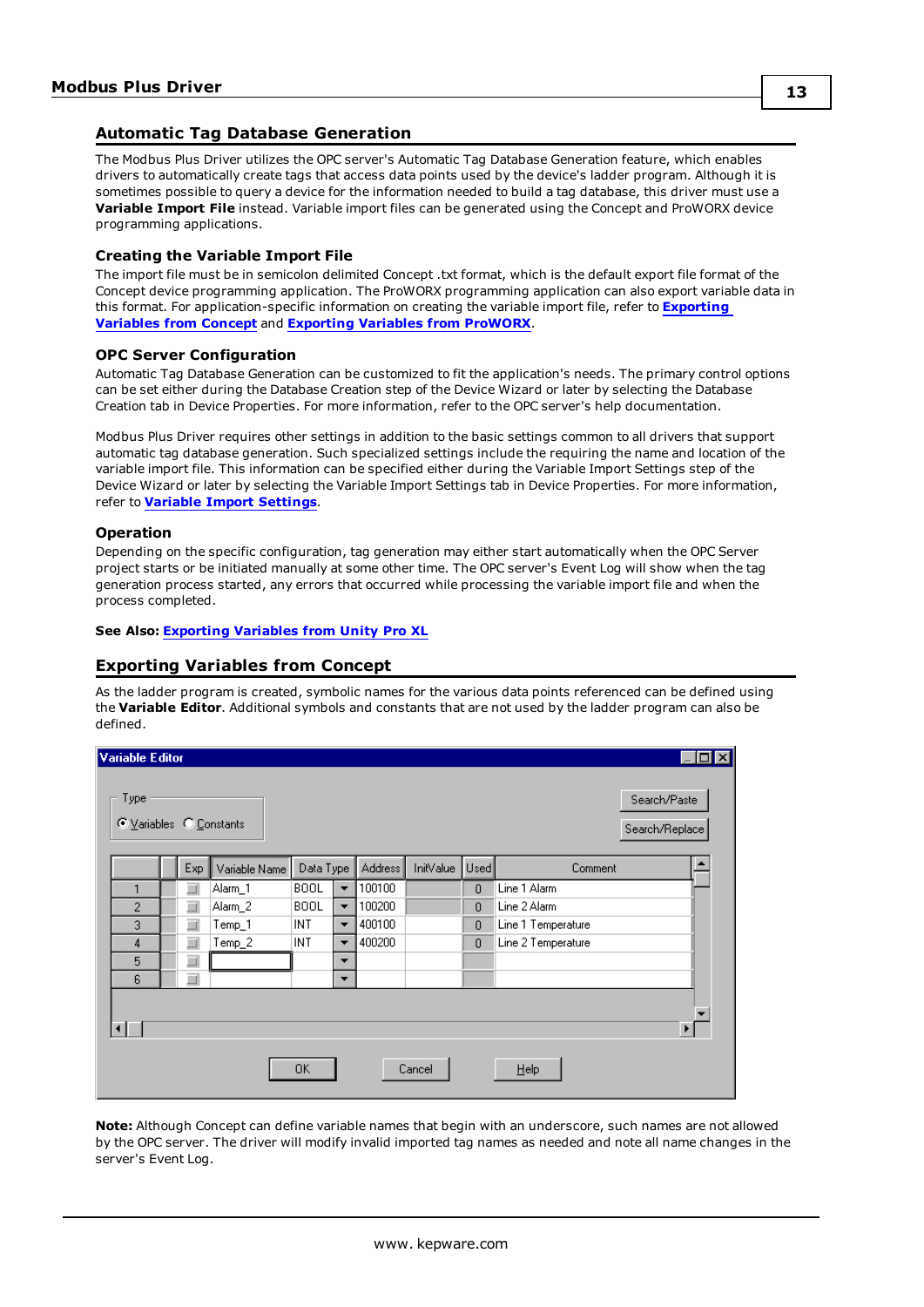User defined data types are not currently supported by this driver. Records in the export file containing references to such types will be ignored. The following simple data types are supported:

| <b>Concept Data Type</b> | <b>Generated Tag Data Type</b> |
|--------------------------|--------------------------------|
| <b>Bool</b>              | Boolean                        |
| <b>Byte</b>              | Word                           |
| Dint                     | Long                           |
| Int                      | Short                          |
| Real                     | Float                          |
| Time                     | <b>DWord</b>                   |
| Udint                    | <b>DWord</b>                   |
| Uint                     | Word                           |
| Word                     | Word                           |

#### **Notes:**

- 1. Unlocated variables that do not correspond to a physical address in the device are ignored by the driver.
- 2. Comments are allowed and may be included as the generated tag descriptions. *For more information, refer to Variable Import [Settings](#page-11-0)*.

#### <span id="page-13-0"></span>**Exporting Variables From Concept**

Once the variables have been defined, the data must be exported from the Concept. To do so, follow the instructions below.

1. Select **File | Export**. Then select the **Variables: Text delimited** format.

| <b>Select Target File Format</b>                                                                                       |      |
|------------------------------------------------------------------------------------------------------------------------|------|
| Variables: Text delimited<br>Variables: Factory Link<br>Variables: Modlink<br>Program: IEC text<br>Program: Section(s) |      |
| Cancel<br>пĸ                                                                                                           | Help |

2. Click **OK**. Next, specify the filter and separator settings.



**Note:** Although any filter settings can be chosen, this driver will only be able to read the exported data if the default semicolon separator is used.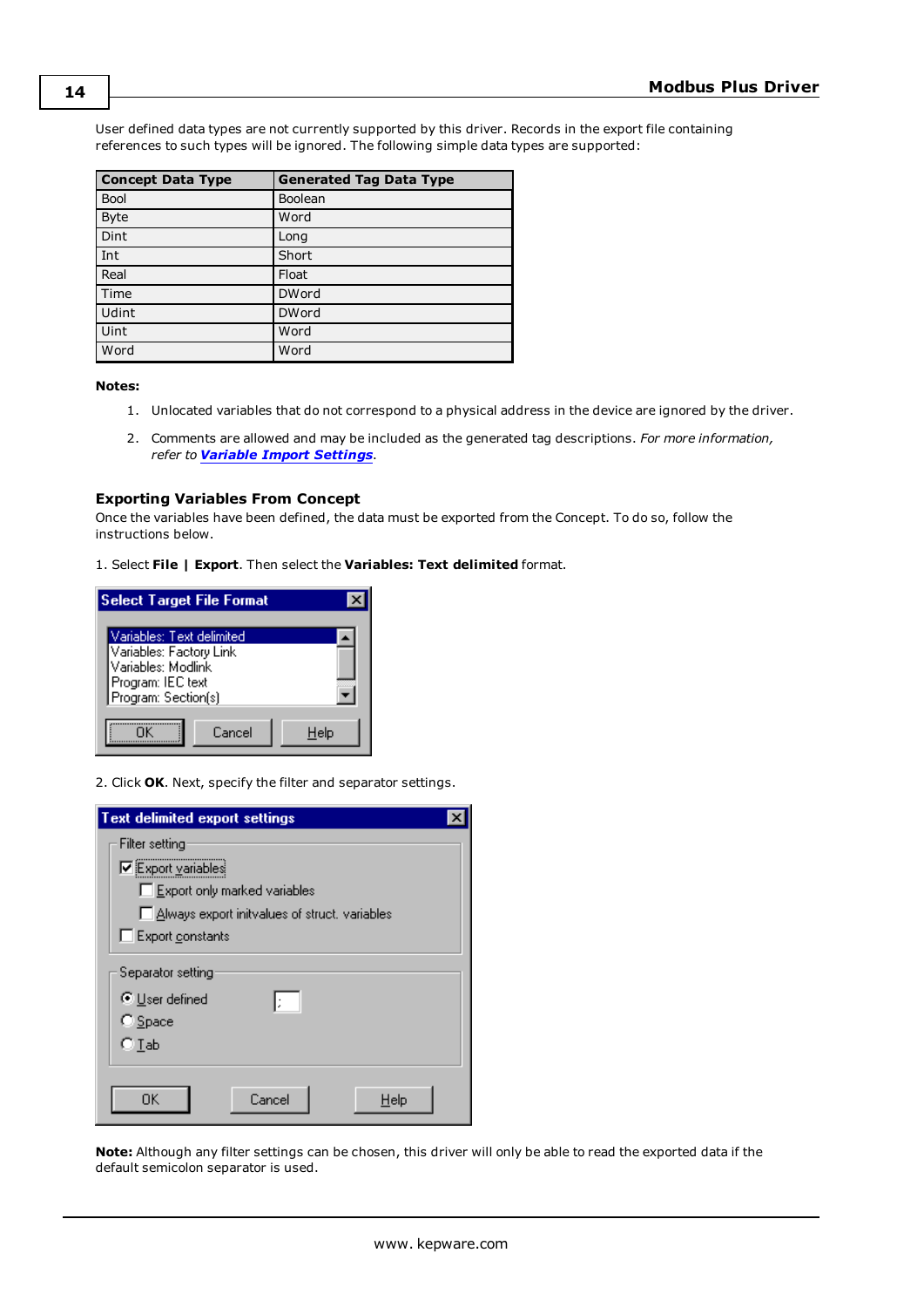<span id="page-14-0"></span>3. Click **OK** to generate the file.

## **Exporting Variables from ProWORX**

In order for ProWORX to export the necessary variable information, check the **Symbols** option under **File** | **Preferences**. Symbolic names for various data points referenced can be defined by using the **Document Editor**.

| <b>Documentation Editor</b>                                               | (10100)                                     | ⊠                                                                                                    |
|---------------------------------------------------------------------------|---------------------------------------------|------------------------------------------------------------------------------------------------------|
| Descriptor:<br>Line 1 alarm                                               | Symbol:<br>Alarm_l<br><b>Short Comment:</b> | <b>MMI</b>                                                                                           |
| Page Title:                                                               |                                             |                                                                                                      |
| Long Comment:                                                             | Next Available                              | Egpand<br>O Leading O Trailing                                                                       |
| Navigate By:<br>© Reference<br>10100<br>$C$ Symbol<br><b>OK</b><br>Cancel | Summary<br>Search                           | <b>Copy Record</b><br>Cut Record<br>Delete Record<br>Paste Record<br>Goto<br>Add Bits<br><b>Help</b> |

**Note:** ProWORX does not place many restrictions on variable names. The OPC Server, however, requires that tag names consist of only alphanumeric characters and underscores, and that the first character not be an underscore. The driver will modify invalid imported tag names as needed will inform when any name changes in the server's Event Log.

ProWORX will also assign a data type of either BOOL or INT to the exported variables. The driver will create tags of type Boolean and Short respectively. In order to generate tags with other data types, manually edit the exported file and use any of the supported Concept data types. For a list of supported types, refer to **[Exporting](#page-12-1) Variables from [Concept](#page-12-1)**.

## <span id="page-14-1"></span>**Exporting Variables From ProWORX**

Once the variables have been defined, they must be exported from ProWORX. To do so, follow the instructions below.

#### 1. Select **File** | **Utilities** | **Import/Export**.

2. Select the **Export** and the **Concept .TXT file** format.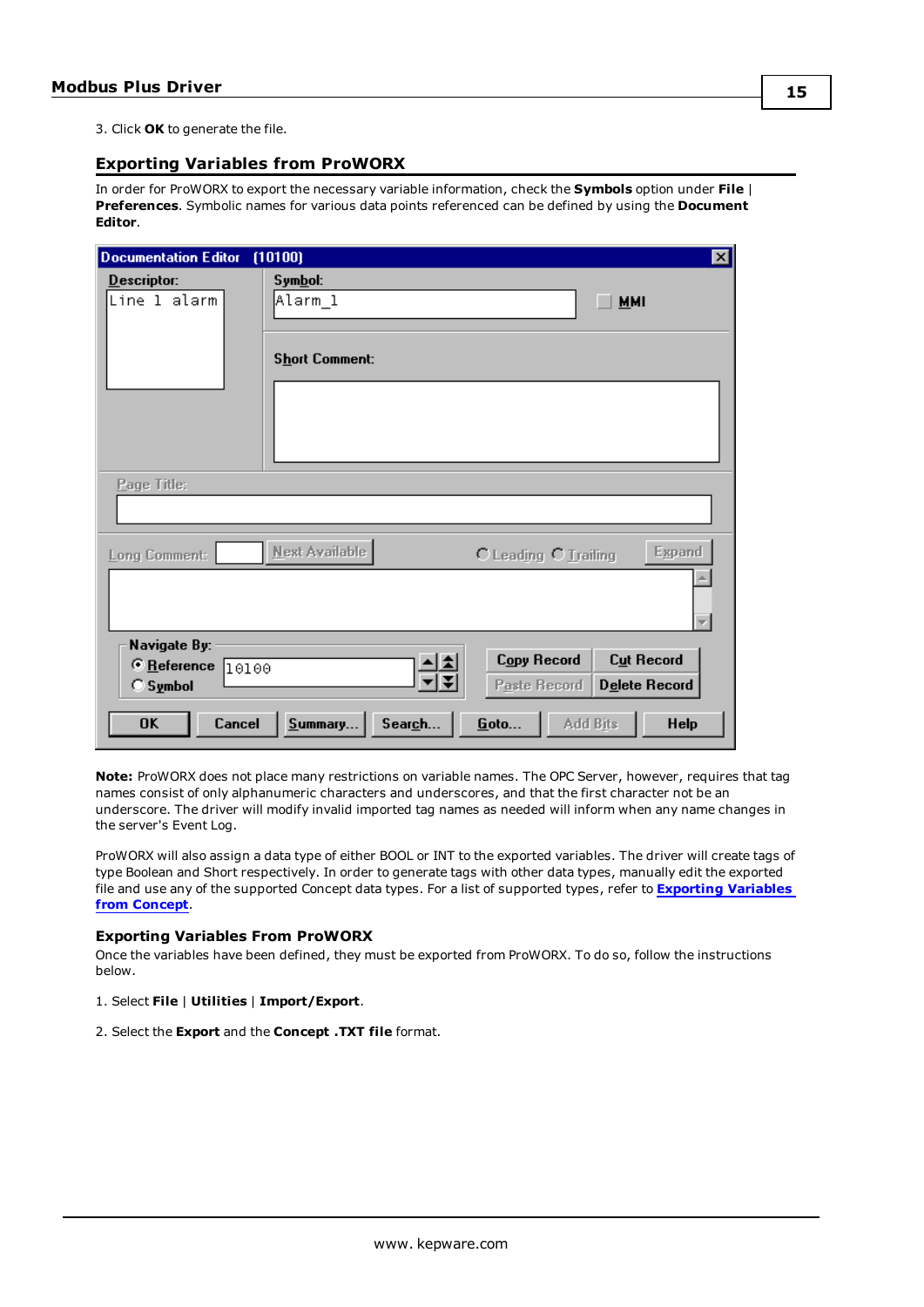| $\bigcirc$ Import<br><b>■</b> Export                                                 |                                                                                              | Filename: C:\PROJECTS\PROWORX\SYMBOLS.TXT                                                 |
|--------------------------------------------------------------------------------------|----------------------------------------------------------------------------------------------|-------------------------------------------------------------------------------------------|
| File Type                                                                            |                                                                                              | <b>Descriptor Order</b>                                                                   |
| $\bigcirc$ Symbol . FIS file<br><b>O</b> Spreadsheet .DIF file<br>C Concept TXT file | O ProWORX/ASCII .FIL file<br>O DB4 Database .DBF file<br><b>O</b> Traffic Cop .TEF/.DEF file | <b>C</b> Sequential (Slow)<br><b>O</b> Random (Fast)<br><b>Export Extended Memory Doc</b> |
| <b>Start</b>                                                                         | Cancel                                                                                       | <b>Help</b><br><b>Browse</b>                                                              |

**Note:** Descriptors are allowed and can be included as the generated tag descriptions. For more information, refer to **Variable Import [Settings](#page-11-0)**.

<span id="page-15-0"></span>3. Click **OK** to generate the file.

## <span id="page-15-1"></span>**Exporting Variables from Unity Pro XL**

For information on exporting variables from Unity Pro XL, refer to the instructions below.

1. To start, open a Unity Pro XL project. In the **Project Browser**, double-click on **Variables & FB Instances**.

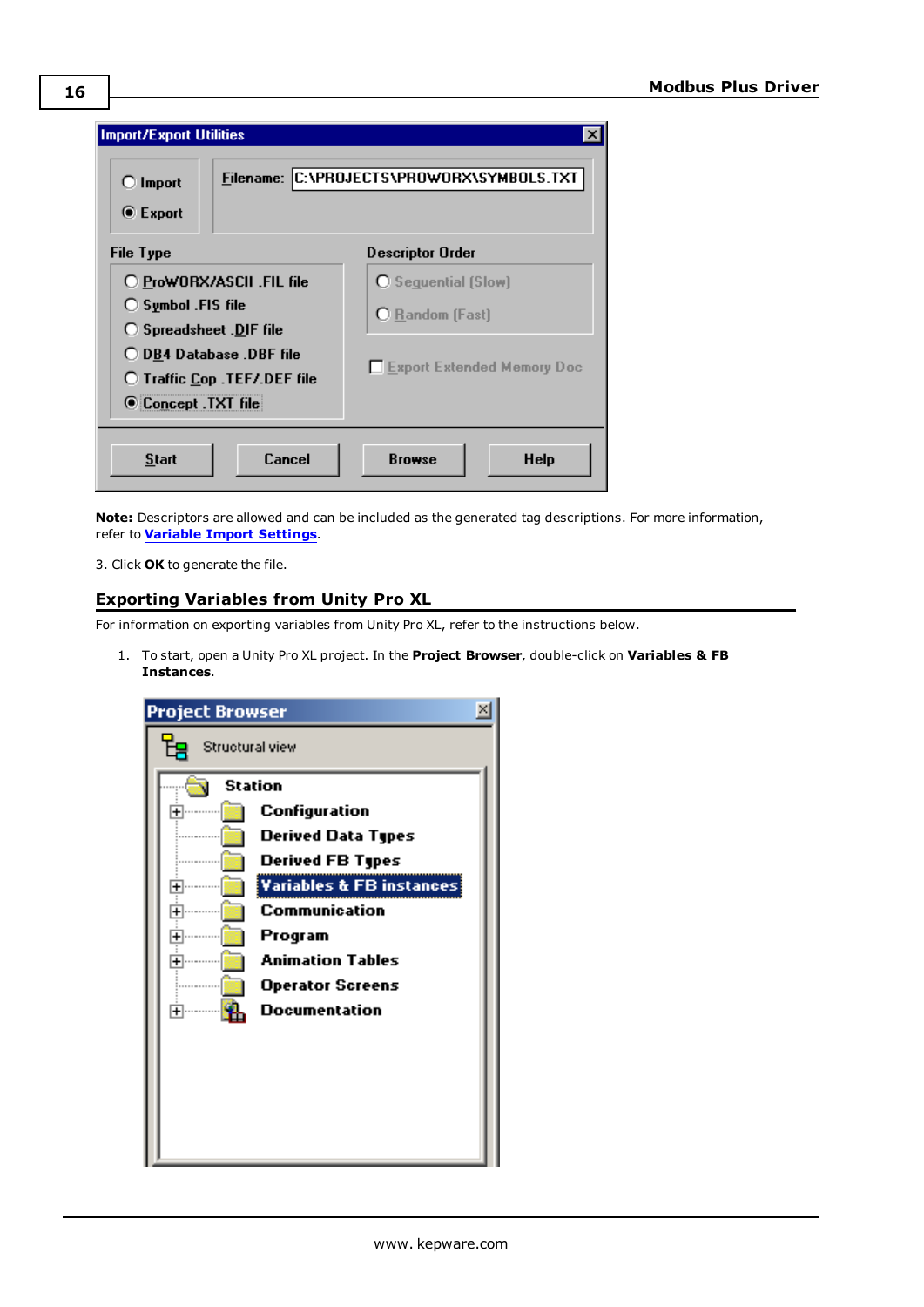×.

2. Next, select all of the variables that will be imported. Then, right-click and select **Export Selected**.

| Name               | Type $\blacktriangledown$ | Address | ▼   | Value                                             | Comment |  |  |
|--------------------|---------------------------|---------|-----|---------------------------------------------------|---------|--|--|
| CancelActiveM      | EBOOL                     | %M20    |     |                                                   |         |  |  |
| ControlBlock<br>田… | ARRAY[0                   | %MW1    |     |                                                   |         |  |  |
| DataField<br>中…    | ARRAY[0                   | %MW20   |     |                                                   |         |  |  |
| Enable             | EBOOL                     | %M25    |     |                                                   |         |  |  |
| EnableMSTRFu       | EBOOL                     | %M21    | Cut |                                                   |         |  |  |
| FaultyOperation    | EBOOL                     | %M22    |     | Copy                                              |         |  |  |
| OperationActive    | EBOOL                     | %M23    |     | Paste                                             |         |  |  |
| OperationSucc      | EBOOL                     | %M24    |     | Delete                                            |         |  |  |
| <b>Same Bay</b>    |                           |         |     | <b>Insert New</b>                                 |         |  |  |
|                    |                           |         |     | Customize Column                                  |         |  |  |
|                    |                           |         |     | Expand Data<br>Analyze                            |         |  |  |
|                    |                           |         |     | Search Data<br>Go to type definition<br>Hyperlink |         |  |  |
|                    |                           |         |     | Properties                                        |         |  |  |
|                    |                           |         |     | Purge unused Variables                            |         |  |  |
|                    |                           |         |     | <b>Export Filtered</b>                            |         |  |  |
|                    |                           |         |     | <b>Export Selected</b>                            |         |  |  |

3. In **Save as type**, select **Data Text file (\*.TXT)** from the drop-down menu.

 $\mathcal{L}$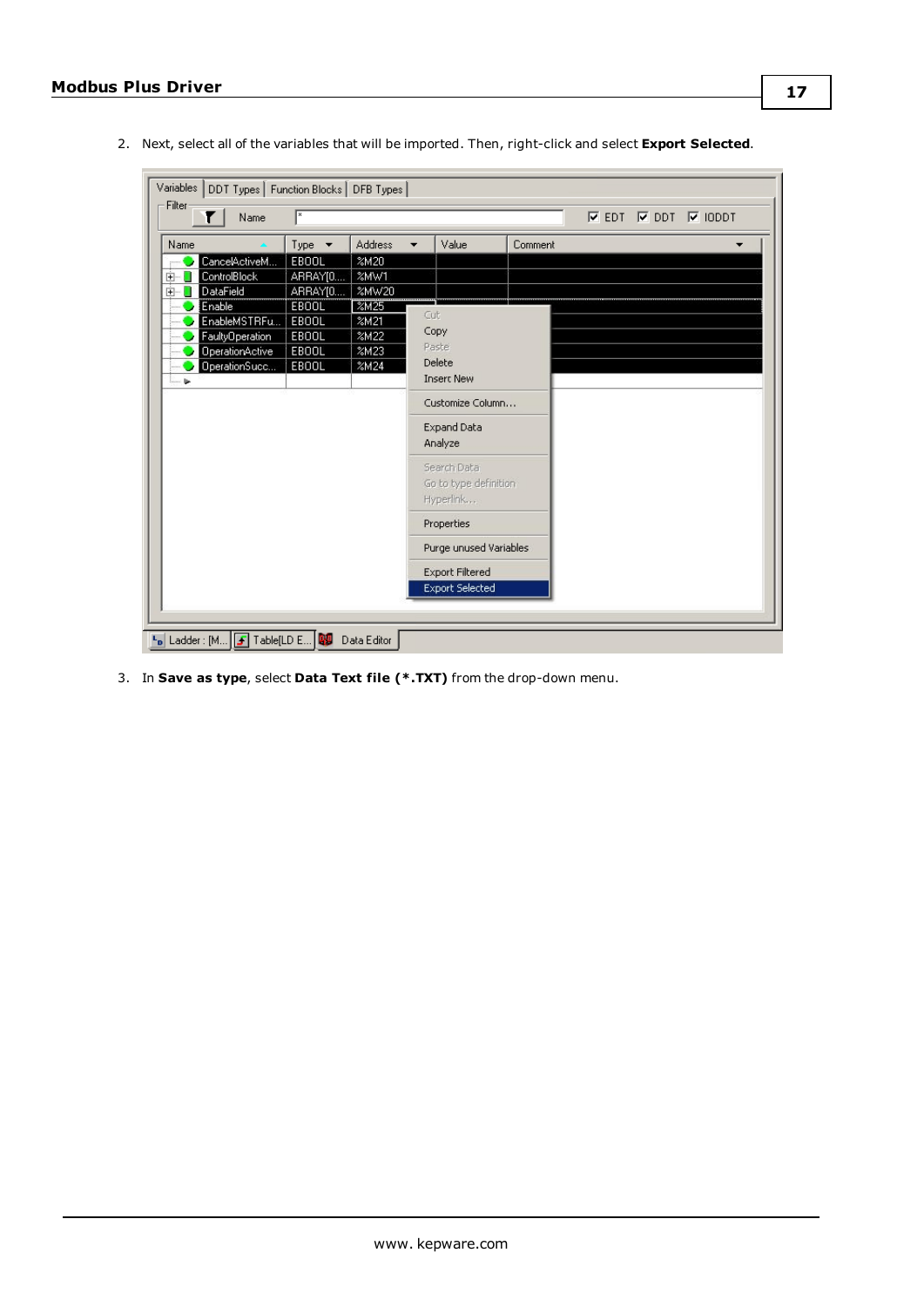| <b>Export</b>                                                                         |                                  |                                                                         | 2X     |
|---------------------------------------------------------------------------------------|----------------------------------|-------------------------------------------------------------------------|--------|
|                                                                                       | Save in: <b>B</b> My Documents   | ←国合画・<br>Н                                                              |        |
| My Recent<br><b>Documents</b><br>Desktop<br>My Documents<br>My Computer<br>My Network | My Music<br><b>凸</b> My Pictures |                                                                         |        |
| Places                                                                                | File name:                       |                                                                         | Export |
|                                                                                       | Save as type:                    | Data (".XSY)<br>Data ("XSY)                                             | Cancel |
| Options                                                                               |                                  |                                                                         |        |
| <b>▽</b> With DDT                                                                     |                                  | Data Text file (* TXT)<br>Data SCY file (* SCY)<br>Data mapping (* XVM) |        |
|                                                                                       |                                  |                                                                         |        |

**Note:** The resulting text file should have a format as follows:

| <b>Notepad</b>                                                                                   |                                                              | -10 |
|--------------------------------------------------------------------------------------------------|--------------------------------------------------------------|-----|
| File Edit Format View Help                                                                       |                                                              |     |
| CancelActiveMSTROperation<br> ⊂ontrolвlock<br>%MW⊥<br>DataField<br>% MW 20<br> Enable %M25 EBOOL | %M20<br>EBOOL<br>$ARRAY[08]$ OF WORD<br>$ARRAY[031]$ OF WORD |     |
| EnableMSTRFunction<br>FaultyOperation %M22<br>OperationActive %M23                               | %M21<br>EBOOL<br>EBOOL<br>EBOOL                              |     |
| operationSuccessful                                                                              | %M24<br>EBOOL                                                |     |
|                                                                                                  |                                                              |     |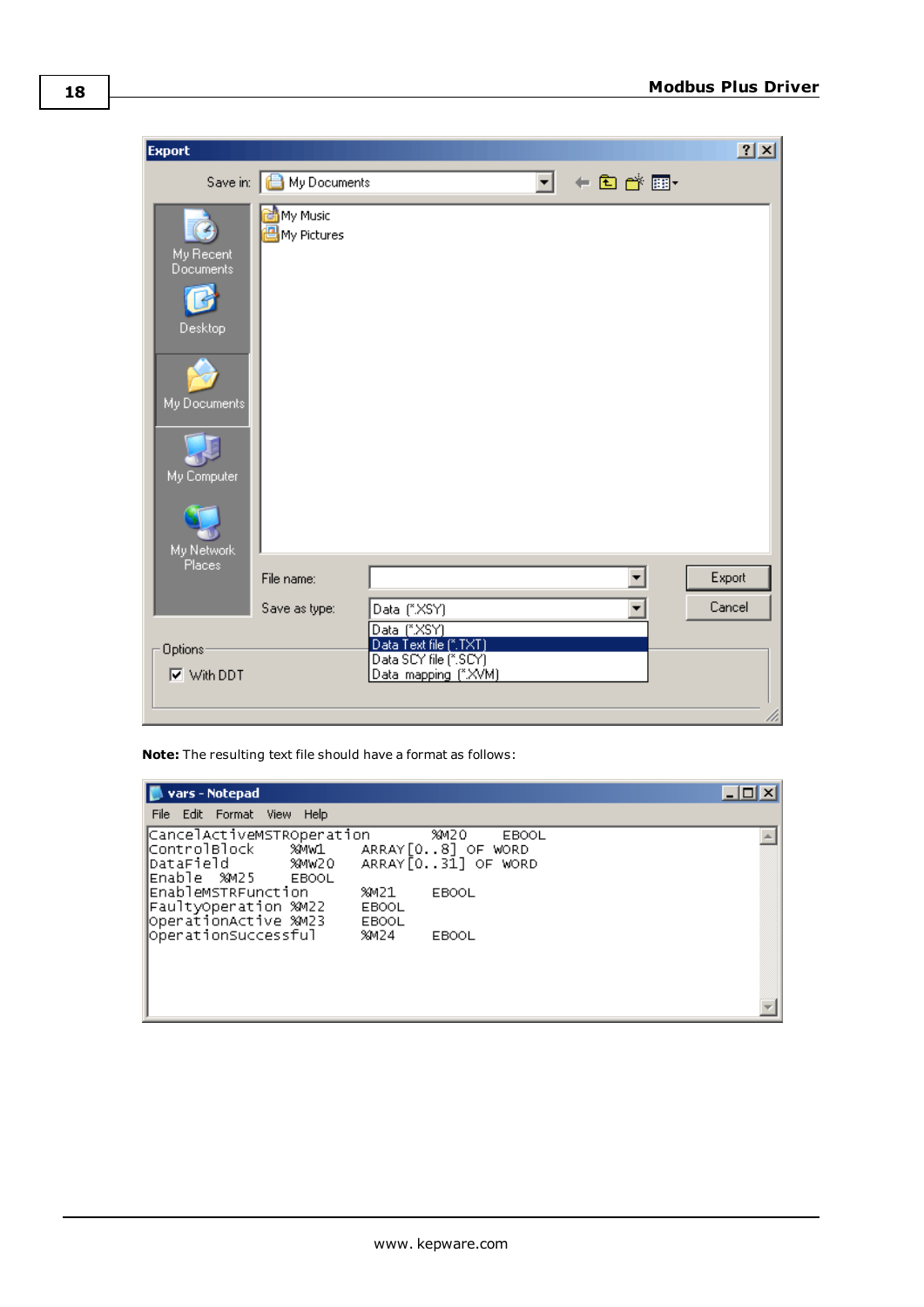## <span id="page-18-2"></span><span id="page-18-0"></span>**Optimizing Modbus Plus Communications**

The following optimizations apply to the SA85 card only. Hilscher CIF card configurations only support 1 channel per adapter.

The Modbus Plus Driver has been designed to provide better throughput and take full advantage of the SA85 card. Previously, the Modbus Plus Driver restricted users to configuring a single channel in the OPC Server project and required that all Modbus Plus devices that would be accessed be defined under this channel. This meant that the driver had to move between devices one at a time in order to make requests. Since the OPC Server was already designed to be efficient, the single channel scheme provided enough performance for most application. With the advent of OPC as an enabling technology, however, the size of projects has increased dramatically. To maintain a high level of performance, the Modbus Plus Driver is designed to operate at a high level of efficiency and performance.

**Note:** Before beginning these changes, users should back up the OPC server project directory in order to quickly return to previous settings if needed.



In this project, there is only one channel defined. All devices that need to be accessed are defined under that one channel. The Modbus Plus Driver must move from one device to the next as quickly as possible to gather information at an effective rate. As more devices are added or more information is requested from a single device, the update rate begins to suffer.

<span id="page-18-1"></span>The latest version of the Modbus Plus Driver uses multiple channel definitions in order to boost the application's performance. In this configuration, each channel in the OPC server represents a separate path of execution. By adding up to 8 additional channels, the application's work load is spread across the new channels. This creates multiple paths of execution that run independently, and results in a significant increase in performance. The image below shows the same application reconfigured to use multiple channels.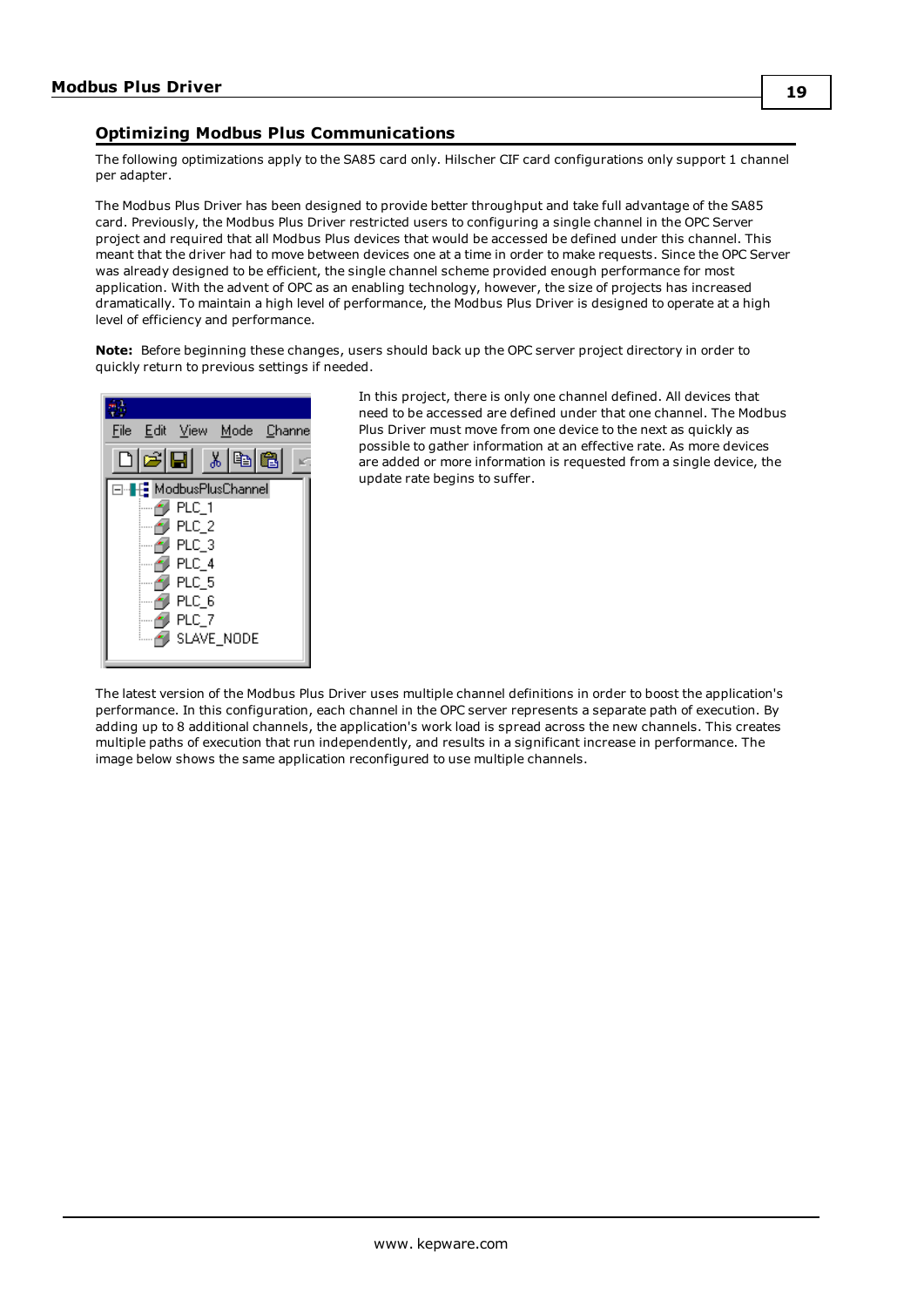

Each device has now been defined under its own channel. In this new configuration, the OPC Server can dedicate a single path of execution to the task of gathering data from a single device because each has its own dedicated channel. If the application has 8 or less devices it can be optimized as displayed.

Even if the application has more than 8 devices, there will still be a gain. While 8 or less devices may be ideal, the application will still benefit from additional channels. Although this means that within a given channel the server must move from device to device, it can now do so with less devices to process on a single path.

**Note:** The 8 channel limit matches the multi-path limitations of the SA85 and Hilscher card as set by the manufacturer.

The application can be redesigned to support multiple channels easily even if there are a large number of tags defined under each device. For more information, follow the instructions below.

<span id="page-19-0"></span>1. In the existing OPC server project that is still single channel-based, click **Channels** | **Add Channel** and then name it as desired.

**Note:** In this example, it has been named "NewModbusPlus".

2. Next, cut **PLC2** from the **ModbusPlus** channel.



3. Paste it under the **NewModbusPlus** channel. The cut and paste functions quickly modify the application to take advantage of the new Modbus Plus Driver.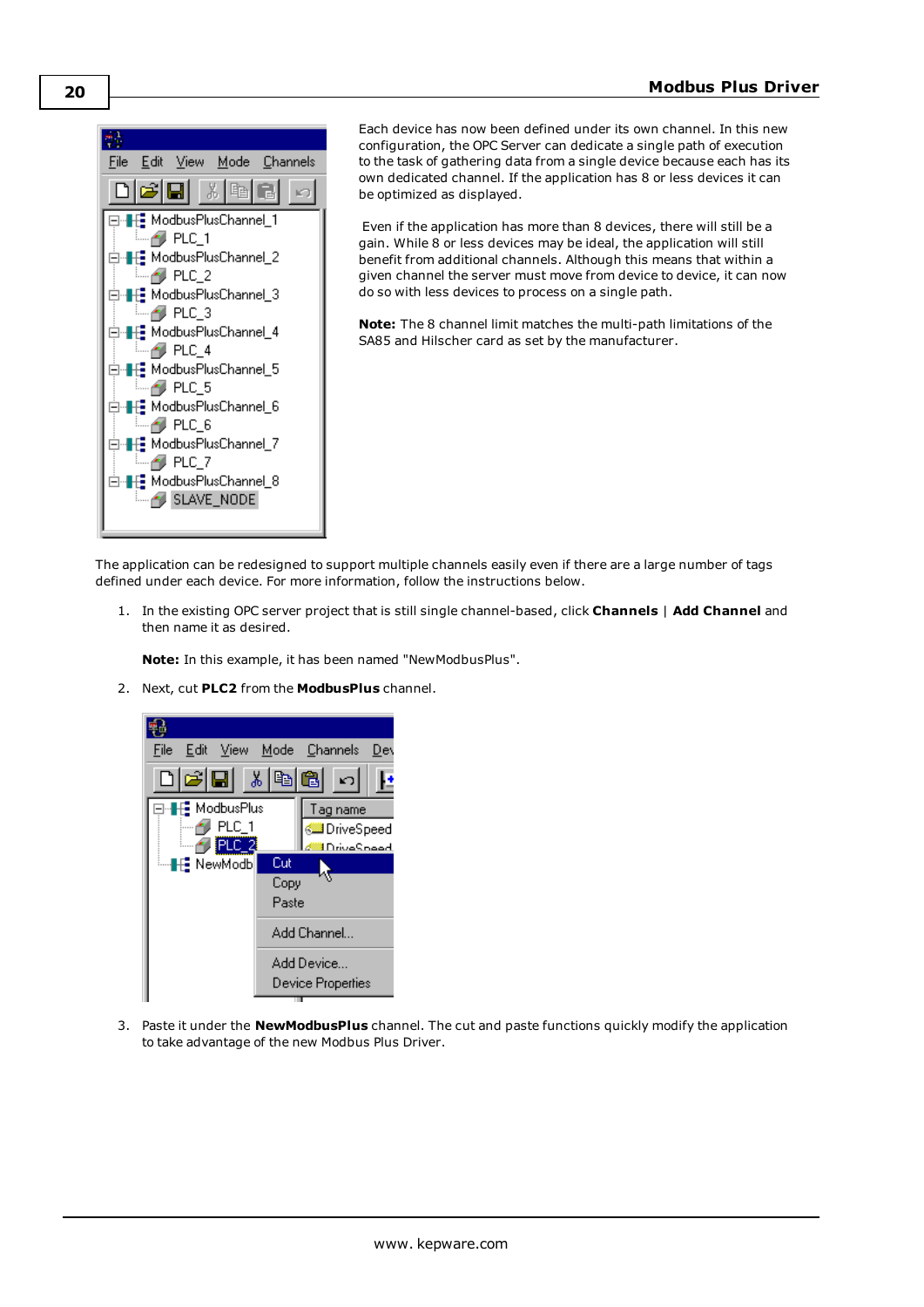

<span id="page-20-0"></span>These examples highlight the most obvious optimizations that are possible with the Modbus Plus Driver. Other possible optimizations include dedicating a single channel to just Global data. To do so, define a new set of device names for each device with global data to be accessed under that new channel. Remember to only access Global data from these newly defined device names.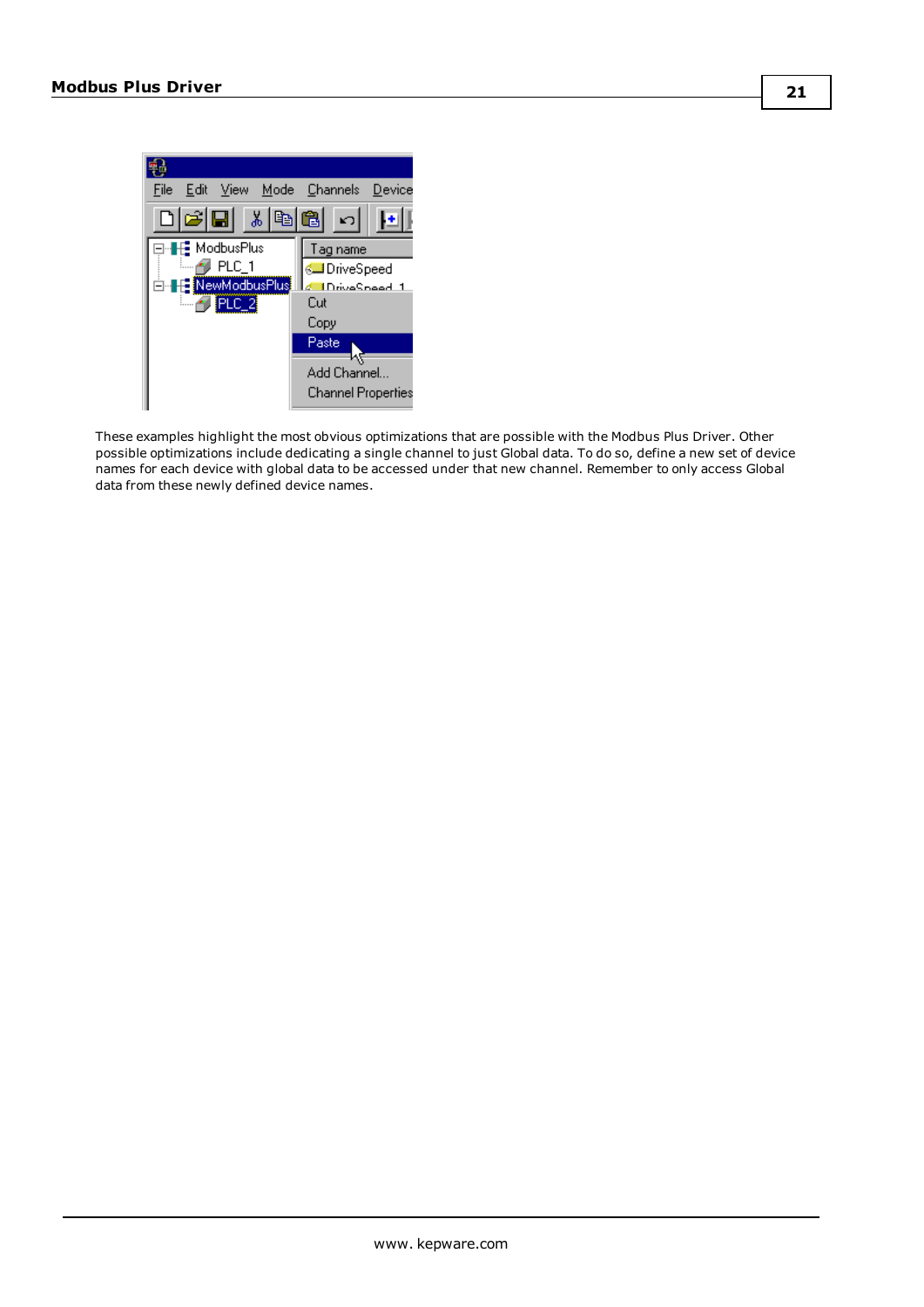## <span id="page-21-0"></span>**Data Types Description**

<span id="page-21-11"></span><span id="page-21-10"></span><span id="page-21-8"></span><span id="page-21-7"></span><span id="page-21-6"></span><span id="page-21-3"></span><span id="page-21-2"></span><span id="page-21-1"></span>

| Data Type      | <b>Description</b>                                                                              |
|----------------|-------------------------------------------------------------------------------------------------|
| Boolean        | Single bit                                                                                      |
| Word           | Unsigned 16-bit value                                                                           |
|                |                                                                                                 |
|                | bit 0 is the low bit<br>bit 15 is the high bit                                                  |
| Short          | Signed 16-bit value                                                                             |
|                |                                                                                                 |
|                | bit 0 is the low bit                                                                            |
|                | bit 14 is the high bit                                                                          |
|                | bit 15 is the sign bit                                                                          |
| <b>DWord</b>   | Unsigned 32-bit value                                                                           |
|                | bit 0 is the low bit                                                                            |
|                | bit 31 is the high bit                                                                          |
| Long           | Signed 32-bit value                                                                             |
|                |                                                                                                 |
|                | bit 0 is the low bit                                                                            |
|                | bit 30 is the high bit                                                                          |
|                | bit 31 is the sign bit                                                                          |
| <b>BCD</b>     | Two byte packed BCD                                                                             |
|                | Value range is 0-9999. Behavior is undefined for values beyond this range.                      |
| <b>LBCD</b>    | Four byte packed BCD                                                                            |
|                |                                                                                                 |
|                | Value range is 0-99999999. Behavior is undefined for values beyond this range.                  |
| String         | Null terminated ASCII string                                                                    |
|                | Supported on Modbus Model, includes Hi-Lo Lo-Hi byte order selection.                           |
| Double*        | 64-bit floating point value                                                                     |
|                |                                                                                                 |
|                | The driver interprets four consecutive registers as a double precision value by making the      |
|                | last two registers the high DWord and the first two registers the low DWord.                    |
| Double example | If register 40001 is specified as a double, bit 0 of register 40001 would be bit 0 of the 64-   |
|                | bit data type and bit 15 of register 40004 would be bit 63 of the 64-bit data type.             |
| Float*         | 32-bit floating point value                                                                     |
|                | The driver interprets two consecutive registers as a single precision value by making the       |
|                | last register the high word and the first register the low word.                                |
| Float example  | If register 40001 is specified as a float, bit 0 of register 40001 would be bit 0 of the 32-bit |
|                | data type and bit 15 of register 40002 would be bit 31 of the 32-bit data type.                 |

<span id="page-21-9"></span><span id="page-21-5"></span><span id="page-21-4"></span>\*The descriptions assume the default first DWord low data handling of 64-bit data types, and first word low data handling of 32-bit data types.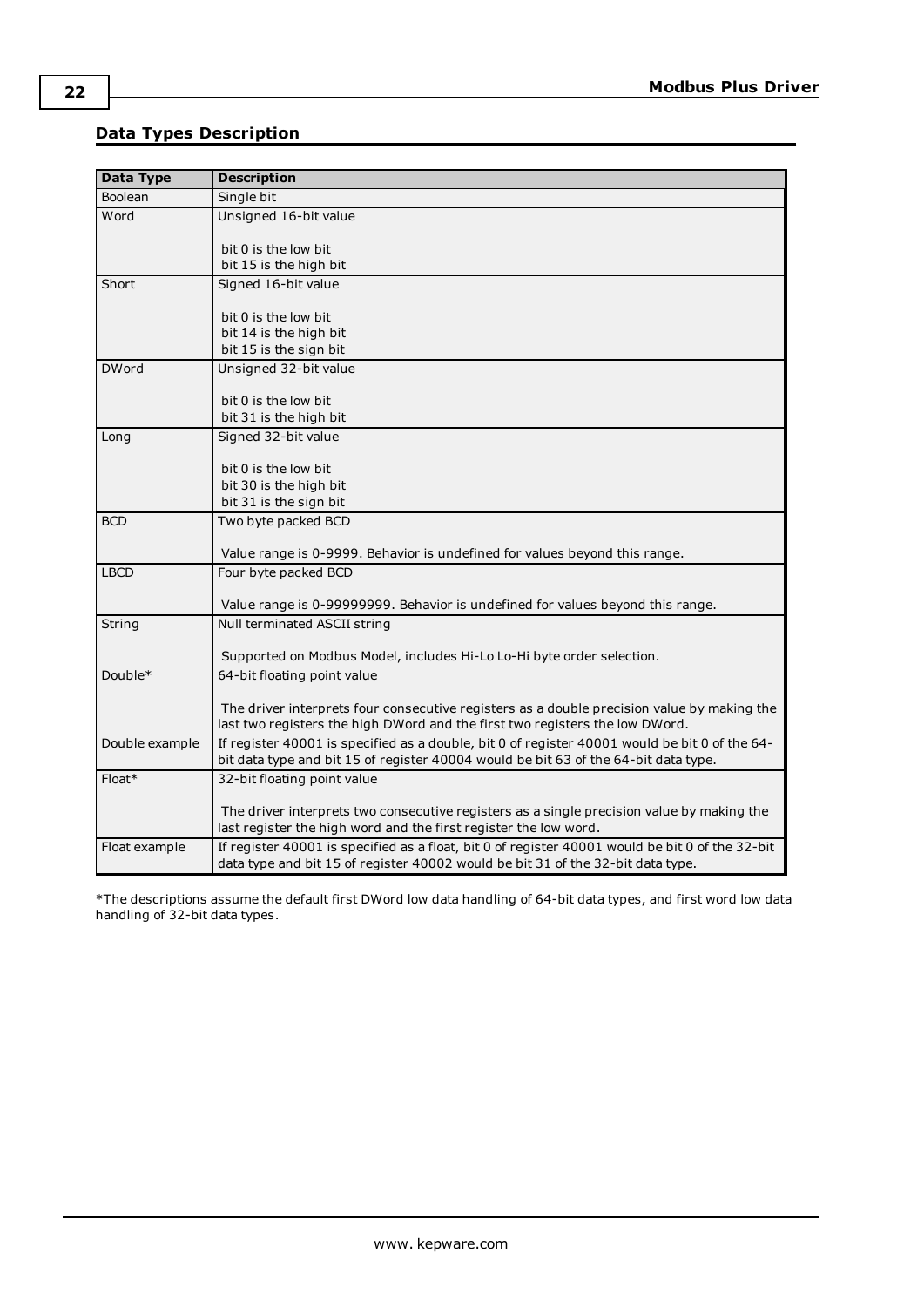## <span id="page-22-0"></span>**Address Descriptions**

Address specifications vary depending on the model in use. Select a link from the following list to obtain specific address information for the model of interest.

### **Modbus [Addressing](#page-22-1)**

<span id="page-22-1"></span>**TIO Module [Addressing](#page-25-0)**

## **Modbus Addressing**

<span id="page-22-2"></span>For this driver, the terms Slave and Unsolicited are used interchangeably.

#### **5-Digit Addressing vs. 6-Digit Addressing**

In Modbus addressing, the first digit of the address specifies the primary table. The remaining digits represent the device's data item. The maximum value is a two byte unsigned integer (65,535). Six digits are required to represent the entire address table and item. As such, addresses that are specified in the device's manual as 0xxxx, 1xxxx, 3xxxx, or 4xxxx will be padded with an extra zero once applied to the Address field of a Modbus tag.

<span id="page-22-8"></span><span id="page-22-7"></span><span id="page-22-6"></span>

| <b>Primary Table</b> | <b>Description</b>       |
|----------------------|--------------------------|
|                      | <b>Output Coils</b>      |
|                      | Input Coils              |
| $\mathbf{c}$         | Internal Registers       |
|                      | <b>Holding Registers</b> |

#### <span id="page-22-5"></span><span id="page-22-4"></span><span id="page-22-3"></span>**Modbus Addressing in Decimal Format**

The Function Codes are displayed in decimal. For more information, refer to **Function Codes [Description](#page-24-0)**.

| <b>Address Type</b> | Range               | Data Type                | <b>Access</b> | <b>Function Codes</b> |
|---------------------|---------------------|--------------------------|---------------|-----------------------|
| <b>Output Coils</b> | 000001-065536       | Boolean                  | Read/Write    | 01, 05, 15            |
| <b>Input Coils</b>  | 100001-165536       | Boolean                  | Read Only     | 02                    |
| Internal            | 300001-365536       | Word, Short, BCD         | Read Only*    | 04                    |
| Registers           | 300001-365535       | Float, DWord, Long, LBCD | Read Only*    | 04                    |
|                     | 300001-365533       | Double                   | Read Only*    | 04                    |
|                     | 3xxxxx.0/1-         | <b>Boolean</b>           | Read Only*    | 04                    |
|                     | 3xxxxx.15/16**      | String                   | Read Only     | 04                    |
|                     | 300001.2H-          |                          |               |                       |
|                     | 365536.240H ***     | String                   | Read Only     | 04                    |
|                     | 300001.2L-          |                          |               |                       |
|                     | 365536.240L***      |                          |               |                       |
| Holding             | 400001-465536       | Word, Short, BCD         | Read/Write    | 03, 06, 16            |
| Registers           | 400001-465535       | Float, DWord, Long, LBCD | Read/Write    | 03, 06, 16            |
|                     | 400001-465533       | Double                   | Read/Write    | 03, 06, 16            |
|                     | 4xxxxx.0/1-         | <b>Boolean</b>           | Read/Write    | 03, 06, 16, 22        |
|                     | 4xxxxx.15/16**      |                          |               |                       |
|                     |                     | String                   | Read/Write    | 03, 16                |
|                     | 400001.2H-          |                          |               |                       |
|                     | 465536.240H***      | String                   | Read/Write    | 03, 16                |
|                     | 400001.2L-          |                          |               |                       |
|                     | 465536.240L***      |                          |               |                       |
| <b>Global Data</b>  | G01-G32             | Word, Short, BCD         | Read/Write    | N/A.                  |
|                     | G01-G31             | Float, DWord, Long, LBCD | Read/Write    | N/A.                  |
|                     | G01-G29             | Double                   | Read/Write    | N/A.                  |
|                     | Gxx.0/1-Gxx.15/16** | <b>Boolean</b>           | Read Only     | N/A.                  |

\*For slave devices, these locations are Read/Write.

\*\*For more information, refer to "Zero vs. One Based Addressing" in **[Settings](#page-8-1)**.

\*\*\*.Bit is string length, range 2 to 240 bytes.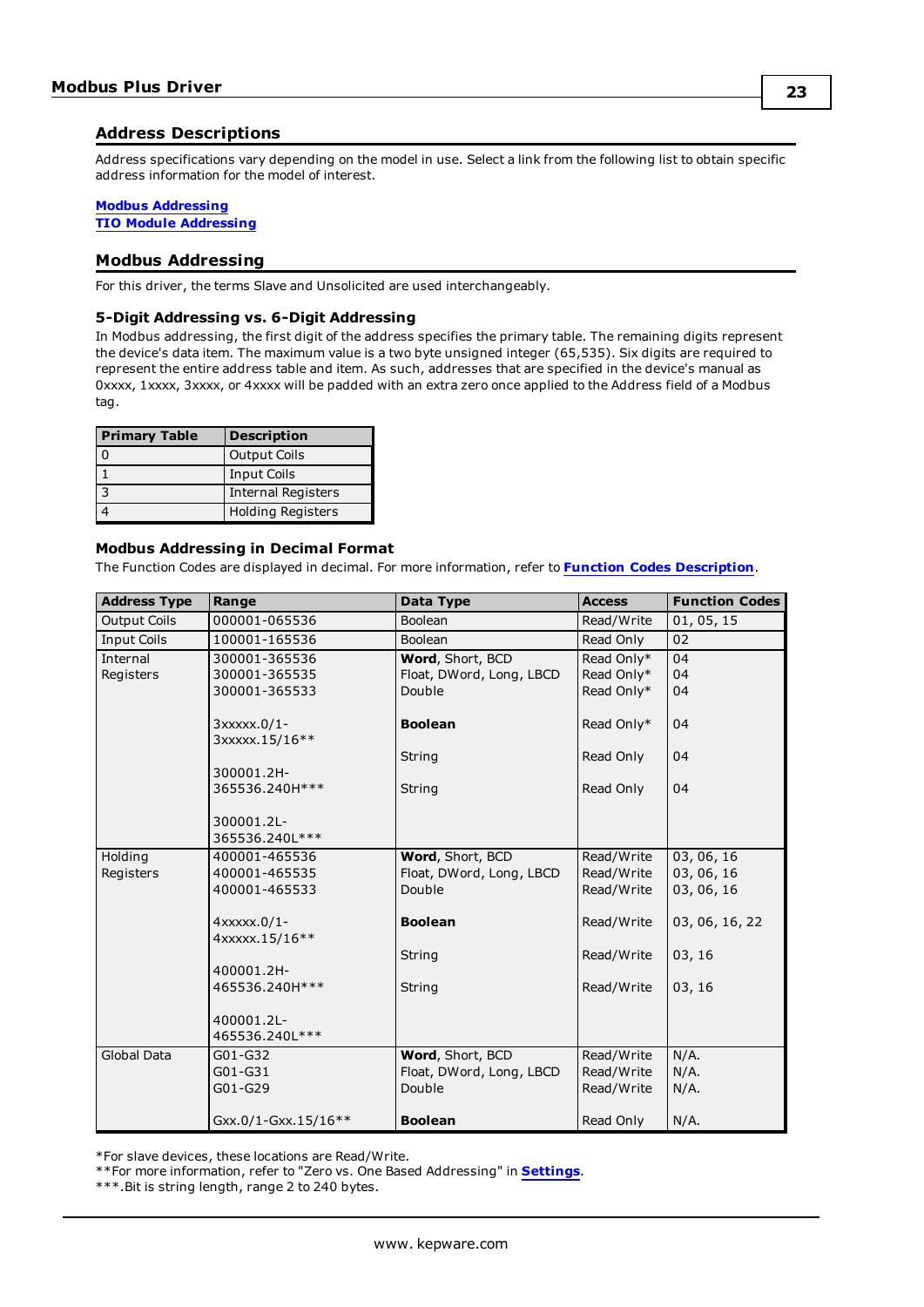| <b>Address Type</b>       | <b>Decimal Range</b>      | Data Type                | <b>Access</b> |
|---------------------------|---------------------------|--------------------------|---------------|
| <b>Output Coils</b>       | H000001-H010000           | Boolean                  | Read/Write    |
| <b>Input Coils</b>        | H100001-H110000           | Boolean                  | Read Only     |
| <b>Internal Registers</b> | H300001-H310000           | Word, Short, BCD         | Read Only*    |
|                           | H300001-H30FFFF           | Float, DWord, Long, LBCD | Read Only*    |
|                           | H300001-H30FFFD           | Double                   | Read Only*    |
|                           | НЗууууу.0/1-НЗууууу. F/10 | <b>Boolean</b>           | Read Only*    |
|                           | H300001.2H-H3FFFF.240H    | <b>String</b>            | Read Only     |
|                           | H300001.2L-H3FFFF.240L    | <b>String</b>            | Read Only     |
| Holding Registers         | H400001-H410000           | Word, Short, BCD         | Read/Write    |
|                           | H400001-H40FFFF           | Float, DWord, Long, LBCD | Read/Write    |
|                           | H400001-H40FFFD           | Double                   | Read/Write    |
|                           | H4yyyyy.0/1-H4yyyyy.F/10  | <b>Boolean</b>           | Read/Write    |
|                           | H400001.2H-H4FFFF.240H    | String                   | Read/Write    |
|                           | H400001.2L-H4FFFF.240L    | String                   | Read/Write    |
| Global Data               | HG01-HG20                 | Word, Short, BCD         | Read/Write    |
|                           | HG01-HG1F                 | Float, DWord, Long, LBCD | Read/Write    |
|                           | HG01-HG1D                 | Double                   | Read/Write    |
|                           |                           |                          |               |
|                           | HGyy.0/1-HGyy.F/10        | <b>Boolean</b>           | Read Only     |

### <span id="page-23-0"></span>**Modbus Addressing in Hexadecimal Format**

\*For slave devices, these locations are Read/Write.

<span id="page-23-2"></span>\*\*.Bit is string length, range 2 to 240 bytes.

## **Packed Coils**

The Packed Coil address type allows access to multiple consecutive coils as an analog value. This feature is only available when the Modbus model is in Master Mode. The syntax is as follows:

#### **Output Coils:** 0*xxxxx*#*nn* **Input Coils:** 1*xxxxx*#*nn*

where

- *xxxxx* is the address of the first coil. Both decimal and hexadecimal values are allowed.
- *nn* is the number of coils that will be packed into an analog value. The valid range is 1-16, and only decimal values are allowed.

**Note:** The only valid data type is Word. Output Coils have Read/Write access, whereas Input Coils have Read Only access. The bit order will be such that the start address will be the Least Significant Bit (LSB) of analog value.

#### <span id="page-23-3"></span>**Write Only Access**

All Read/Write addresses may be set as Write Only by prefixing a "W" to the address (such as "W40001"), which will prevent the driver from reading the register at the specified address. Any attempts by the client to read a Write Only tag will result in obtaining the last successful write value to the specified address. If no successful writes have occurred, then the client will receive 0/NULL for numeric/string values for an initial value.

**Caution:** Setting the client access privileges of Write Only tags to Read Only will cause writes to these tags to fail and the client to always receive 0/NULL for numeric/string values.

#### <span id="page-23-1"></span>**Mailbox Mode**

Only Holding Registers are supported in Mailbox Mode. When read from a client, the data is read locally from a cache, not from a physical device. When written to from a client, the data is written to both the local cache and also the physical device as determined by the Device ID routing path. For more information, refer to **[Mailbox](#page-5-0) [Mode](#page-5-0)**.

**Note:** The Double data type is not supported.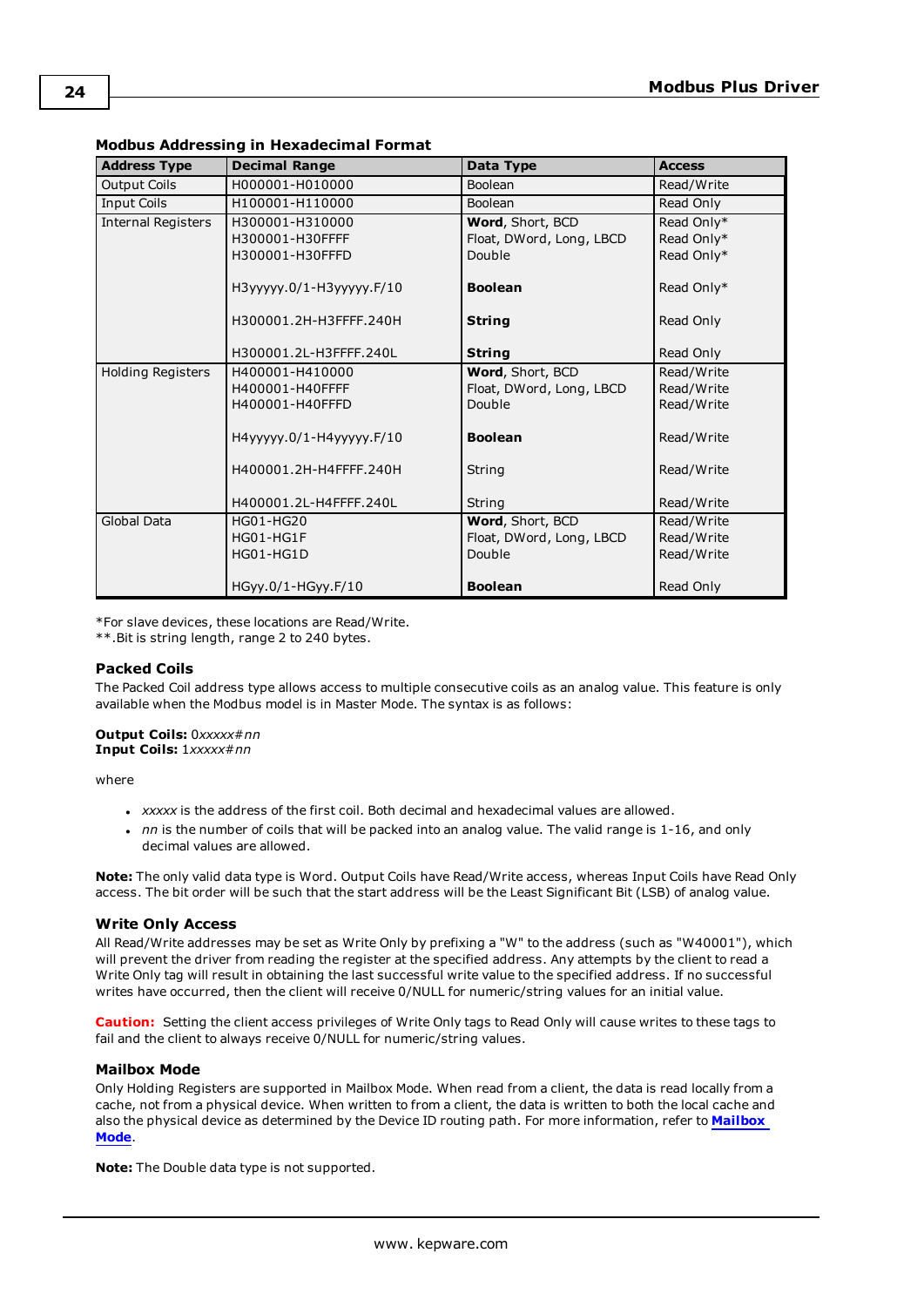#### <span id="page-24-14"></span>**String Support**

The Modbus model supports reading and writing holding register memory as an ASCII string. When using holding registers for string data, each register will contain two bytes of ASCII data. The order of the ASCII data within a given register can be selected when the string is defined. The length of the string can be from 2 to 240 bytes and is entered in place of a bit number. The length must be entered as an even number. Appending either an "H" or "L" to the address specifies the byte order.

#### **Examples**

1. To address a string starting at 40200 with a length of 100 bytes and HiLo byte order, enter "40200.100H". 2. To address a string starting at 40500 with a length of 78 bytes and LoHi byte order, enter "40500.78L".

**Note:** The string length may be limited by the maximum size of the write request that the device will allow. If the error message "Unable to write to address <address> on device<device>: Device responded with exception code 3" is received in the server's event window while utilizing a string tag, the device did not like the string's length. Users should shorten the string if possible.

#### <span id="page-24-2"></span>**Array Support**

Arrays are supported both for internal and holding register locations (including all data types except Boolean and strings) and for input and output coils (Boolean data types). There are two ways to address an array. The following examples apply to holding registers:

4*xxxx* [rows] [cols] 4*xxxx* [cols] with assumed row count equal to one.

For Word, Short and BCD arrays, the base address + (rows  $*$  cols) cannot exceed 65536. For Float, DWord, Long and Long BCD arrays, the base address + (rows \* cols \* 2) cannot exceed 65535. For all arrays, the total number of registers being requested cannot exceed the holding register block size that was specified for this device.

<span id="page-24-0"></span>**Note:** The base address for Global Data cannot exceed 32.

<span id="page-24-13"></span><span id="page-24-12"></span><span id="page-24-11"></span><span id="page-24-10"></span><span id="page-24-9"></span><span id="page-24-5"></span><span id="page-24-3"></span>

| <b>Decimal</b> | <b>Hexadecimal</b> | <b>Description</b>        |
|----------------|--------------------|---------------------------|
| 01             | 0x01               | <b>Read Coil Status</b>   |
| 02             | 0x02               | Read Input Status         |
| 03             | 0x03               | Read Holding Registers    |
| 04             | 0x04               | Read Internal Registers   |
| 05             | 0x05               | Force Single Coil         |
| 06             | 0x06               | Preset Single Register    |
| 15             | 0x0F               | Force Multiple Coils      |
| 16             | 0x10               | Preset Multiple Registers |
| 22             | 0x16               | Masked Write Register     |

### **Function Codes Description**

## <span id="page-24-8"></span><span id="page-24-7"></span><span id="page-24-4"></span><span id="page-24-1"></span>**Configuring the Device for Global Data Communications**

Global Data is supported by both the SA85 and Hilscher CIF interface cards. It is only accessible from a single network. For example, "7.0.0.0.0" can access global data, but "7.1.0.0.0" cannot.

<span id="page-24-6"></span>**Note:** Unsolicited mode does not support Global Data.

#### **Writing Global Data to a Device**

The Host PC's address from the PLC's perspective is 2.0.0.0.0. The PLC's address from the Host PC's perspective is 9.0.0.0.0. This is the Device ID path. Users must configure the addresses that the device will read to and write from in the programming software.

#### **Control Block**

| Register    | <b>Contents</b> | <b>Description</b>                                                                       |
|-------------|-----------------|------------------------------------------------------------------------------------------|
| Control [1] |                 | Function Code for writing Global Data.                                                   |
| Control [2] | $0 = No Error.$ | The error code. This may not be changed.                                                 |
| Control [3] | 32              | The number of words to write from state RAM to<br>global memory. The maximum is 32 bits. |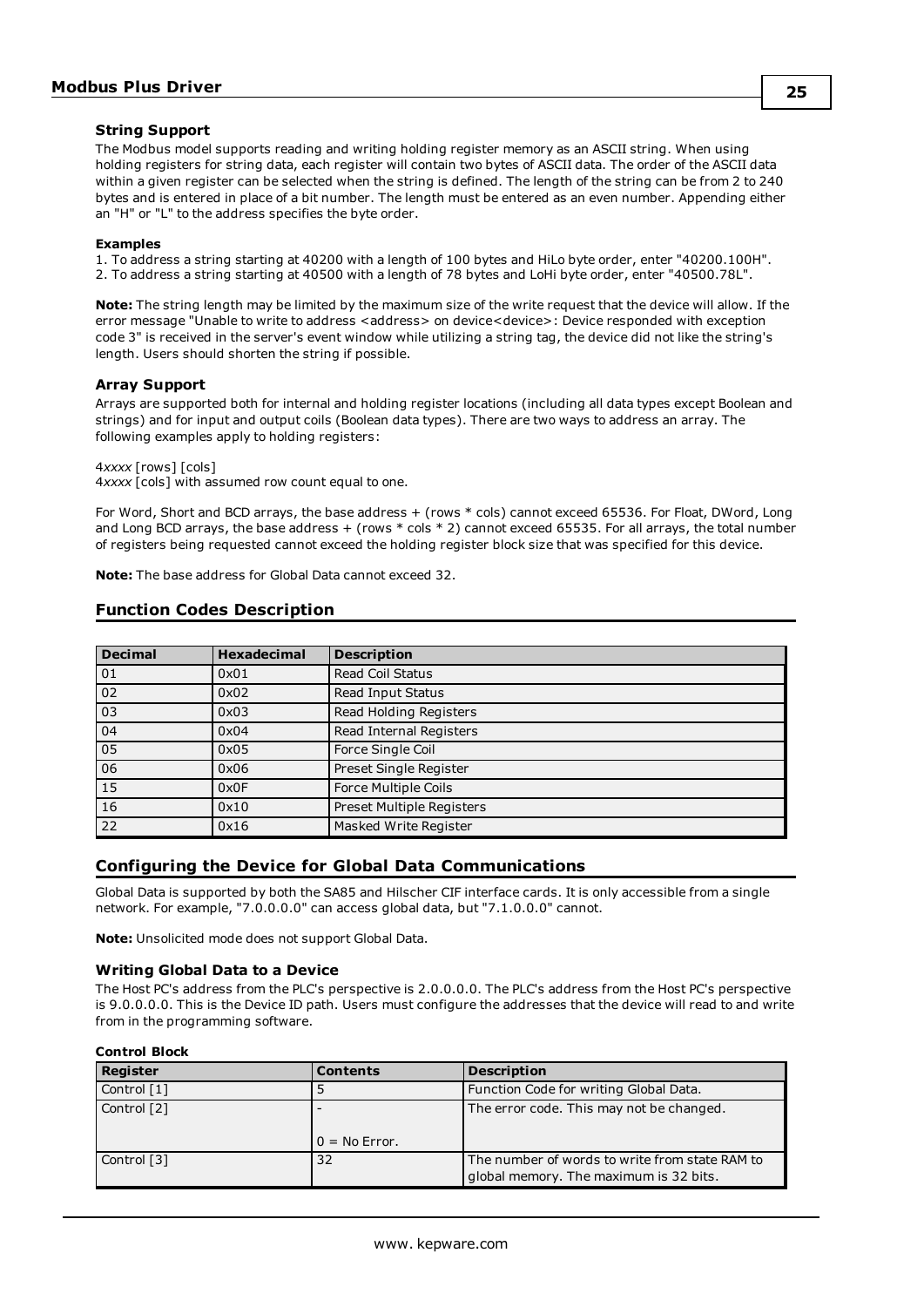| <b>Register</b> | <b>Contents</b> | <b>Description</b>                                           |
|-----------------|-----------------|--------------------------------------------------------------|
| Control [4]     |                 | Reserved.*                                                   |
| Control [5]     |                 | The Modbus Plus node address to which data is<br>being sent. |
| Control [6]     |                 | Path to Host PC.                                             |
| Control [7]     |                 | Path to Host PC.                                             |
| Control [8]     |                 | Path to Host PC.                                             |
| Control [9]     |                 | Path to Host PC.                                             |

\*This register is application-specific.

## **Data Area**

| <b>Register</b>              | Contents | <b>Description</b> |
|------------------------------|----------|--------------------|
| DataField [1]-DataField [32] | Data     | $N/A$ .            |

## **Reading Global Data from the Device**

The Host PC's address from the PLC's perspective is 2.0.0.0.0. The PLC's address from the Host PC's perspective is 9.0.0.0.0. This is the Device ID path.

### **Control Block**

| <b>Register</b> | <b>Contents</b> | <b>Description</b>                              |
|-----------------|-----------------|-------------------------------------------------|
| Control [1]     | 6               | Function Code for reading Global Data.          |
| Control [2]     |                 | The error code. This may not be changed.        |
|                 | $0 = No Error.$ |                                                 |
| Control [3]     | 32              | The number of words to write from state RAM to  |
|                 |                 | global memory. The maximum is 32 bits.          |
| Control [4]     |                 | Reserved.*                                      |
| Control [5]     | $\overline{2}$  | The Modbus Plus node address from which data is |
|                 |                 | read.                                           |
| Control [6]     | 0               | Path to Host PC.                                |
| Control [7]     | 0               | Path to Host PC.                                |
| Control [8]     | 0               | Path to Host PC.                                |
| Control [9]     | 0               | Path to Host PC.                                |

\*This register is application-specific.

## **Data Area**

| <b>Register</b>              | <b>Contents</b> | <b>Description</b> |
|------------------------------|-----------------|--------------------|
| DataField [1]-DataField [32] | Data            | $N/A$ .            |

## <span id="page-25-0"></span>**TIO Module Addressing**

Mailbox Mode is not supported for this model.

## **TIO Module Addressing in Decimal**

| <b>Address Type</b>  | Range                     | Data Type          | <b>Access</b> |
|----------------------|---------------------------|--------------------|---------------|
| Data I/O $*$         | 400001                    | <b>Word, Short</b> | Read/Write    |
|                      | 400001.0/1-400001.15/16** | <b>Boolean</b>     | Read/Write    |
| Data Input - Latched | 400257                    | <b>Word, Short</b> | Read Only     |
|                      | 400257.0/1-400257.15/16** | <b>Boolean</b>     | Read Only     |
| Module Timeout       | 461441                    | <b>Word, Short</b> | Read/Write    |
|                      | 461441.0/1-461441.15/16** | <b>Boolean</b>     | Read/Write    |
| Module Status        | 463489-463497             | <b>Word, Short</b> | Read Only     |
|                      | 4xxxxx.0/1-4xxxxx.15/16** | <b>Boolean</b>     | Read Only     |
| Module ASCII Header  | 464513                    | String             | Read Only     |

**26**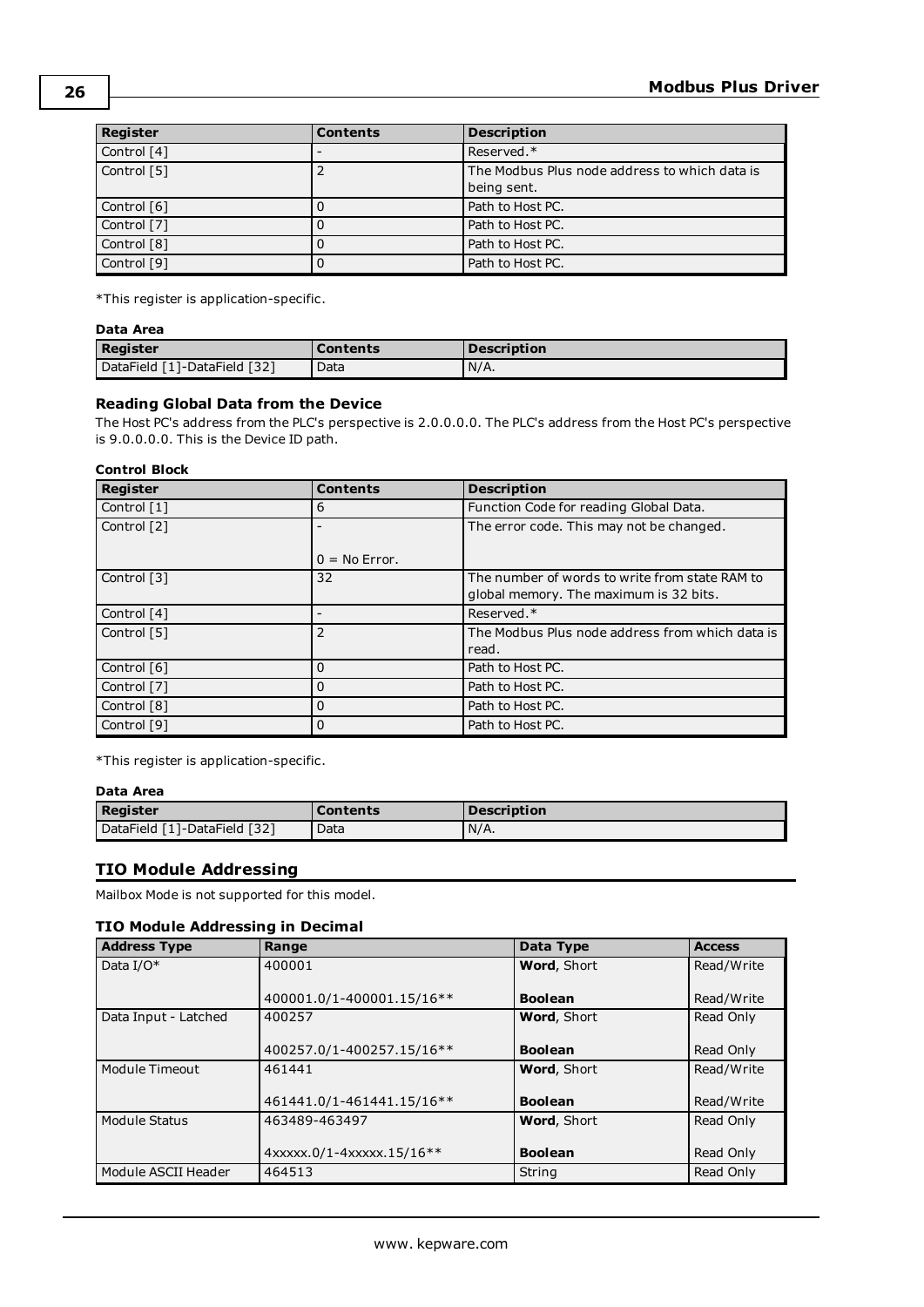\*The value read from a Data I/O location comes from the module's input register. When writing to this location, the value that is sent will modify the module's output register. Therefore, the value read at this location does not correspond to the value previously written to this location.

<span id="page-26-0"></span>\*\*For more information, refer to "Zero vs. One Based Addressing" in **[Settings](#page-8-1)**.

#### **TIO Module Addressing in Hexadecimal**

| <b>Address Type</b>           | Range                  | Data Type          | <b>Access</b> |
|-------------------------------|------------------------|--------------------|---------------|
| Data $I/O^*$                  | H40001                 | Word, Short        | Read/Write    |
|                               |                        |                    |               |
|                               | H40001.0/1-H40001.F/10 | <b>Boolean</b>     | Read/Write    |
| Data Input - Latched          | H40101                 | <b>Word, Short</b> | Read Only     |
|                               |                        |                    |               |
|                               | H40101.0/1-40101.F/10  | <b>Boolean</b>     | Read Only     |
| Module Timeout                | H4F001                 | <b>Word, Short</b> | Read/Write    |
|                               |                        |                    |               |
|                               | H4F001.0/1-H4F001.F/10 | <b>Boolean</b>     | Read/Write    |
| Module Status                 | H4F801-H4F809          | Word, Short        | Read Only     |
|                               |                        |                    |               |
|                               | H4yyyy.0/1-H4yyyy.F/10 | <b>Boolean</b>     | Read Only     |
| Module ASCII Header<br>H4FC01 |                        | String             | Read Only     |

\*The value read from a Data I/O location comes from the module's input register. When writing to this location, the value that is sent will modify the module's output register. Therefore, the value read at this location does not correspond to the value previously written to this location.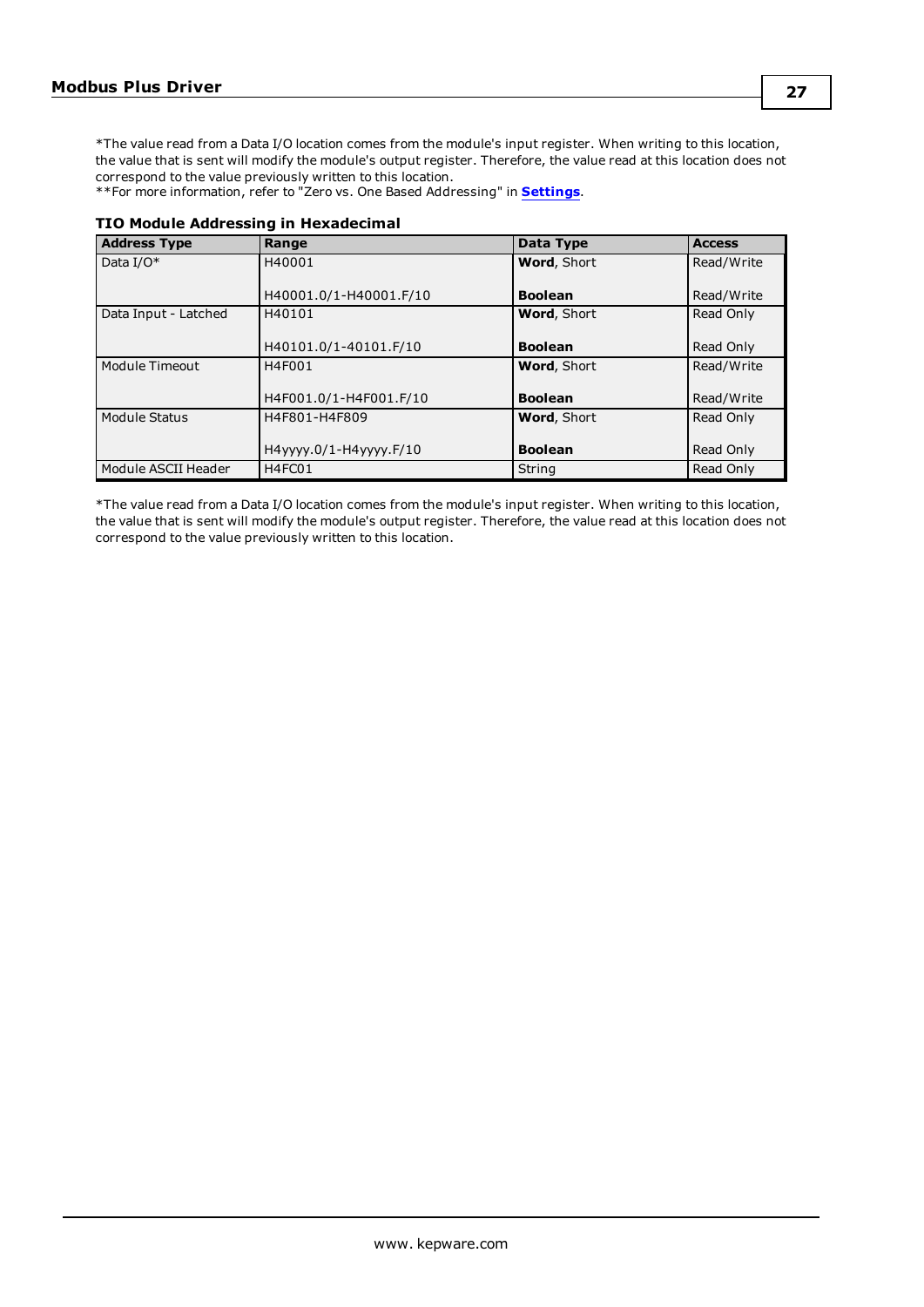## <span id="page-27-0"></span>**Error Descriptions**

<span id="page-27-1"></span>The following messages may be generated. Click on the link for a description of the message.

#### **Address Validation Messages**

**Address [<address>](#page-28-0) is out of range for the specified device or register. Array size is out of range for address [<address>.](#page-28-1) Array support is not available for the specified address: [<address>.](#page-28-2) Data type <type> is not valid for device address [<address>.](#page-28-3) Device address [<address>](#page-28-4)** contains a syntax error. **Device address < [address>](#page-28-5) is read only. Missing [address.](#page-29-0)**

#### **Automatic Tag Database Generation Messages**

**[Description](#page-29-1) truncated for import file record number <record> . Error parsing import file record number [<record>](#page-29-2) , field <field>. File exception [encountered](#page-29-3) during tag import. [Imported](#page-29-4) tag name <tag name> is invalid. Name changed to <tag name>. Tag <tag name> could not be imported because data type <data type> is not [supported.](#page-30-0) Tag import failed due to low memory [resources.](#page-30-1)**

## **Device Specific Messages**

**Address block error address [responded](#page-30-2) with exception 132.**

**Bad address in block [<start address> to <end [address>](#page-30-3) ] on device <device name>.**

Bad array spanning [\[<address>](#page-30-4) to <address>] on device <device name>.

**Block address [<start address> to <end address> ] on device <device name> [responded](#page-31-0) with exception [<exception](#page-31-0) code>.**

**Error opening [MBPLUS](#page-31-1) path: <ID>.**

**Unable to communicate with [MBPLUS.VXD.](#page-31-2)**

**Unable to open [MBPLUS](#page-31-3) slave path.**

**Unable to read from address [<address>](#page-32-0) on device <device>. Device responded with exception code [<code>.](#page-32-0)**

**Unable to read from address <array address> on device <device>, board [responded](#page-32-1) with exception code [<code>.](#page-32-1)**

**Unable to start [MBPLUS.SYS](#page-32-2) device.**

**Unable to write to address [<address>](#page-33-0) on device <device>. Device responded with exception code [<code>.](#page-33-0)**

**Unable to write to address <array address> on device <device>, board [responded](#page-33-1) with exception code [<code>.](#page-33-1)**

#### **Device Status Messages**

**Device <device name> is not [responding.](#page-33-2) Started [MBPLUS.SYS](#page-34-0) device. Unable to write to [<address>](#page-34-1) on device <device name>.**

#### **Exception Codes**

**Modbus [Exception](#page-35-0) Codes Hilscher CIF [Exception](#page-36-0) Codes**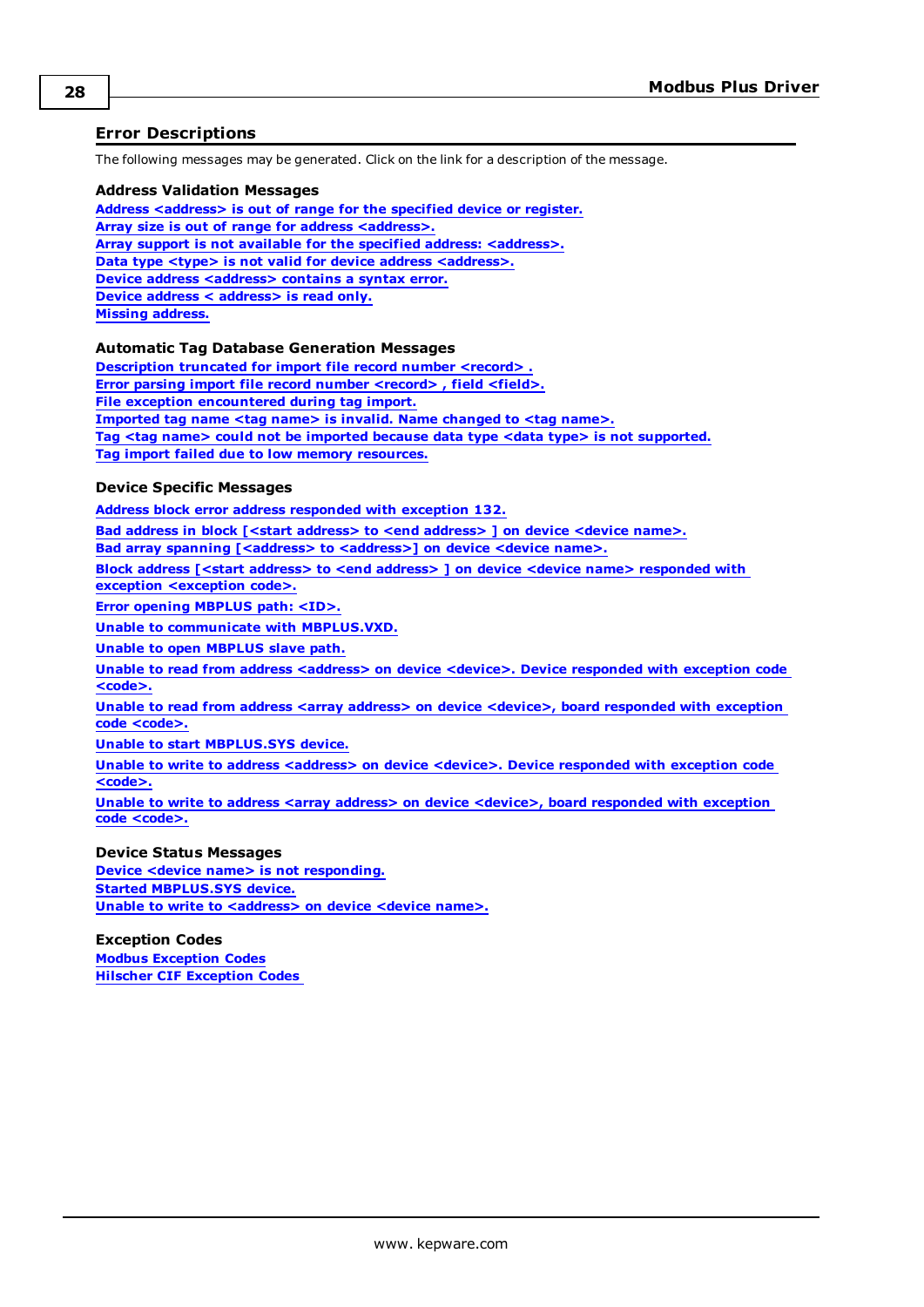## <span id="page-28-0"></span>**Address <address> is out of range for the specified device or register.**

## **Error Type:**

Warning

## **Possible Cause:**

A tag address that has been specified statically references a location that is beyond the range of supported locations for the device.

### **Solution:**

<span id="page-28-1"></span>Verify that the address is correct; if it is not, re-enter it in the client application.

## **Array size is out of range for address <address>.**

#### **Error Type:**

Warning

#### **Possible Cause:**

A tag address that has been specified statically is requesting an array size that is too large for the address type or block size of the driver.

#### **Solution:**

<span id="page-28-2"></span>Re-enter the address in the client application to specify a smaller value for the array or a different starting point.

## **Array support is not available for the specified address: <address>.**

#### **Error Type:**

Warning

#### **Possible Cause:**

A tag address that has been specified statically contains an array reference for an address type that doesn't support arrays.

#### **Solution:**

<span id="page-28-3"></span>Re-enter the address in the client application to remove the array reference or correct the address type.

## **Data Type <type> is not valid for device address <address>.**

#### **Error Type:**

Warning

#### **Possible Cause:**

A tag address that has been specified statically has been assigned an invalid data type.

#### **Solution:**

<span id="page-28-4"></span>Modify the requested data type in the client application.

## **Device address <address> contains a syntax error.**

#### **Error Type:**

Warning

## **Possible Cause:**

A tag address that has been specified statically contains one or more invalid characters.

#### **Solution:**

<span id="page-28-5"></span>Re-enter the address in the client application.

## **Device address <address>** is read only.

#### **Error Type:** Warning

**Possible Cause:**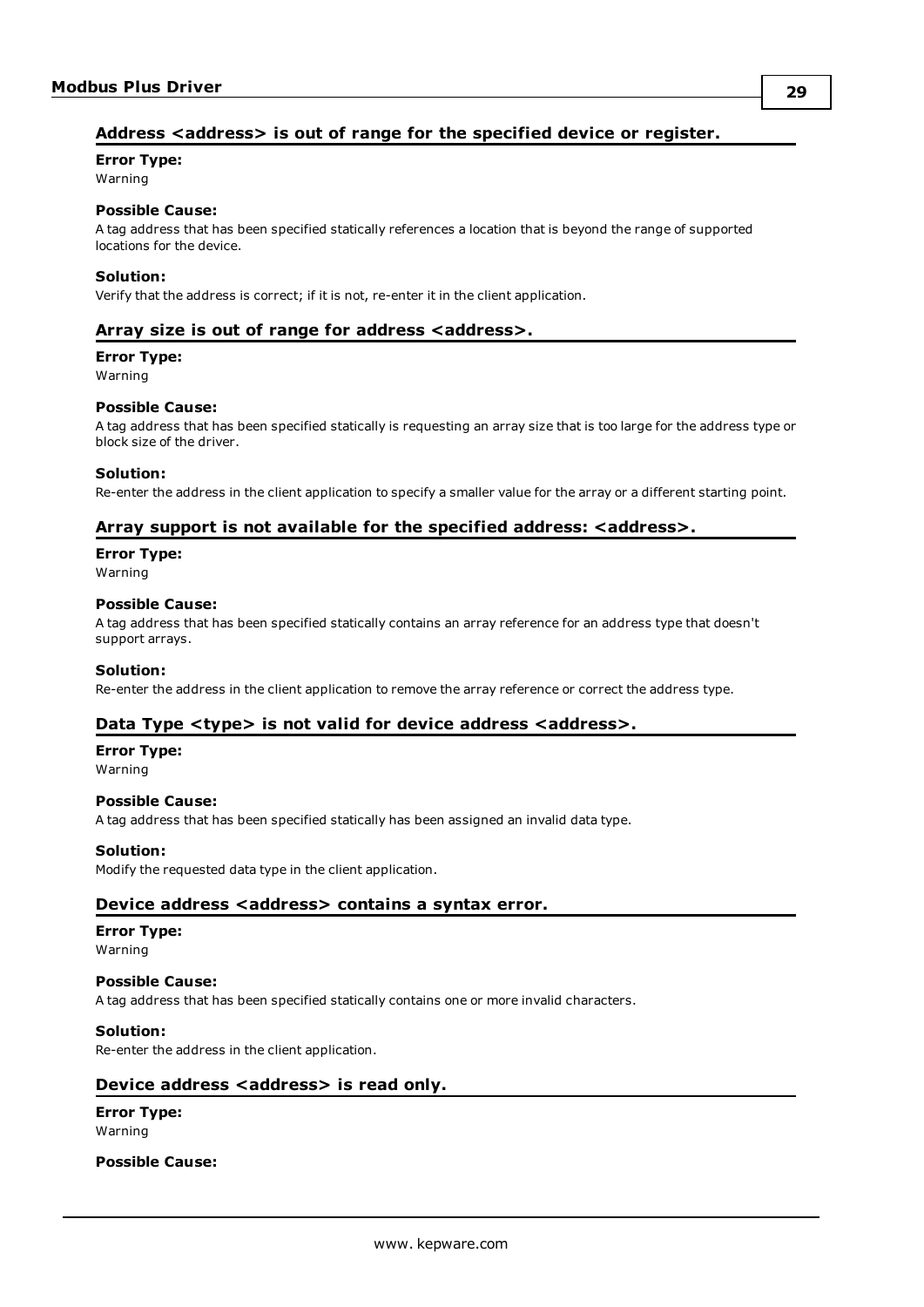A tag address that has been specified statically has a requested access mode that is not compatible with what the device supports for that address.

#### **Solution:**

<span id="page-29-0"></span>Change the access mode in the client application.

### **Missing address.**

**Error Type:**

Warning

#### **Possible Cause:**

A tag address that has been specified statically has no length.

#### **Solution:**

<span id="page-29-1"></span>Re-enter the address in the client application.

## **Description truncated for import file record number <record>.**

#### **Error Type:**

Warning

#### **Possible Cause:**

The tag description given in specified record is too long.

#### **Solution:**

The driver will truncate the description as needed. To prevent this error in the future, edit the variable import file to change the description if possible.

## <span id="page-29-2"></span>**Error parsing import file record number <record>, field <field>.**

## **Error Type:**

Serious

#### **Possible Cause:**

The specified field in the variable import file could not be parsed because it is longer than expected or invalid.

#### **Solution:**

<span id="page-29-3"></span>Edit the variable import file to change the offending field if possible.

## **File exception encountered during tag import.**

**Error Type:**

Serious

## **Possible Cause:**

The variable import file could not be read.

#### **Solution:**

<span id="page-29-4"></span>Regenerate the variable import file.

## **Imported tag name <tag name> is invalid. Name changed to <tag name>.**

## **Error Type:**

Warning

## **Possible Cause:**

The tag name encountered in the variable import file contained invalid characters.

#### **Solution:**

The driver will construct a valid name based on the one from the variable import file. To prevent this error in the future, and to maintain name consistency, change the name of the exported variable if possible.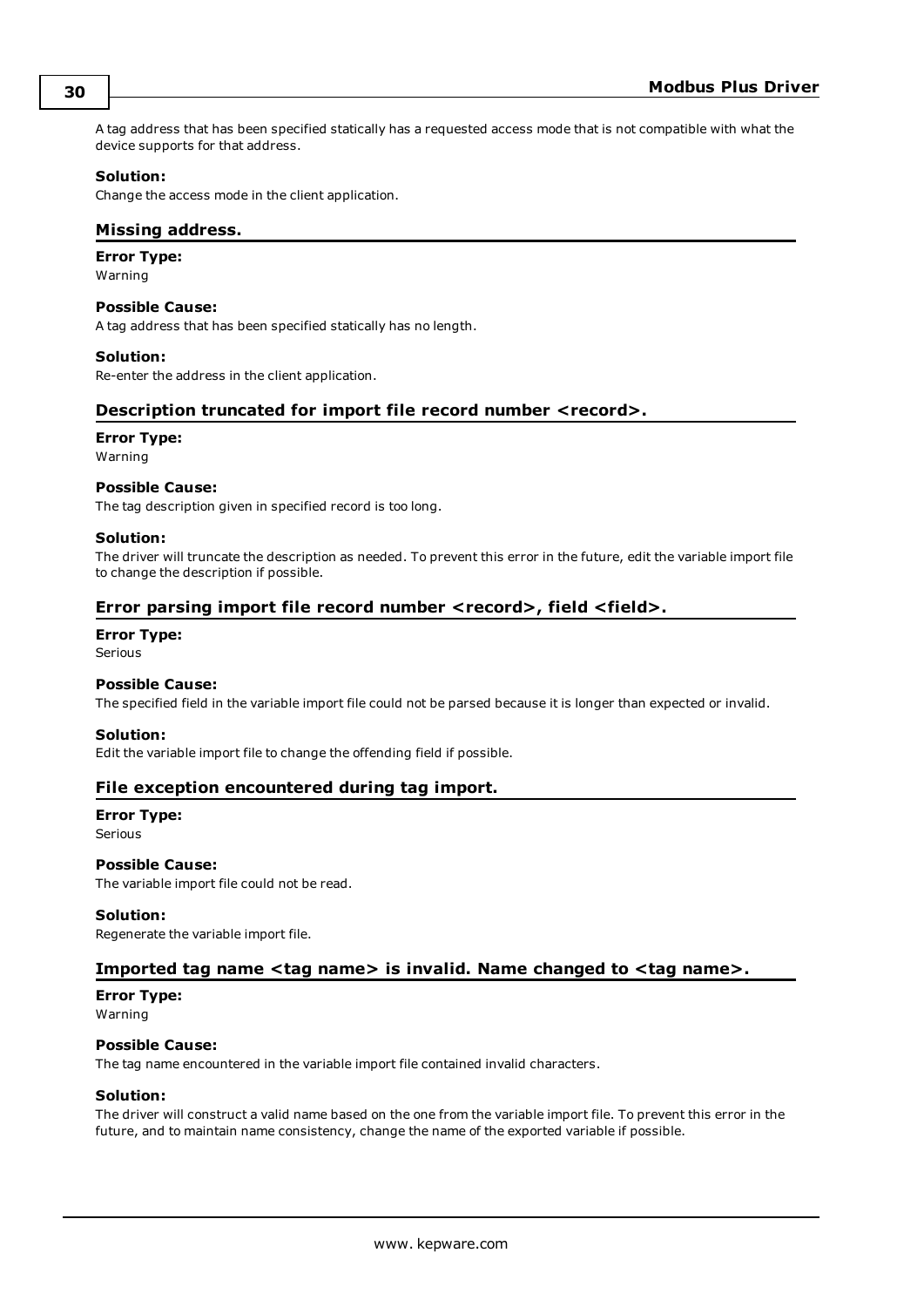## <span id="page-30-0"></span>**Tag <tag name> could not be imported because data type <data type> is not supported.**

### **Error Type:**

Warning

#### **Possible Cause:**

The data type specified in the variable import file is not one of the types supported by this driver.

#### **Solution:**

If possible, change the data type specified in variable import file to one of the supported types. If the variable is for a structure, manually edit the file to define each tag required for the structure. Alternatively, manually configure the required tags in the OPC Server.

**See Also: [Exporting](#page-12-1) Variables from Concept**

#### <span id="page-30-1"></span>**Tag import failed due to low memory resources.**

## **Error Type:**

Serious

#### **Possible Cause:**

The driver could not allocate memory required to process variable import file.

#### **Solution:**

<span id="page-30-2"></span>Shutdown all unnecessary applications and retry.

## **Address block error <address> -<address> responded with exception 132.**

## **Error Type:**

Fatal

## **Possible Cause:**

The requested node did not respond.

#### **Solution:**

Check the cabling, wiring and pinning.

#### **See Also: Hilscher CIF [Exception](#page-36-0) Codes**

## <span id="page-30-3"></span>**Bad address in block [<start address> to <end address>] on device <device name>.**

## **Error Type:**

Serious

#### **Possible Cause:**

An attempt has been made to reference a nonexistent location in the specified device.

## **Solution:**

<span id="page-30-4"></span>Verify the addresses of all tags assigned to the device and eliminate ones that reference invalid locations.

## **Bad** array spanning [<address> to <address>] on device <device name>.

#### **Error Type:** Fatal

#### **Possible Cause:**

An array of addresses was defined that spans past the end of the address space.

#### **Solution:**

Verify the size of the device's memory space and then redefine the array length accordingly.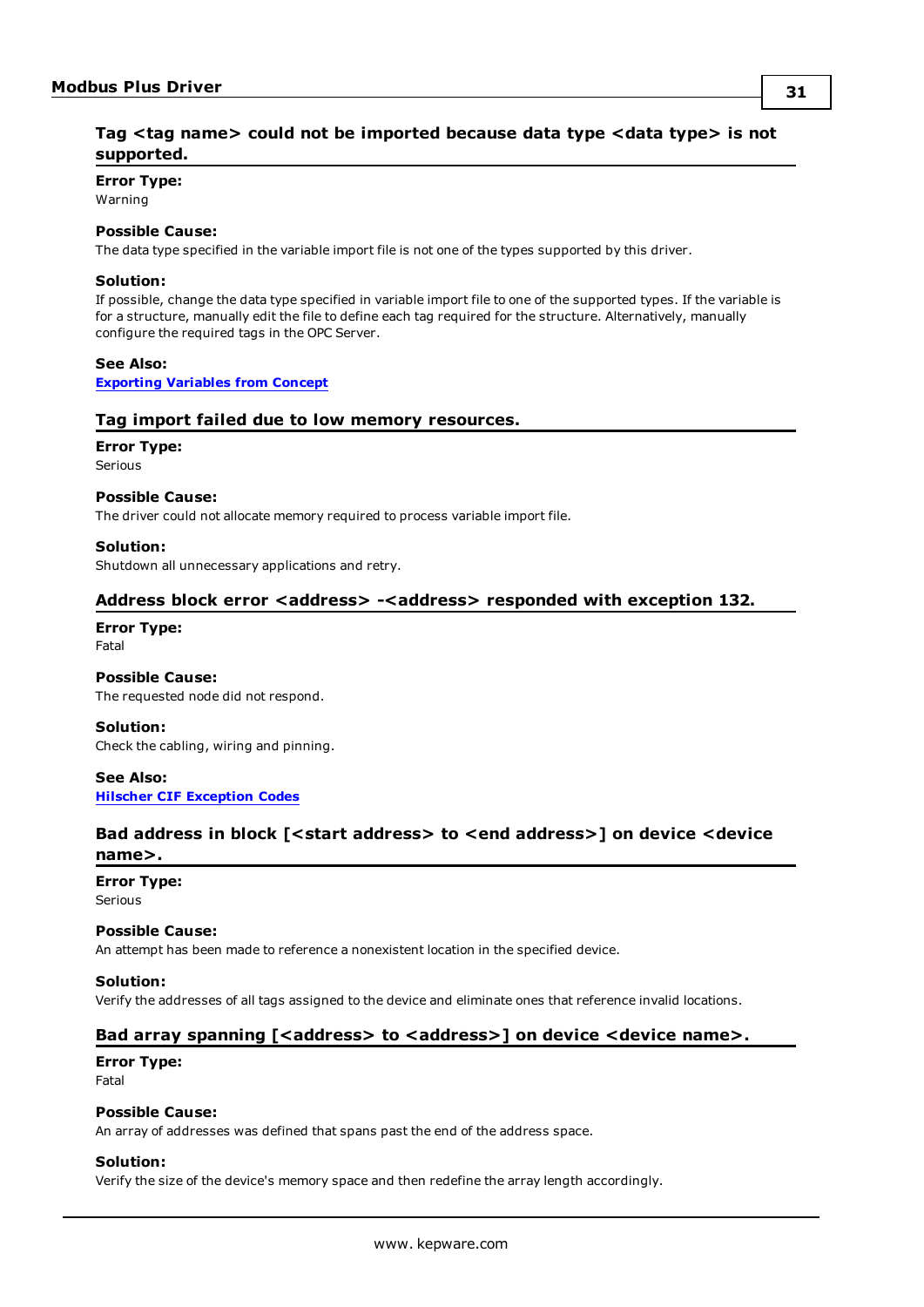## <span id="page-31-0"></span>**Block address [<start address> to <end address> ] on device <device name> responded with exception <exception code>.**

## **Error Type:**

Fatal

## **Possible Cause:**

The requested node did not respond.

## **Solution:**

Check the cabling, wiring and pinning.

**See Also: Hilscher CIF [Exception](#page-36-0) Codes**

## <span id="page-31-1"></span>**Error opening MBPLUS path: <ID>.**

## **Error Type:**

Serious

## **Possible Cause:**

- 1. The MBPLUS.SYS driver for Windows NT or the MBPLUS.VXD driver for Windows 95 has not been properly configured.
- 2. The driver cannot open a path on the specified adapter.

## **Solution:**

- 1. Follow the instructions for installing and configuring the MBPLUS driver.
- 2. Verify that no more than eight channels are assigned the same adapter number.

## <span id="page-31-2"></span>**Unable to communicate with MBPLUS.VXD.**

## **Error Type:**

Fatal

#### **Possible Cause:**

- 1. The MBPLUS.VXD driver was not properly configured.
- 2. The MBPLUS.VXD driver was not installed.

## **Solution:**

Install or setup the MBPLUS.VXD properly before running the driver.

#### **Note:**

<span id="page-31-3"></span>To check for proper configuration, use the test programs that come with the VXD driver.

## **Unable to open MBPLUS slave path.**

## **Error Type:**

Fatal

#### **Possible Cause:**

The driver was unable to open a slave path with the MBPLUS.SYS driver on Windows NT (or the MBPLUS.VXD driver on Windows 95). The MBPLUS driver is not properly installed.

## **Solution:**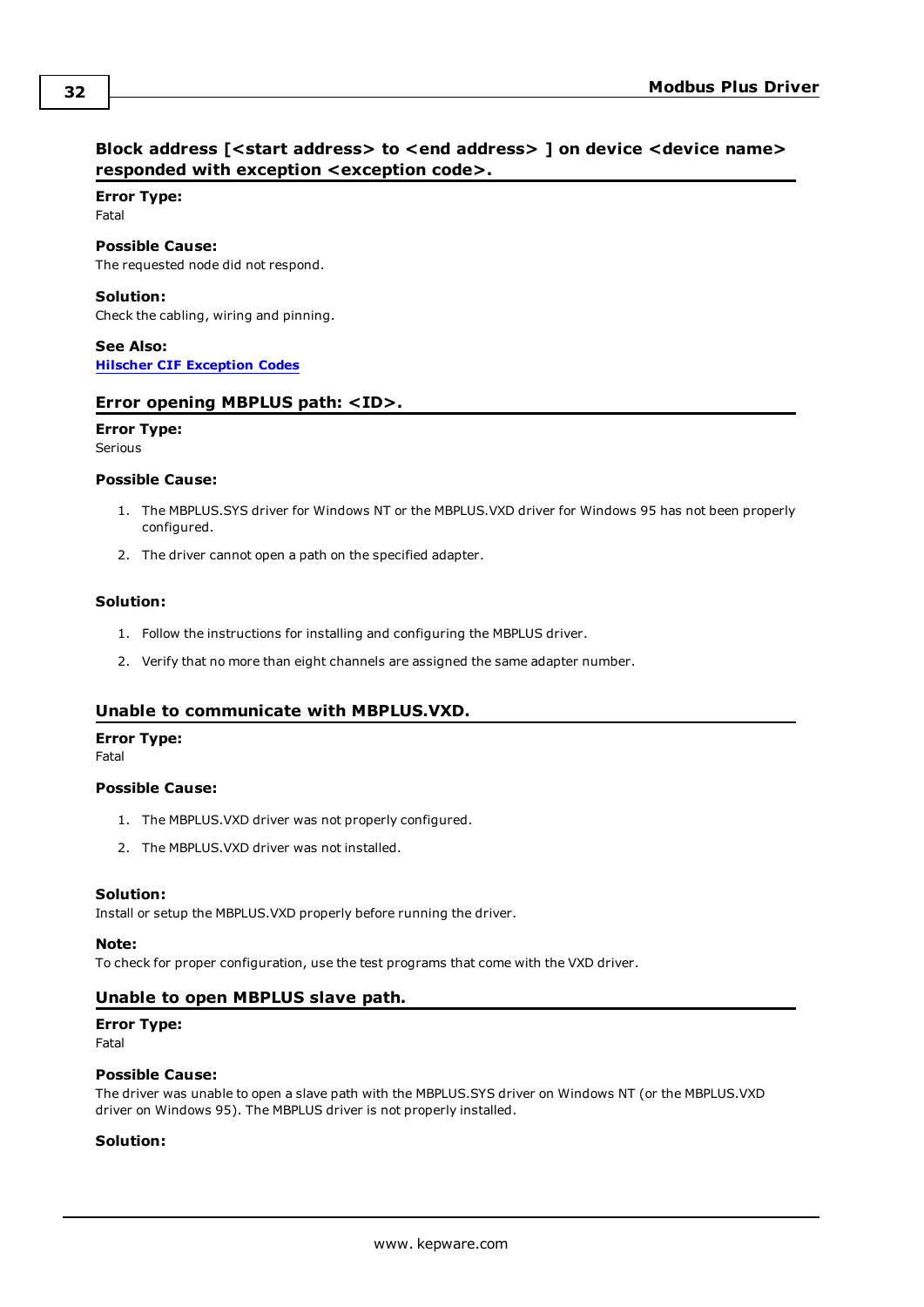- 1. Verify that the MBPLUS device can be started and stopped manually using the **Control Panel** | **Devices** applet. When the MBPLUS.SYS driver is started manually, the modbus\_unsolicited.dll driver will also be able to start the driver.
- 2. Install or setup the MBPLUS.VXD properly before running the driver.

#### **Note:**

<span id="page-32-0"></span>To check for proper configuration, use the test programs that come with the VXD driver.

## **Unable to read from address <address> on device <device>. Device responded with exception code <code>.**

## **Error Type:**

Warning

#### **Possible Cause:**

See **Modbus [Exception](#page-35-0) Codes** for a description of the exception code.

#### **Solution:**

See **Modbus [Exception](#page-35-0) Codes** for a description of corrective actions.

**See Also: Modbus [Exception](#page-35-0) Codes**

## <span id="page-32-1"></span>**Unable to read from address <array address> on device <device>, board responded with exception code <code>.**

## **Error Type:**

Warning

### **Possible Cause:**

- 1. The adapter may not exist.
- 2. Depends on error.

#### **Solution:**

- 1. Verify that the proper adapter number has been chosen in Channel Properties. Use SyCon to determine adapter ordering.
- 2. Refer to the SyCon User Manual.

<span id="page-32-2"></span>**Note:** Does not apply to the SA85 card. Code -1, -33 for the Hilscher CIF card.

## **Unable to start MBPLUS.SYS device.**

### **Error Type:**

Fatal

## **Possible Cause:**

The MBPLUS.SYS driver was not properly configured.

#### **Solution:**

Verify that the MBPLUS device can be started and stopped manually using the **Control Panel** | **Devices** applet. When the MBPLUS.SYS driver is started manually, the modbus\_unsolicited.dll driver will also be able to start the driver.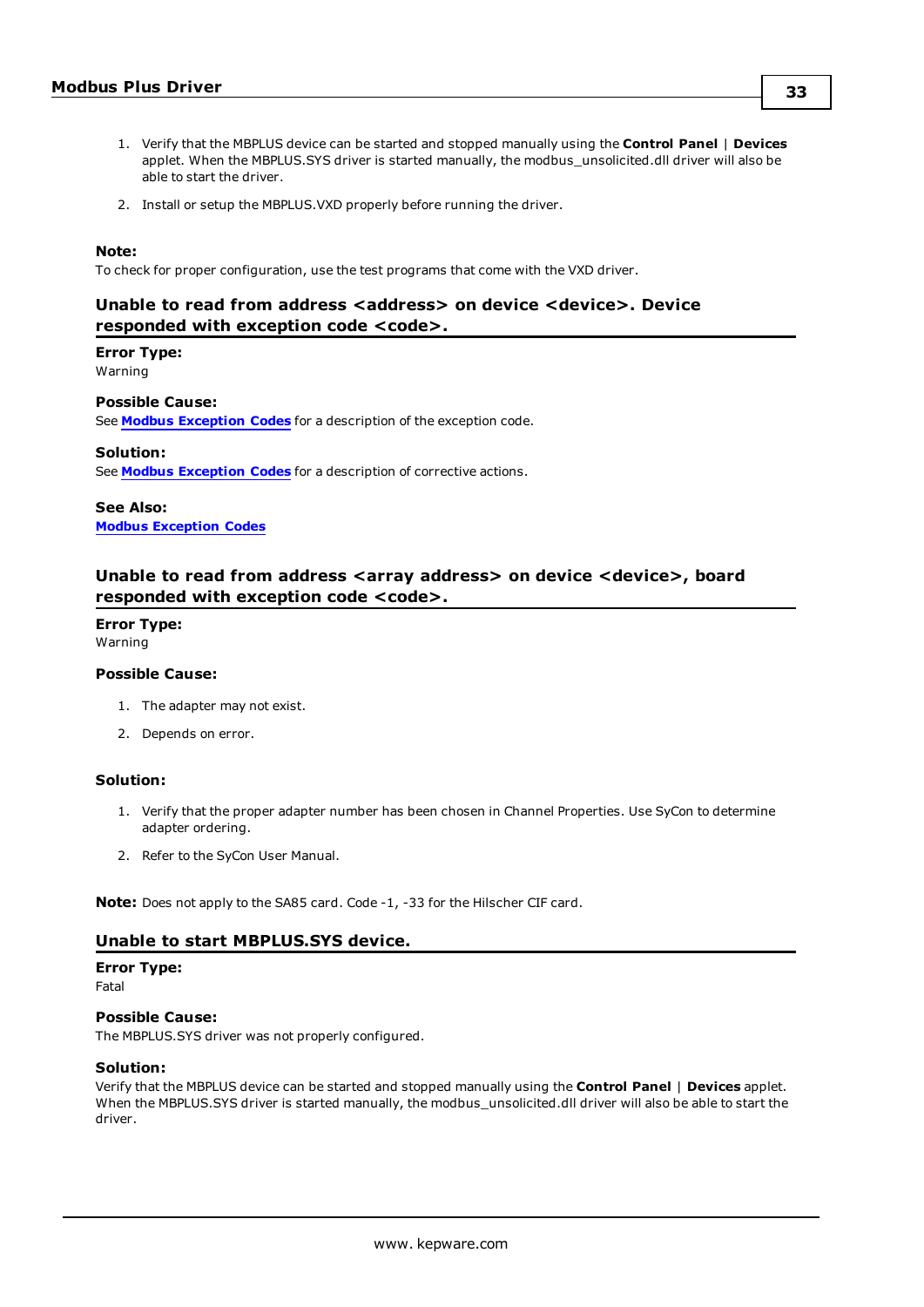## <span id="page-33-0"></span>**Unable to write to address <address> on device <device>: Device responded with exception code <code>.**

#### **Error Type:** Warning

### **Possible Cause:**

See **Modbus [Exception](#page-35-0) Codes** for a description of the exception code.

#### **Solution:**

See **Modbus [Exception](#page-35-0) Codes** for a description of corrective actions to be taken.

**See Also: Modbus [Exception](#page-35-0) Codes**

## <span id="page-33-1"></span>**Unable to write to address <array address> on device <device>, board responded with exception code <code>.**

#### **Error Type:** Warning

#### **Possible Cause:**

- 1. The adapter may not exist.
- 2. Depends on error.

#### **Solution:**

- 1. Verify that the proper adapter number has been chosen in Channel Properties. Use SyCon to determine adapter ordering.
- 2. Refer to the SyCon User Manual.

<span id="page-33-2"></span>**Note:** Does not apply to the SA85 card. Code -1, -33 for the Hilscher CIF card.

## **Device <device name> is not responding.**

#### **Error Type:**

Serious

#### **Possible Cause:**

- 1. The PLC network card may not be correctly installed in the Host PC.
- 2. The named device may not be connected to the PLC network.
- 3. The named device may have been assigned an incorrect network ID.
- 4. The driver cannot open a path on the specified adapter.
- 5. The response from the device took longer to receive than the amount of time specified in the "Request Timeout" device setting.

#### **Solution:**

- 1. Verify the network card installation using the supplied utility software.
- 2. Check the PLC network connections.
- 3. Verify that the network ID given to the named device matches that of the actual device.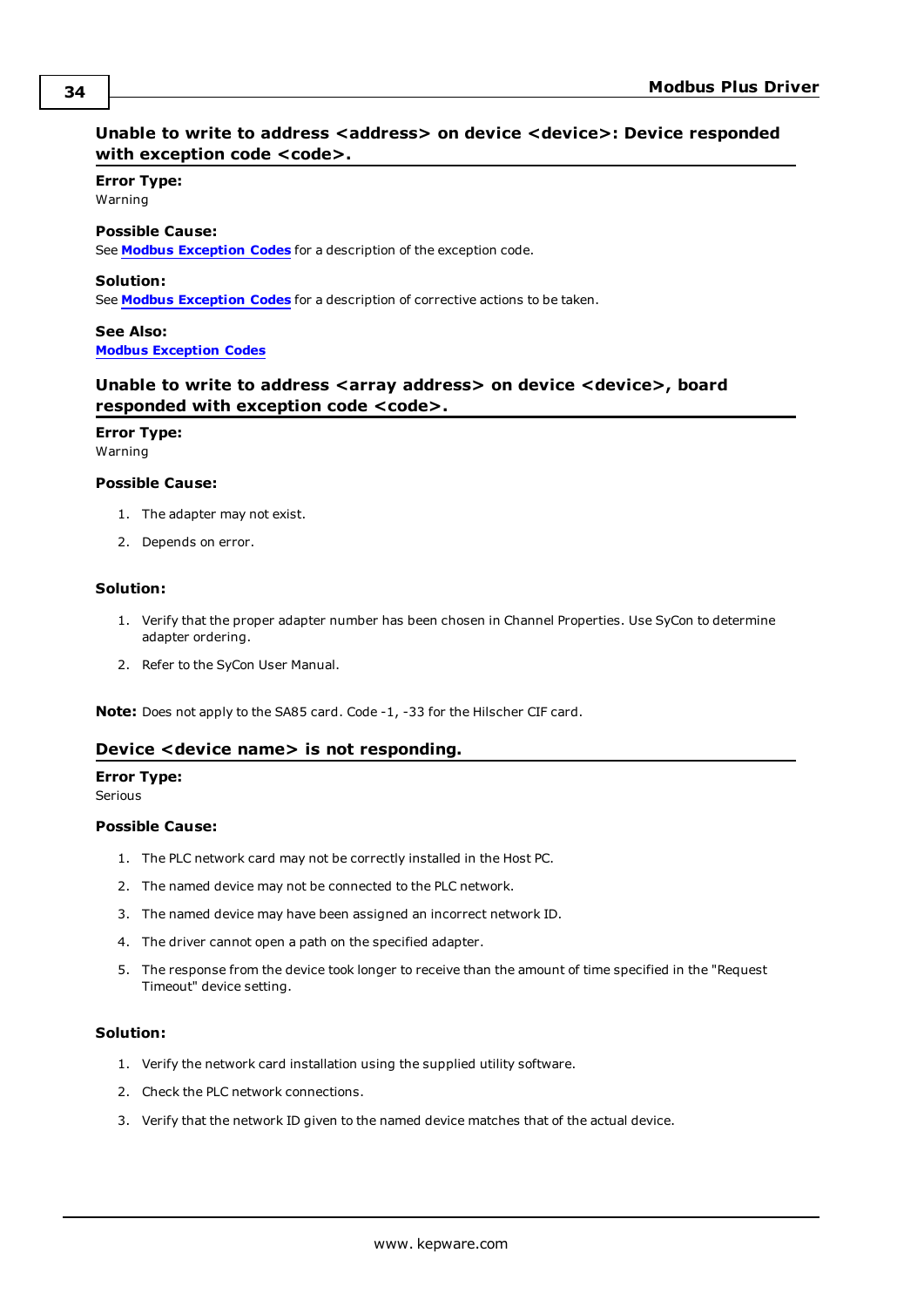- 4. Verify that no more than eight channels are assigned the same adapter number.
- 5. Increase the Request Timeout setting so that the entire response can be handled.

## <span id="page-34-0"></span>**Started MBPLUS.SYS device.**

#### **Error Type:**

Information

#### **Possible Cause:**

This message is posted by the driver when the MBPLUS.SYS device driver is started successfully. This is a Windows NT only message and will not be seen if the MBPLUS.SYS driver is already running when the driver starts.

### **Solution:**

<span id="page-34-1"></span>N/A

## **Unable to write to <address> on device <device name>.**

## **Error Type:**

Serious

## **Possible Cause:**

- 1. The PLC network card may not be correctly installed in the host PC.
- 2. The named device may not be connected to the PLC network.
- 3. The named device may have been assigned an incorrect network ID.

## **Solution:**

- 1. Verify the network card installation using the supplied utility software.
- 2. Check the PLC network connections.
- 3. Verify the network ID given to the named device matches that of the actual device.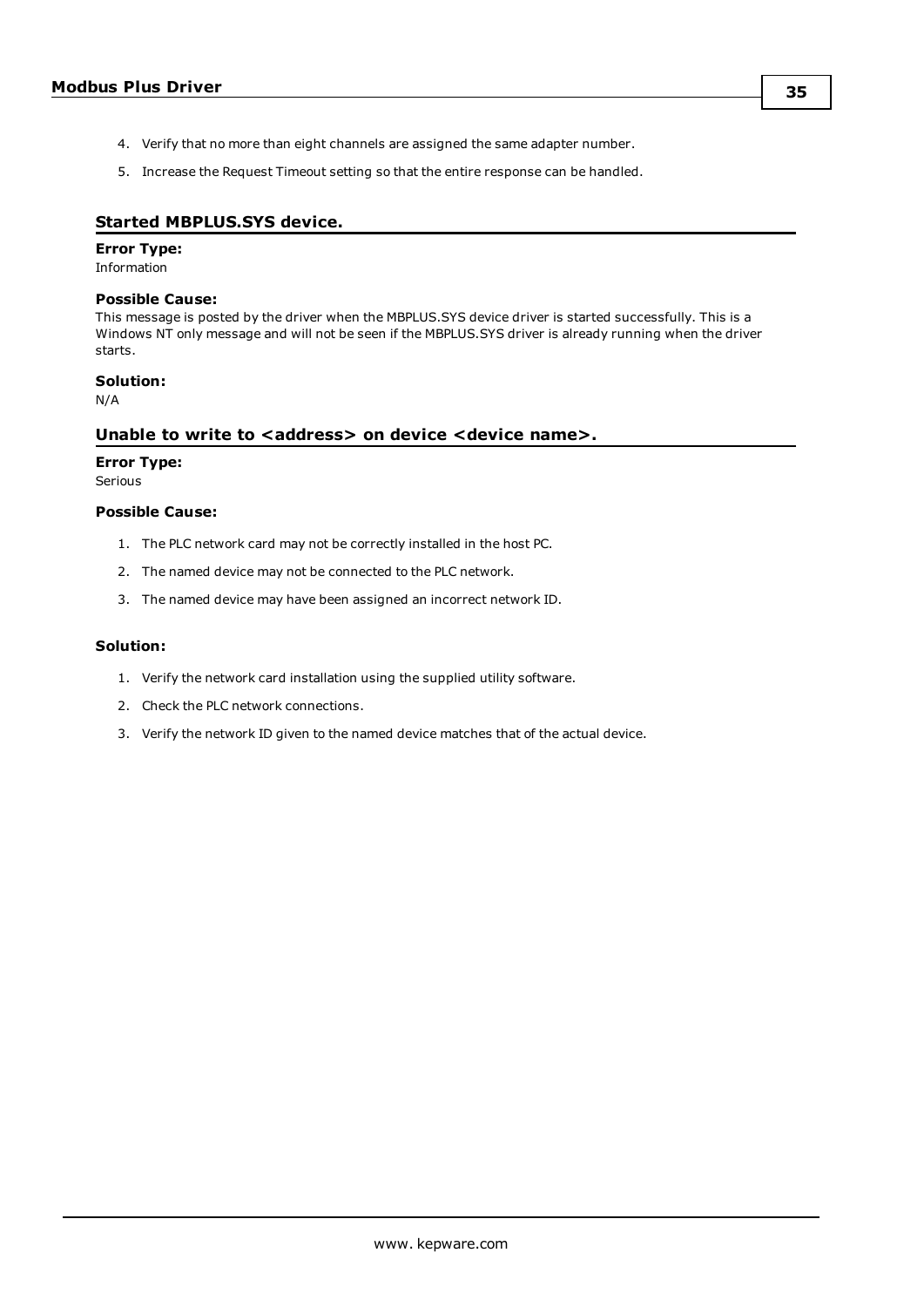## <span id="page-35-0"></span>**Modbus Exception Codes**

The data shown below is from the Modbus Application Protocol Specifications documentation.

| <b>Code Dec/Hex</b> | <b>Name</b>                                              | <b>Meaning</b>                                                                                                                                                                                                                                                                                                                                                                                                                                                                                                     |  |
|---------------------|----------------------------------------------------------|--------------------------------------------------------------------------------------------------------------------------------------------------------------------------------------------------------------------------------------------------------------------------------------------------------------------------------------------------------------------------------------------------------------------------------------------------------------------------------------------------------------------|--|
| 01/0x01             | <b>ILLEGAL FUNCTION</b>                                  | The function code received in the query is not an allowable<br>action for the server (or slave). This may be because the<br>function code is only applicable to newer devices, and was<br>not implemented in the unit selected. It could also indicate<br>that the server (or slave) is in the wrong state to process a<br>request of this type, for example, because it is not<br>configured and is being asked to return register values.                                                                        |  |
| 02/0x02             | <b>ILLEGAL DATA ADDRESS</b>                              | The data address received in the query is not an allowable<br>address for the server (or slave). More specifically, the<br>combination of reference number and transfer length is<br>invalid. For a controller with 100 registers, a request with<br>offset 96 and length 4 would succeed, a request with<br>offset 96 and length 5 will generate exception 02.                                                                                                                                                    |  |
| 03/0x03             | <b>ILLEGAL DATA VALUE</b>                                | A value contained in the query data field is not an allowable<br>value<br>for server (or slave). This indicates a fault in the structure<br>of the<br>remainder of a complex request, such as that the implied<br>length is incorrect. It specifically does NOT mean that a<br>data item submitted for storage in a register has a value<br>outside the expectation of the application program, since<br>the Modbus protocol is unaware of the significance of any<br>particular value of any particular register. |  |
| 04/0x04             | SLAVE DEVICE FAILURE                                     | An unrecoverable error occurred while the server (or<br>slave) was<br>attempting to perform the requested action.                                                                                                                                                                                                                                                                                                                                                                                                  |  |
| 05/0x05             | <b>ACKNOWLEDGE</b>                                       | The slave has accepted the request and is processing it,<br>but a long duration of time will be required to do so. This<br>response is returned to prevent a timeout error from<br>occurring in the master. The master can next issue a Poll<br>Program Complete message to determine if processing is<br>completed.                                                                                                                                                                                               |  |
| 06/0x06             | SLAVE DEVICE BUSY                                        | The slave is engaged in processing a long-duration<br>program<br>command. The master should retransmit the message<br>later when the slave is free.                                                                                                                                                                                                                                                                                                                                                                |  |
| 07/0x07             | NEGATIVE ACKNOWLEDGE                                     | The slave cannot perform the program function received in<br>the<br>query. This code is returned for an unsuccessful<br>programming<br>request using function code 13 or 14 decimal. The master<br>should request diagnostic or error information from the<br>slave.                                                                                                                                                                                                                                               |  |
| 08/0x08             | MEMORY PARITY ERROR                                      | The slave attempted to read extended memory, but<br>detected a<br>parity error in the memory. The master can retry the<br>request, but service may be required on the slave device.                                                                                                                                                                                                                                                                                                                                |  |
| 10/0x0A             | GATEWAY PATH UNAVAILABLE                                 | Specialized use in conjunction with gateways, indicates<br>that the<br>gateway was unable to allocate an internal communication<br>path<br>from the input port to the output port for processing the<br>request. This usually means that the gateway is<br>misconfigured or overloaded.                                                                                                                                                                                                                            |  |
| 11/0x0B             | <b>GATEWAY TARGET DEVICE</b><br><b>FAILED TO RESPOND</b> | Specialized use in conjunction with gateways, indicates<br>that no<br>response was obtained from the target device. Usually<br>means that the device is not present on the network.                                                                                                                                                                                                                                                                                                                                |  |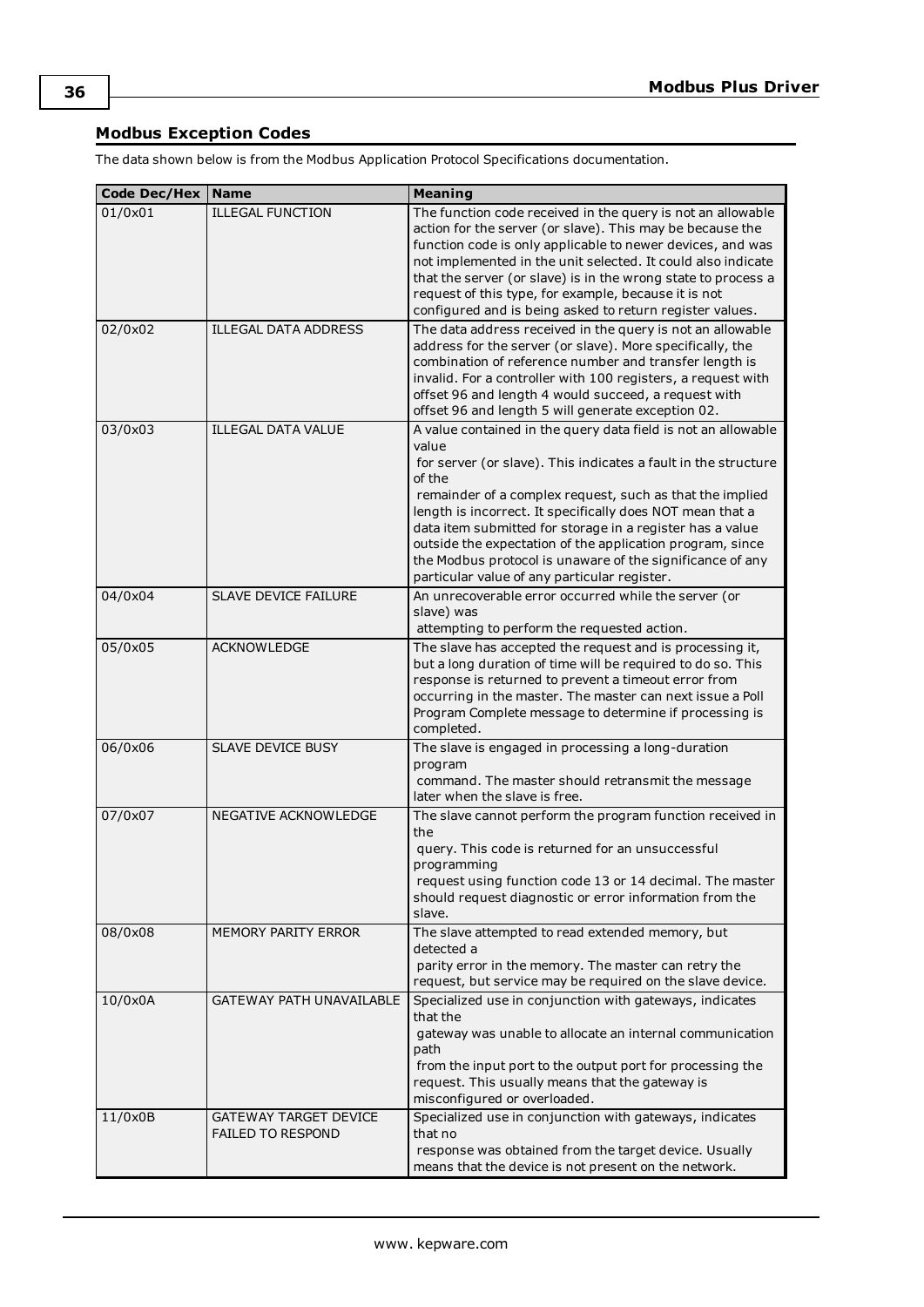<span id="page-36-0"></span>**Note:** For this driver, the terms Slave and Unsolicited are used interchangeably.

## **Hilscher CIF Exception Codes**

The data below is from the Modbus Application Protocol Specifications documentation.

| <b>CIF Code</b> | <b>Name</b>                           | <b>Meaning</b>                                                                                                                                                                                                                                                                                                                                                                                                                        |
|-----------------|---------------------------------------|---------------------------------------------------------------------------------------------------------------------------------------------------------------------------------------------------------------------------------------------------------------------------------------------------------------------------------------------------------------------------------------------------------------------------------------|
| 111             | <b>ILLEGAL</b><br><b>FUNCTION</b>     | The function code received in the query is not an allowable action for the<br>server (or slave). This may be because the function code is only applicable<br>to newer devices, and was not implemented in the unit selected. It could<br>also indicate that the server (or slave) is in the wrong state to process a<br>request of this type, for example because it is unconfigured and is being<br>asked to return register values. |
| 114             | <b>SLAVE DEVICE</b><br><b>FAILURE</b> | An unrecoverable error occurred while the server (or slave) was attempting<br>to perform the requested action.                                                                                                                                                                                                                                                                                                                        |

**Note:** For this driver, the terms Slave and Unsolicited are used interchangeably.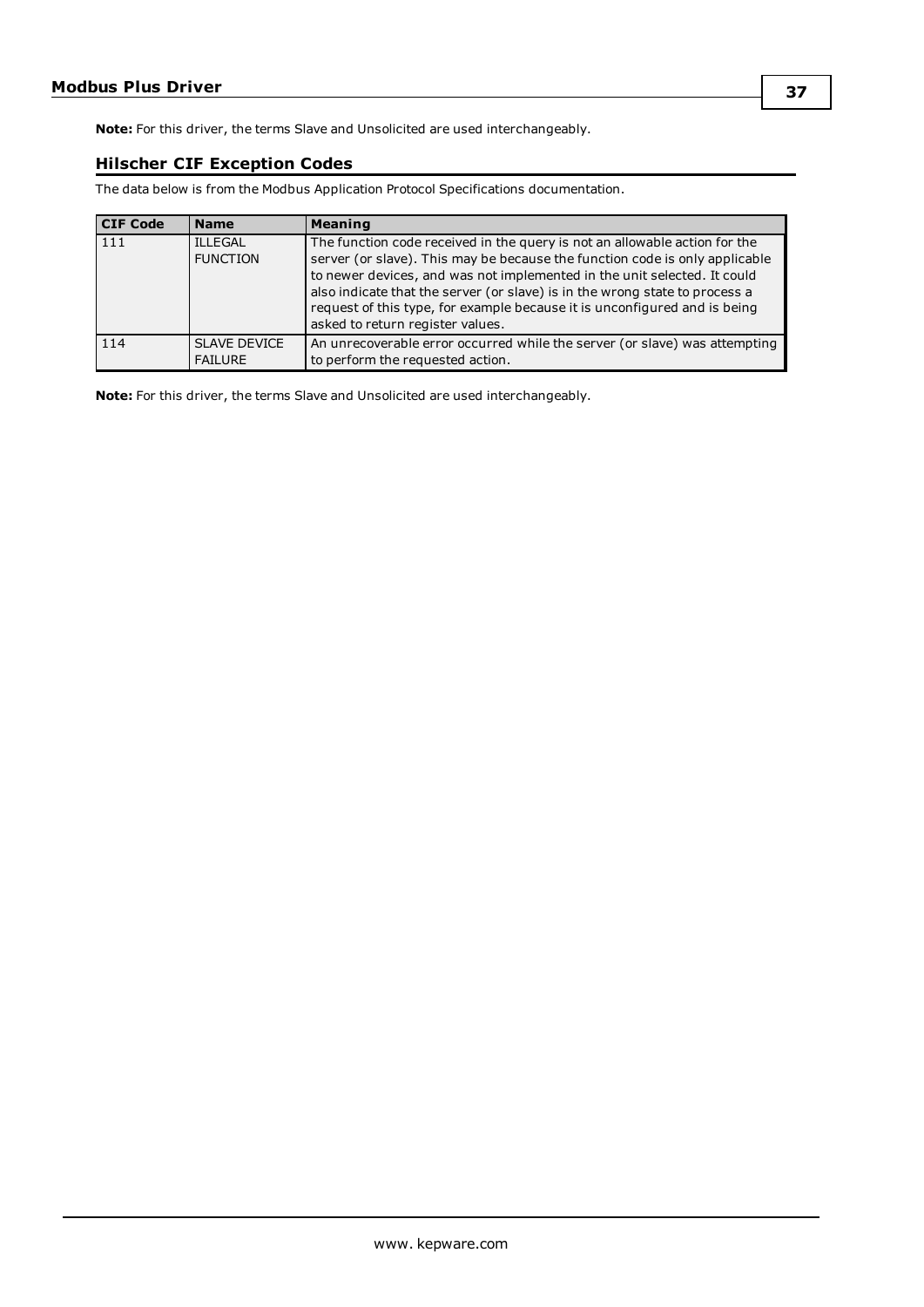# <span id="page-37-0"></span>**Index**

## **5**

5-Digit Addressing [23](#page-22-2)

## **6**

6-Digit Addressing [23](#page-22-2)

## **A**

Adapter [9](#page-8-2) Address <address> is out of range for the specified device or register. [29](#page-28-0) Address block error <address> -<address> responded with exception 132. [31](#page-30-2) Address Descriptions [23](#page-22-0) Address Validation [28](#page-27-1) Array size is out of range for address <address>. [29](#page-28-1) Array Support [25](#page-24-2) Array support is not available for the specified address: <address>. [29](#page-28-2) Automatic Tag Database Generation [13](#page-12-0)

## **B**

Bad address in block [<start address> to <end address>] on device <device name>. [31](#page-30-3) Bad array spanning [<address> to <address>] on device <device name>. [31](#page-30-4) BCD [22](#page-21-1) Bit Mask [10](#page-9-0) Block address [<start address> to <end address> ] on device responded with exception. [32](#page-31-0) Block Read [9](#page-8-3) Block Sizes [9](#page-8-0) Boolean [22](#page-21-2) Bridged Network [8](#page-7-1) Byte Order [11](#page-10-0)

## **C**

Coil Block Sizes [9](#page-8-4) Concept [12-13](#page-11-1) Configuring the Device for Global Data Communications [25](#page-24-1)

## **D**

Data Encoding [11](#page-10-1) Data Master [5](#page-4-2) Data Slave [6](#page-5-1) Data Type <type> is not valid for device address <address>. [29](#page-28-3) Data Types Description [22](#page-21-0) Database Creation [13](#page-12-2) Decimal [23](#page-22-3), [25-26](#page-24-3) Default Block Sizes [9](#page-8-5) Description truncated for import file record number <record>. [30](#page-29-1) Device <device name> is not responding. [34](#page-33-2)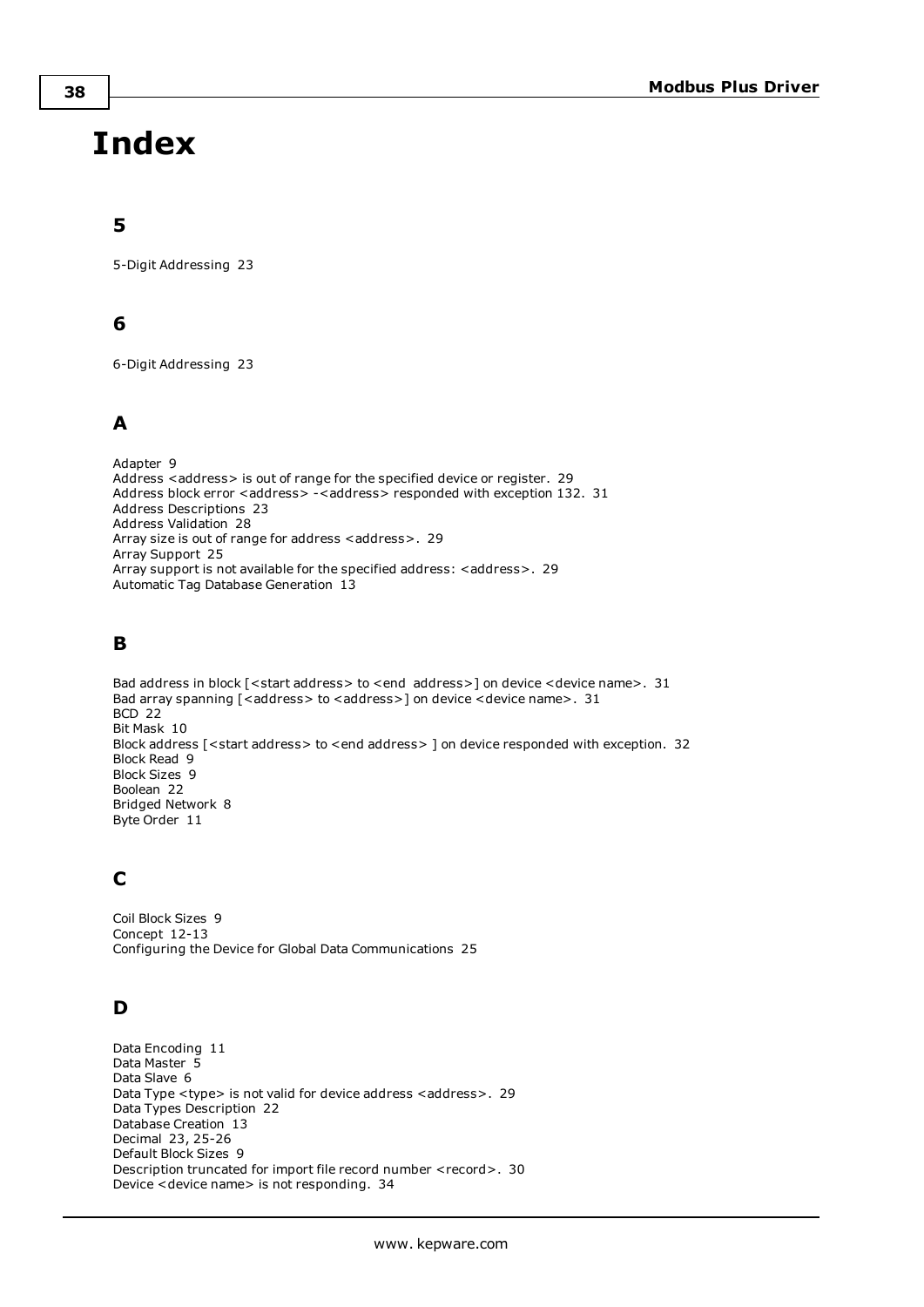Device address <address> contains a syntax error. [29](#page-28-4) Device address <address> is read only. [29](#page-28-5) Device ID(PLC Network Address) [5](#page-4-1) Device Setup [5](#page-4-0) Display Descriptions [12](#page-11-2) DWord [22](#page-21-3)

## **E**

Error Descriptions [28](#page-27-0) Error opening MBPLUS path: <ID>. [32](#page-31-1) Error parsing import file record number <record> field <field>. [30](#page-29-2) Exception Codes [36-37](#page-35-0) Exporting Variables from Concept [13](#page-12-1) Exporting Variables from ProWORX [15](#page-14-0) Exporting Variables from Unity Pro XL [16](#page-15-0) External Dependencies [4](#page-3-2)

## **F**

File exception encountered during tag import. [30](#page-29-3) First DWord Low [11](#page-10-2) Float [22](#page-21-4) Force Multiple Co [25](#page-24-4) Force Single Coil [25](#page-24-5) Function 05 or 15 [10](#page-9-1) Function 06 or 16 [10](#page-9-2) Function Codes [23](#page-22-4) Function Codes Description [25](#page-24-0)

## **G**

Global Data [25](#page-24-6)

## **H**

Hexadecimal [24-25](#page-23-0), [27](#page-26-0) Hilscher [6,](#page-5-2) [9](#page-8-6) Hilscher CIF Card [4-5](#page-3-3), [9](#page-8-7) Hilscher CIF Exception Codes [37](#page-36-0) Hilscher SyCon [4](#page-3-4) Holding Registe [23](#page-22-5) Holding Register [10](#page-9-0)

## **I**

Imported tag name <tag name> is invalid. Name changed to <tag name>. [30](#page-29-4) Input Coils [23](#page-22-6) Interface Cards [5](#page-4-3) Internal Registers [23](#page-22-7)

## **L**

LBCD [22](#page-21-5)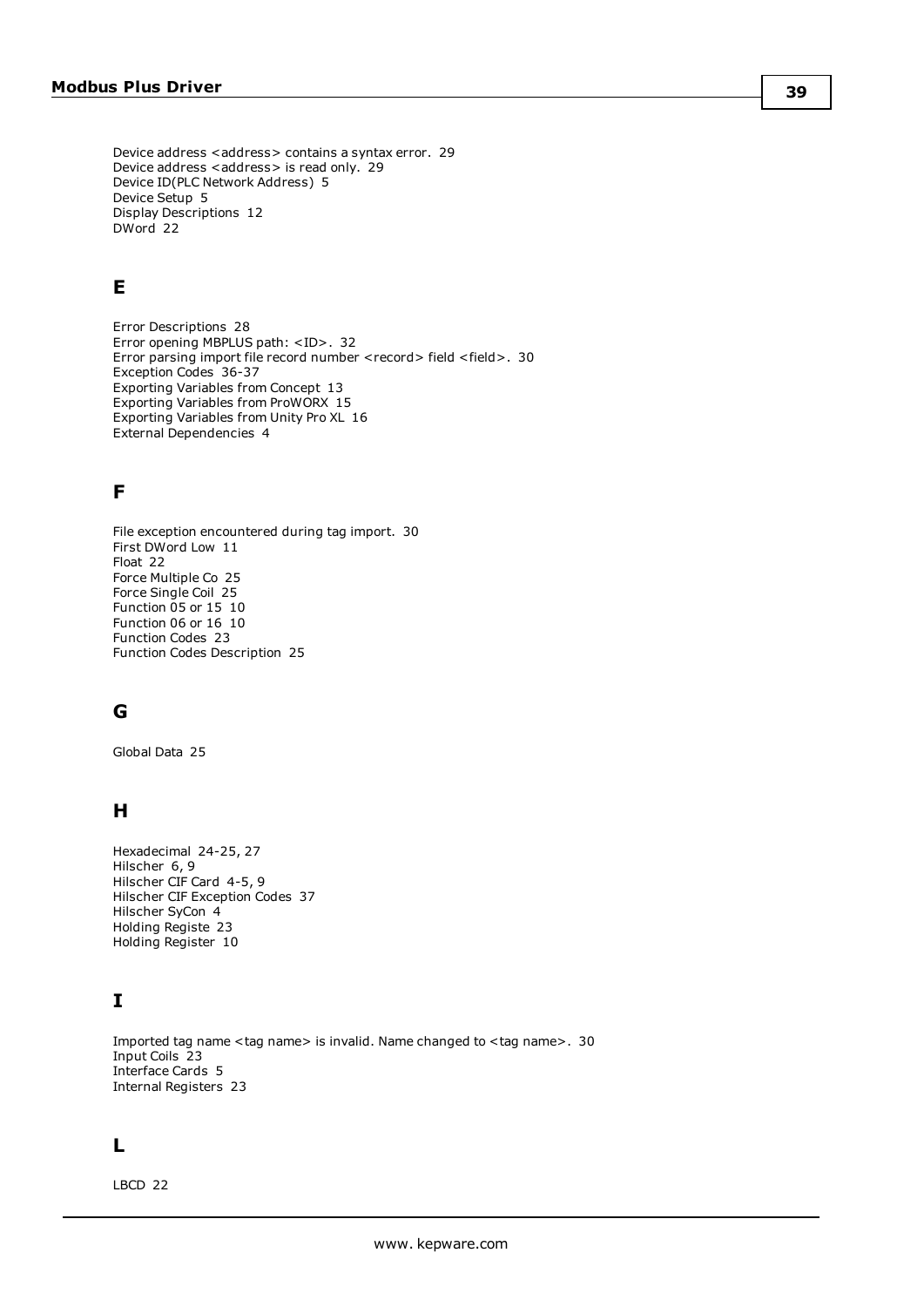Long [22](#page-21-6)

## **M**

Mailbox [5](#page-4-4) Mailbox Mode [24](#page-23-1) Masked Write Register [25](#page-24-7) Master [5](#page-4-5) MBPLUS [4](#page-3-5) MBX [4](#page-3-5) Missing address. [30](#page-29-0) Modbus Addressing [23](#page-22-1) Modbus Byte Order [10](#page-9-3) Modbus Exception Codes [36](#page-35-0) Modicon [4](#page-3-5) Modicon PLC [9](#page-8-8) Modicon SA85 Network Card [4](#page-3-3) MSTR [6](#page-5-3) Multiple channels [19](#page-18-1)

## **O**

One-Based Addressing [9](#page-8-9) Optimizing Your Modbus Plus Communicaitons [19](#page-18-0) Output Coils [23](#page-22-8)

## **P**

Packed Coils [24](#page-23-2) PCI-85 [4](#page-3-5) Performance [19](#page-18-1) Polling [5](#page-4-6) Preset Multiple Registers [25](#page-24-8) Preset Single Register [25](#page-24-9) Project [20](#page-19-0) ProWORX [12](#page-11-1), [15](#page-14-1)

## **R**

Read Coil Status [25](#page-24-10) Read Holding Registers [25](#page-24-11) Read Input Status [25](#page-24-12) Read Internal Registers [25](#page-24-13) Register Block Sizes [9](#page-8-10)

## **S**

SA8 [4](#page-3-5) SA85 card [19](#page-18-2) SA85 Card [5](#page-4-7), [9](#page-8-11) Schneider [4](#page-3-5) Settings [9](#page-8-1) Short [22](#page-21-7) Signed [22](#page-21-8) Single channel [21](#page-20-0) Slave [5](#page-4-5)